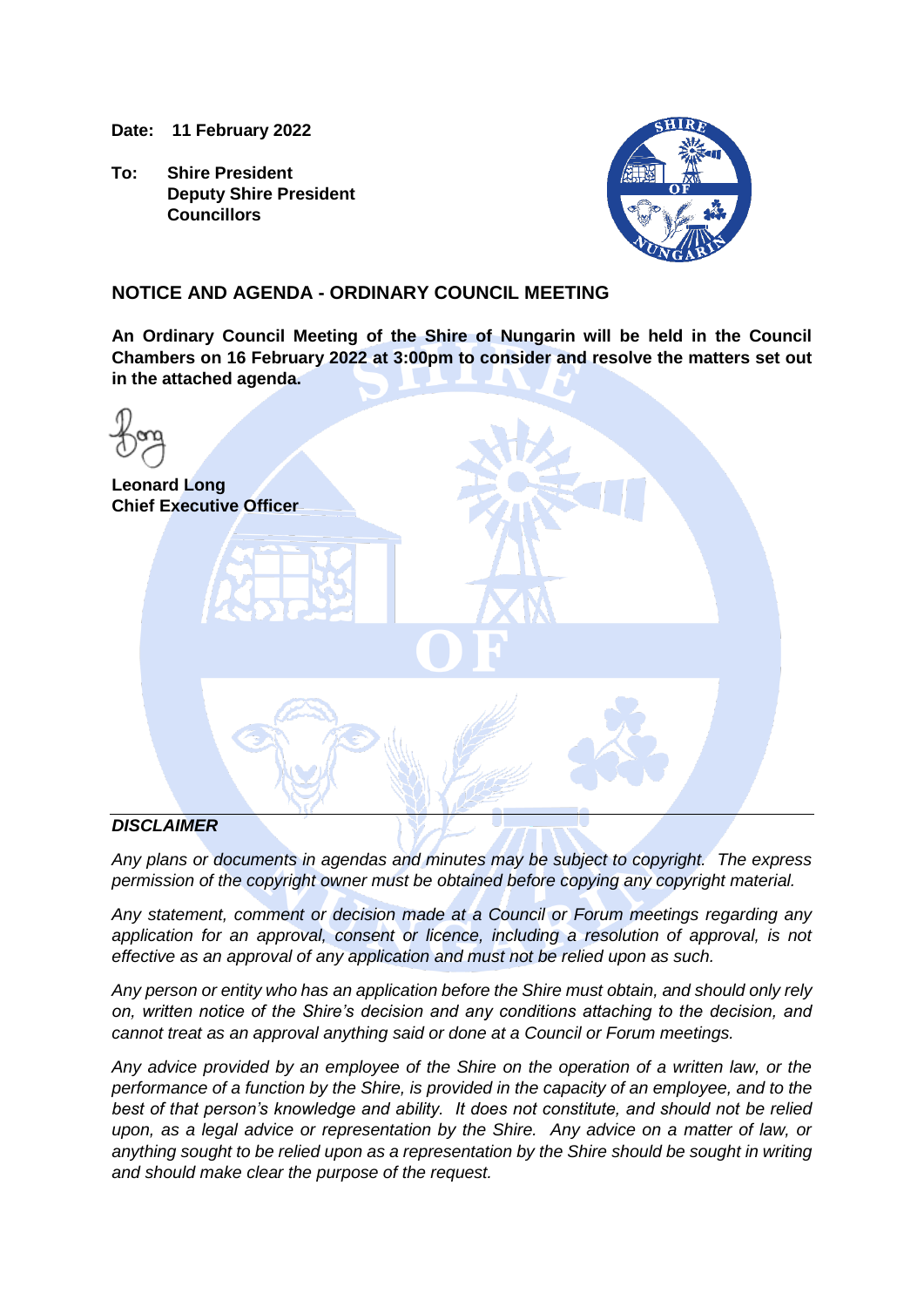# **PUBLIC QUESTION TIME**

- 1. The order of business allows for a Public Question time at the beginning of the meeting.
- 2. If you wish to ask a question about an agenda item before it is considered then it is recommended to be made at the Public Question Time item on the agenda in accordance with Council's Procedures and Guidelines for Public Question Time.
- 3. The visual or vocal recording of Council meeting proceedings is expressly prohibited, unless the prior approval of the Council has been given.

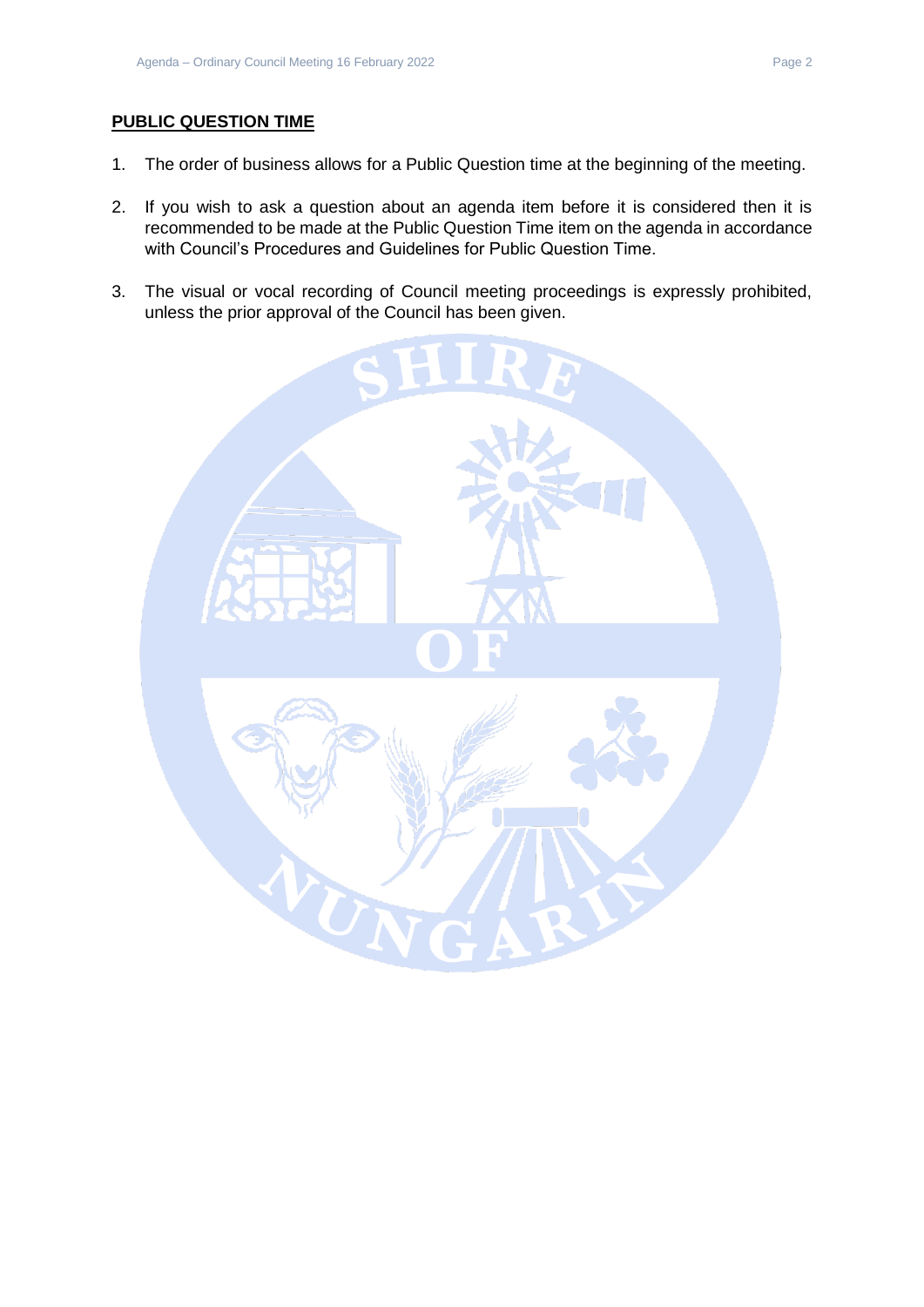# **TABLE OF CONTENTS**

| 1.      |      |                                                                              |  |
|---------|------|------------------------------------------------------------------------------|--|
| $2_{-}$ |      |                                                                              |  |
|         | 2.1  |                                                                              |  |
|         | 2.2  |                                                                              |  |
|         | 2.3  |                                                                              |  |
|         |      |                                                                              |  |
|         | 3.1  |                                                                              |  |
|         | 3.2  |                                                                              |  |
|         |      |                                                                              |  |
|         | 4.1  | RESPONSE TO PREVIOUS PUBLIC QUESTIONS TAKEN ON NOTICE  6                     |  |
|         | 4.2  |                                                                              |  |
| 5.      |      |                                                                              |  |
|         | 5.1  |                                                                              |  |
|         | 5.2  | DISCLOSURES OF INTEREST THAT MAY CAUSE A CONFLICT                            |  |
| 6.      |      | ANNOUNCEMENT BY THE PRESIDING MEMBER (WITHOUT DISCUSSION)  6                 |  |
| 7.      |      | PREVIOUS COUNCIL MEETING MINUTES <b>AND ALL ALL ALL AND ACCOUNCIL</b> 7      |  |
|         | 7.1  |                                                                              |  |
| 8.      |      |                                                                              |  |
|         | 8.1  |                                                                              |  |
|         | 8.2  | LISTING OF PAYMENTS FOR THE MONTH OF DECEMBER 2021 AND                       |  |
|         | 8.3  | MONTHLY STATEMENT OF FINANCIAL ACTIVITY FOR THE PERIOD                       |  |
|         | 8.4  | MONTHLY STATEMENT OF FINANCIAL ACTIVITY FOR THE PERIOD                       |  |
|         | 8.5  |                                                                              |  |
|         | 8.6  |                                                                              |  |
|         | 8.7  | <b>REQUEST TO CONSIDER A DISCOUNT ON THE DAILY RATE ASSOCIATED</b>           |  |
|         | 8.8  |                                                                              |  |
|         | 8.9  |                                                                              |  |
|         | 8.10 | <b>ENDORSEMENT OF DISABILITY ACCESS AND INCLUSION PLAN 2022 -</b><br>2027 44 |  |
|         |      |                                                                              |  |
|         |      |                                                                              |  |
|         |      |                                                                              |  |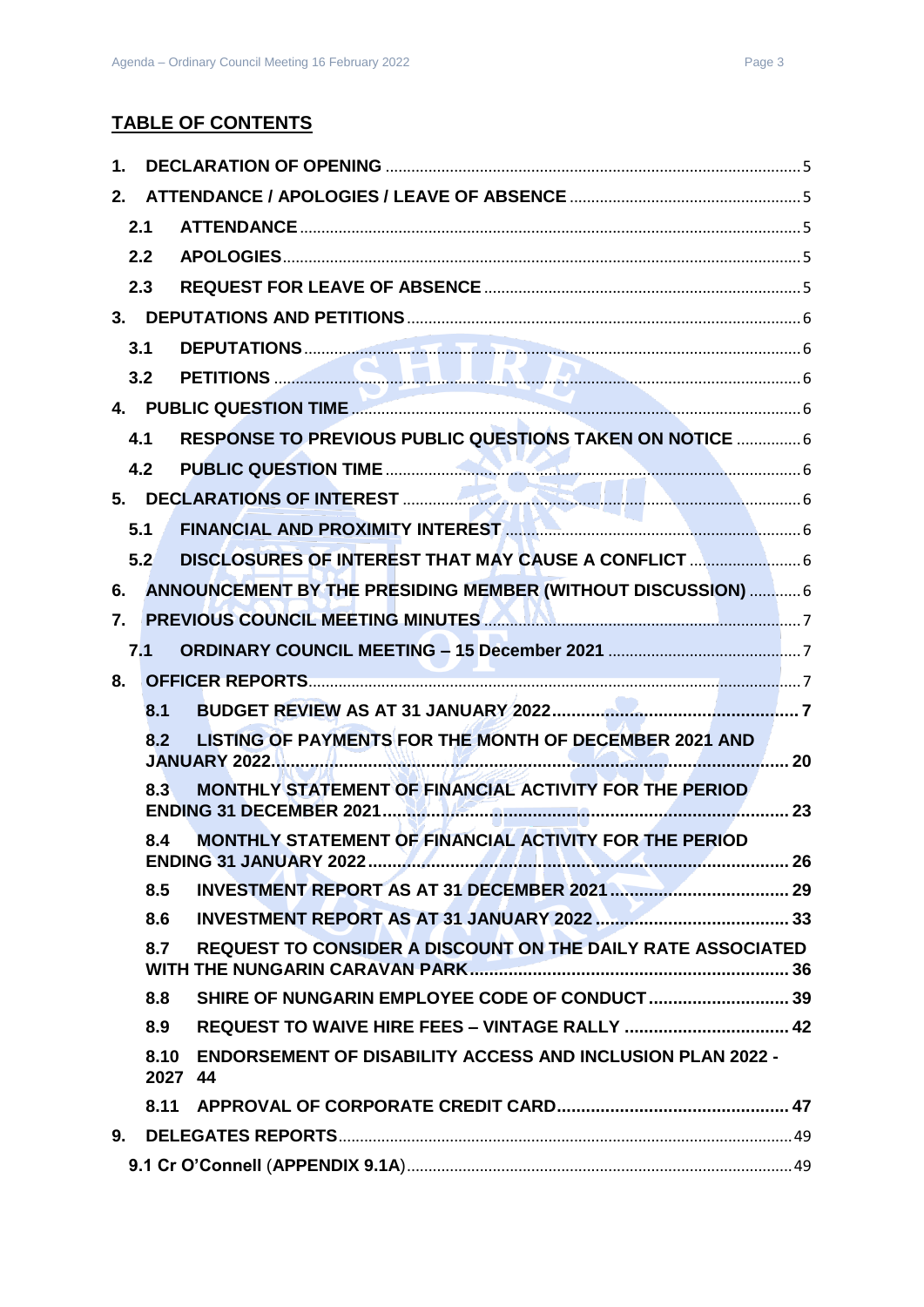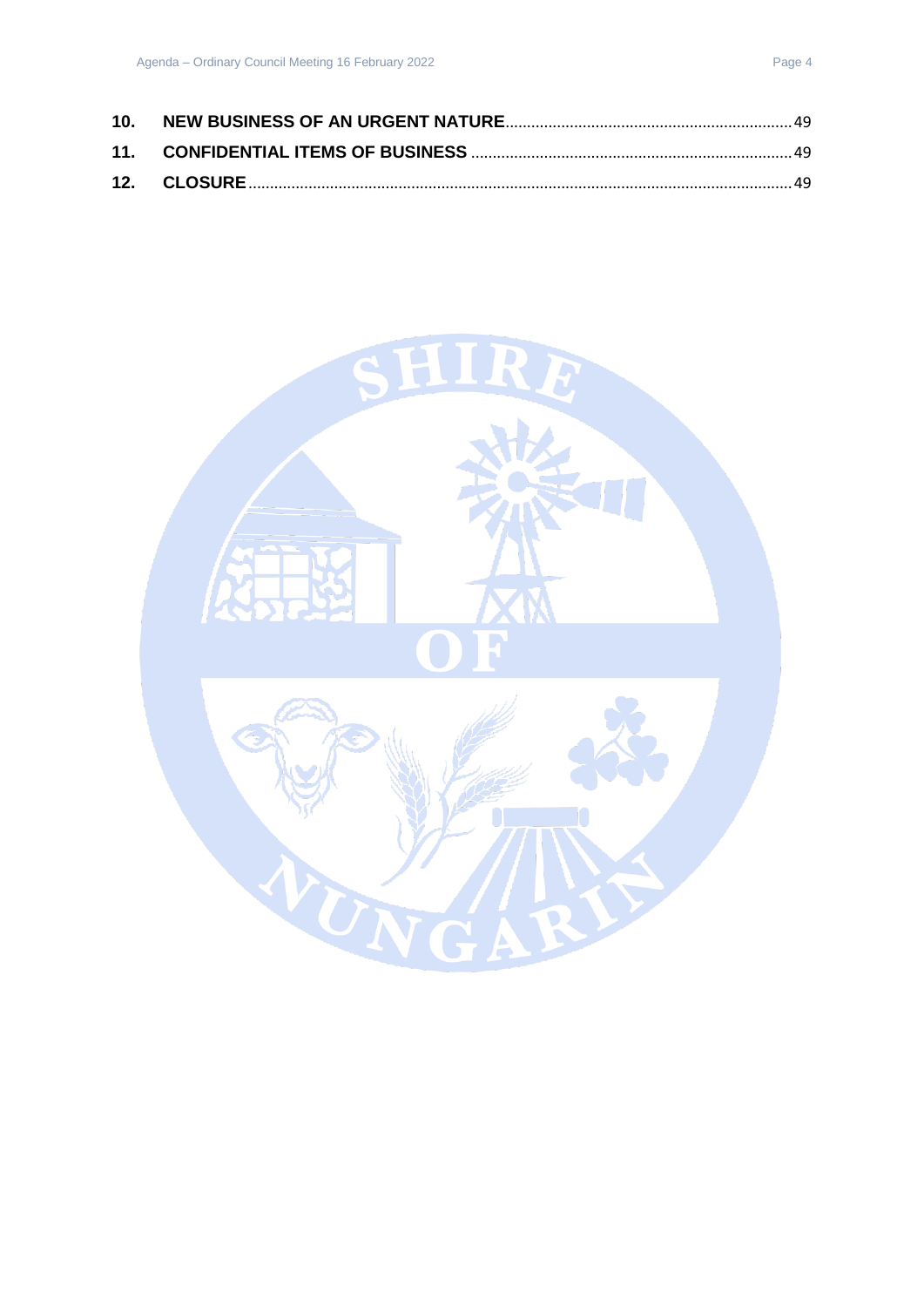# **AGENDA**

#### <span id="page-4-0"></span>**1. DECLARATION OF OPENING**

Council recognises it is permissible to record the Shire's Council and Forum Meetings in the written, sound, vision medium (or any combination of the mediums) when open to the public. However, people who intend to record meetings are requested to inform the Presiding Member of their intention to do so.

The Presiding Member declared the meeting open at \_\_\_pm.

# *Affirmation of Civic Duty and Responsibility as Read*

*I make this Affirmation in good faith on behalf of Councillors and Officers of the Shire of Nungarin. We collectively declare we will duly, faithfully, honestly and with integrity fulfil the duties of our respective office and positions for all the people in the district according to the best of our judgment and ability.*

Acknowledgement of Traditional Custodians

We wish to acknowledge the Traditional Custodians of the land we are meeting on, the Njaki Njaki Nyoongar people, and recognise the contribution of Elders past, present and future.

# <span id="page-4-2"></span><span id="page-4-1"></span>**2. ATTENDANCE / APOLOGIES / LEAVE OF ABSENCE**

# **2.1 ATTENDANCE**

# **Councillors**

Shire President Cr P de Lacy Deputy Shire President Cr G Coumbe Elected Member Cr RE O'Connell Elected Member **Cr K Dayman** Elected Member Cr J Davis Elected Member Cr W Lee Elected Member Cr M Caughey

# **Council Officers**

Chief Executive Officer Mr L Long Manager Works & Services Mr C Large

# **Observers / Visitors**

- <span id="page-4-3"></span>**2.2 APOLOGIES**
- <span id="page-4-4"></span>**2.3 REQUEST FOR LEAVE OF ABSENCE**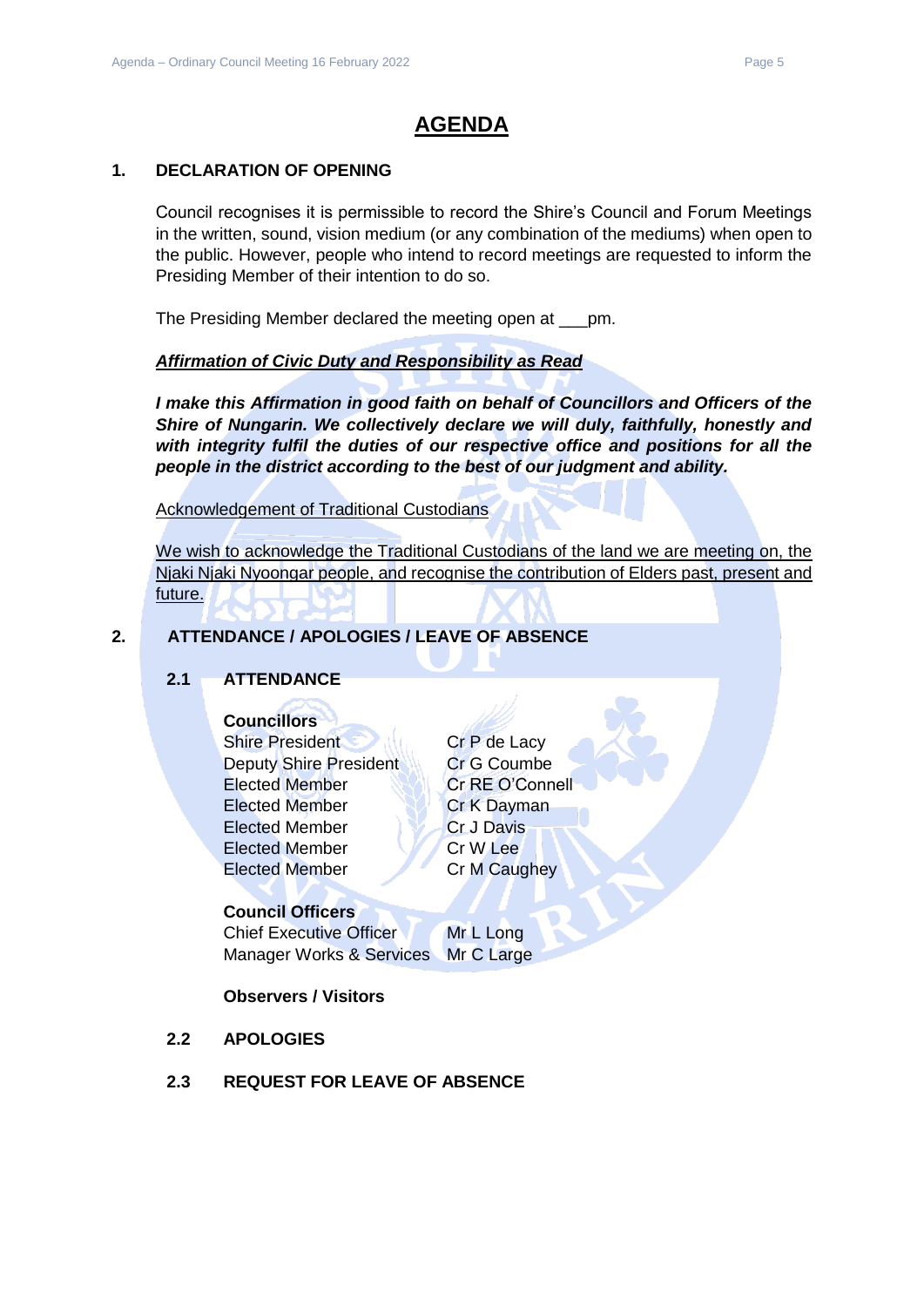# <span id="page-5-1"></span><span id="page-5-0"></span>**3. DEPUTATIONS AND PETITIONS**

# **3.1 DEPUTATIONS**

# **3.2 PETITIONS**

# <span id="page-5-3"></span><span id="page-5-2"></span>**4. PUBLIC QUESTION TIME**

- a. Public Question Time provides the public with an opportunity to put questions to the Council. Questions should only relate to the business of the Council and should not be a statement or personal opinion.
- b. During the Council meeting, after Public Question Time no member of the public may interrupt the meeting's proceedings or enter into conversation.
- c. Whenever possible, questions should be submitted in writing at least 48 hours prior to the start of the meeting.
- d. All questions should be directed to the President and only questions relating to matters affecting Council may be answered at an Ordinary Council Meeting, and at a Special Council Meeting only questions that relate to the purpose of the meeting may be answered. Questions may be taken on notice and responded to after the meeting, at the discretion of the Presiding Member.
- e. The Presiding member will control Question Time and ensure each person wishing to ask a question states their name and address before asking the question. If the question relates to an item on the agenda, the item number should also be stated. In general, persons seeking to ask questions will be given two (2) minutes within which to address their question to Council. The Presiding Member may shorten or lengthen this time at their discretion.

# <span id="page-5-4"></span>**4.1 RESPONSE TO PREVIOUS PUBLIC QUESTIONS TAKEN ON NOTICE**

**4.2 PUBLIC QUESTION TIME**

# <span id="page-5-7"></span><span id="page-5-6"></span><span id="page-5-5"></span>**5. DECLARATIONS OF INTEREST**

- **5.1 FINANCIAL AND PROXIMITY INTEREST**
- **5.2 DISCLOSURES OF INTEREST THAT MAY CAUSE A CONFLICT**
- <span id="page-5-9"></span><span id="page-5-8"></span>**6. ANNOUNCEMENT BY THE PRESIDING MEMBER (WITHOUT DISCUSSION)**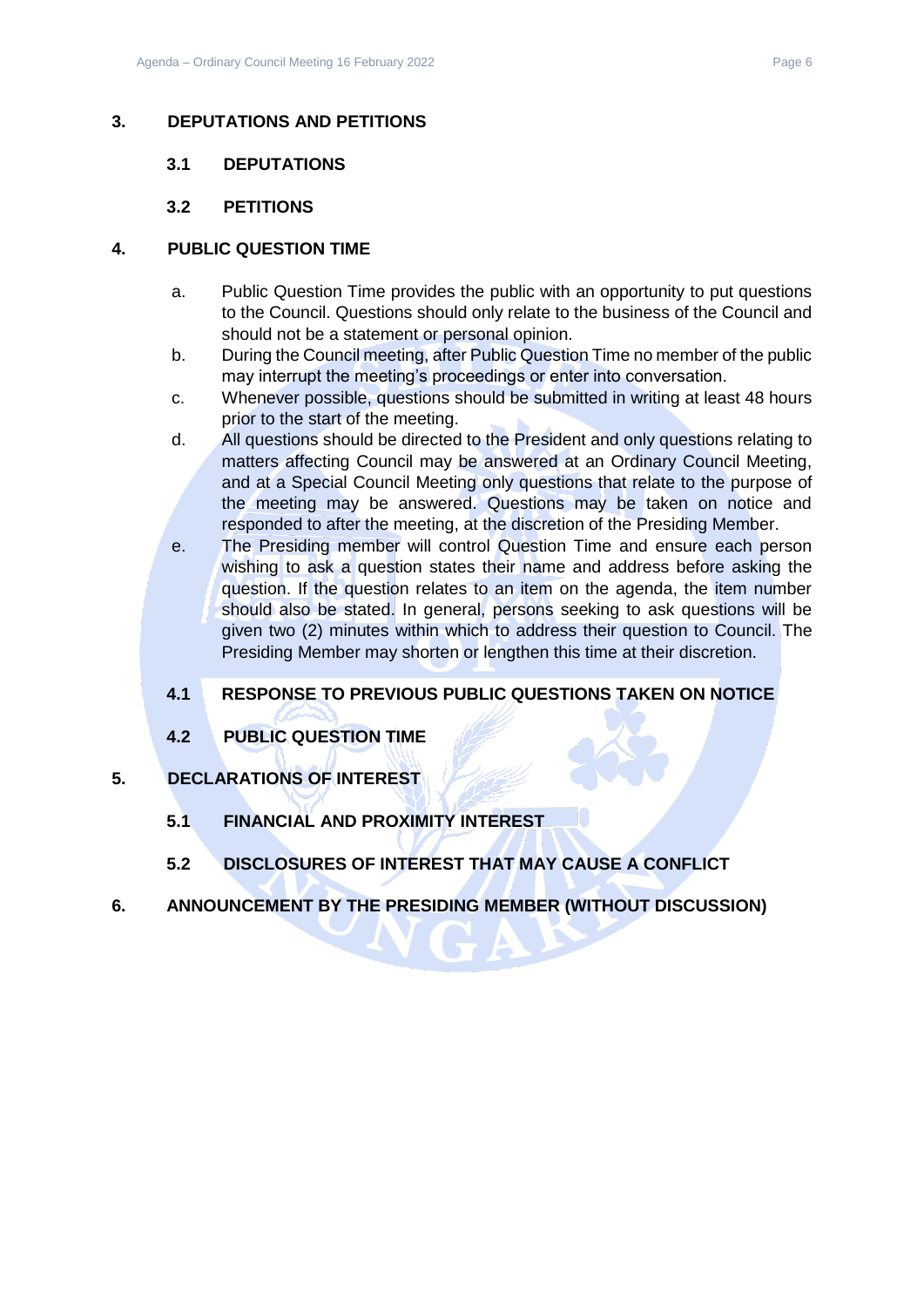# <span id="page-6-1"></span><span id="page-6-0"></span>**7. PREVIOUS COUNCIL MEETING MINUTES**

# **7.1 ORDINARY COUNCIL MEETING – 15 December 2021**

**OFFICER RECOMMENDATION** 

**That the Minutes of the Ordinary Council Meeting held on 15 December 2021 be confirmed as being a true and accurate record.**

| Moved:    |          |
|-----------|----------|
| Seconded: |          |
|           | <br><br> |

# <span id="page-6-2"></span>**8. OFFICER REPORTS**

<span id="page-6-3"></span>

| 8.1<br><b>BUDGET REVIEW AS AT 31 JANUARY 2022</b>                   |                                 |  |  |  |
|---------------------------------------------------------------------|---------------------------------|--|--|--|
| <b>File Ref:</b>                                                    | 161001                          |  |  |  |
| <b>Previous Item Ref:</b>                                           | Nil                             |  |  |  |
| <b>Applicant:</b>                                                   | Nil                             |  |  |  |
| <b>Author and Title:</b><br>Leonard Long, Chief Executive Officer   |                                 |  |  |  |
|                                                                     | Darren Long, Finance Consultant |  |  |  |
| <b>Declaration of Interest:</b>                                     | <b>Nil</b>                      |  |  |  |
| <b>Voting Requirements</b>                                          | <b>Absolute Majority</b>        |  |  |  |
| <b>Attachment Number:</b><br>8.1A – Statement of Financial Activity |                                 |  |  |  |

# **OFFICER RECOMMENDATION**

**That Council Resolves to:**

- **1. Adopt the 2021/22 Annual Budget Review, as presented in Attachment 8.1A, and note the estimate closing funds are based on current revenue and expenditure trends;**
- **2. Approve the following budget amendments as authorised expenditure:**

| <b>ACCOUNT</b> | <b>DESCRIPTION</b>                                                                                                     | <b>ORIGINAL</b><br><b>BUDGET</b><br><b>AMOUNT</b> | <b>REVISED</b><br><b>BUDGET</b><br><b>AMOUNT</b> | <b>POSITIVE</b><br><b>OUTCOME</b> | <b>NEGATIVE</b><br><b>OUTCOME</b> |
|----------------|------------------------------------------------------------------------------------------------------------------------|---------------------------------------------------|--------------------------------------------------|-----------------------------------|-----------------------------------|
| 504203         | Proceeds on Plant Asset<br>Disposals - Reduced proceeds<br>due to lower sale price<br>anticipated for some plant items | (\$161,800)                                       | (\$130,736)                                      |                                   | \$31,064                          |
| 509302         | Proceeds on Building Asset<br>Disposals - Proceeds for 2<br>transportable buildings not<br>anticipated in budget       | \$0                                               | (\$2,000)                                        | (\$2,000)                         |                                   |
| 303202         | Ex-Gratia Rates - Increase in<br>CBH contribution in lieu of rates                                                     | \$0                                               | (\$6,601)                                        | (\$6,601)                         |                                   |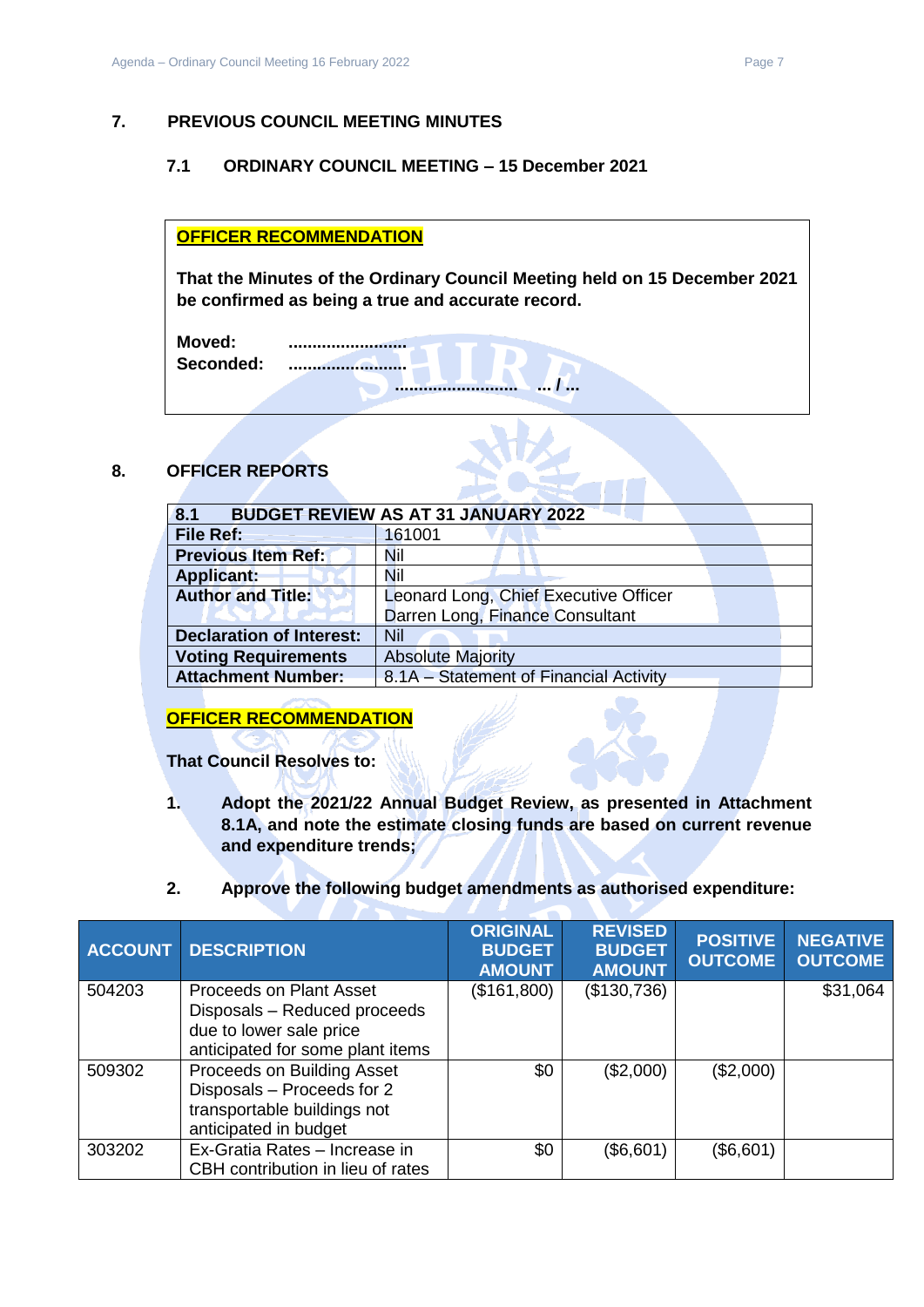| <b>ACCOUNT</b> | <b>DESCRIPTION</b>                                                                                                                                         | <b>ORIGINAL</b><br><b>BUDGET</b><br><b>AMOUNT</b> | <b>REVISED</b><br><b>BUDGET</b><br><b>AMOUNT</b> | <b>POSITIVE</b><br><b>OUTCOME</b> | <b>NEGATIVE</b><br><b>OUTCOME</b> |
|----------------|------------------------------------------------------------------------------------------------------------------------------------------------------------|---------------------------------------------------|--------------------------------------------------|-----------------------------------|-----------------------------------|
| 204102         | <b>Members Conference Expenses</b><br>- Savings on conference<br>expenses                                                                                  | \$16,000                                          | \$9,205                                          | (\$6,795)                         |                                   |
| 204113         | Australia Day Function<br>Expenses - Increase in function<br>expenses - offset by grant<br>received                                                        | \$500                                             | \$16,625                                         |                                   | \$16,125                          |
| 304102         | Government Grants - Grant for<br>Australia Day function not<br>anticipated                                                                                 | \$0                                               | (\$13,915)                                       | (\$13,915)                        |                                   |
| 204206         | Admin Building Maintenance -<br>Increase in wages and<br>overheads, contractor expenses<br>for roof repairs, and electricity<br>charges                    | \$18,395                                          | \$28,930                                         |                                   | \$10,535                          |
| 204207         | <b>Admin Office Garden</b><br>Maintenance                                                                                                                  | \$18,640                                          | \$9,640                                          | (\$9,000)                         |                                   |
| 204220         | NEWROC Executive Expenses -<br><b>Payment of Data Centre Access</b><br>Fees to NEWROC Members -<br>offset by reimbursement by<br>wireless internet company | \$13,000                                          | \$63,000                                         |                                   | \$50,000                          |
| 204230         | <b>Admin Depreciation - Increase</b><br>in non-cash depreciation<br>charges due to increase in<br>carrying values                                          | \$26,165                                          | \$39,075                                         |                                   | \$12,910                          |
| 204235         | <b>Integrated Strategic Planning</b><br>Expenses - Increase in Asset<br>Management Planning and LTFP<br><b>Expenses</b>                                    | \$19,000                                          | \$41,000                                         |                                   | \$22,000                          |
| 304209         | <b>Admin Legal Expenses</b><br>Recovered - Increase in<br>reimbursement of legal<br>expenses                                                               | \$0                                               | (\$5,083)                                        | (\$5,083                          |                                   |
| 304220         | NEWROC Reimbursements -<br>Reimbursement of data centre<br>access fees by wireless<br>company                                                              | \$0                                               | (\$50,000)                                       | (\$50,000)                        |                                   |
| 205105         | Fire Prevention Depreciation -<br>Increase in non-cash<br>depreciation charges due to<br>increase in carrying values                                       | \$7,481                                           | \$49,916                                         |                                   | \$42,435                          |
| 209108         | Aged Housing Depreciation -<br>Increase in non-cash<br>depreciation charges due to<br>increase in carrying values                                          | \$14,206                                          | \$32,960                                         |                                   | \$18,754                          |
| 209110         | CEACA Housing Contribution -<br>Contribution not being made -<br>funds to be transferred to<br><b>Building Reserve</b>                                     | \$20,000                                          | \$0                                              | (\$20,000)                        |                                   |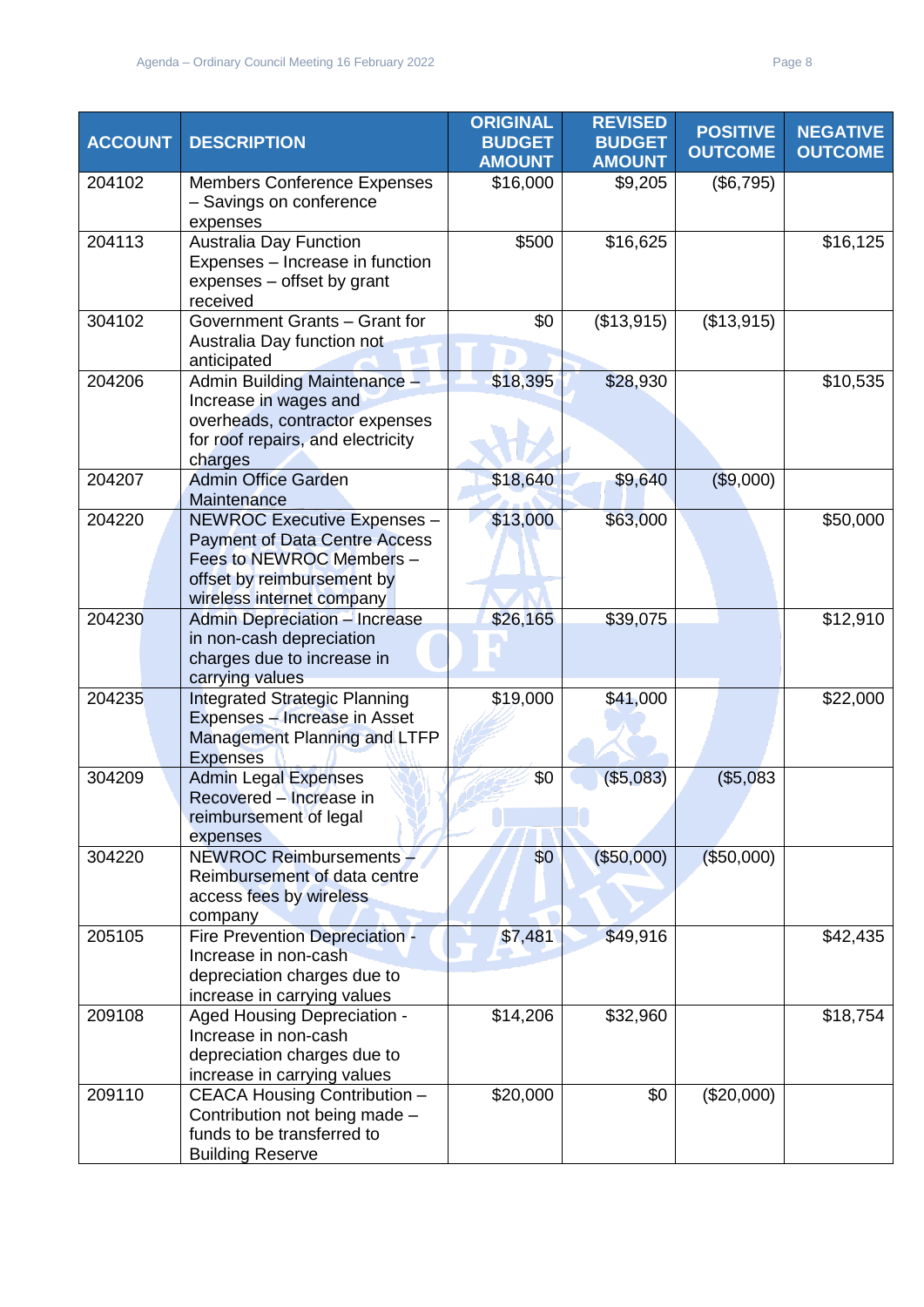| <b>ACCOUNT</b> | <b>DESCRIPTION</b>                                                                                                                                                                                | <b>ORIGINAL</b><br><b>BUDGET</b> | <b>REVISED</b><br><b>BUDGET</b> | <b>POSITIVE</b><br><b>OUTCOME</b> | <b>NEGATIVE</b><br><b>OUTCOME</b> |
|----------------|---------------------------------------------------------------------------------------------------------------------------------------------------------------------------------------------------|----------------------------------|---------------------------------|-----------------------------------|-----------------------------------|
|                |                                                                                                                                                                                                   | <b>AMOUNT</b>                    | <b>AMOUNT</b>                   |                                   |                                   |
| 209301         | Other Housing - Building<br>Maintenance Lot 51 - Increase<br>in materials costs for major<br>repairs and renovation works                                                                         | \$5,764                          | \$35,204                        |                                   | \$29,440                          |
| 209305         | Other Housing Depreciation -<br>Increase in non-cash<br>depreciation charges due to<br>increase in carrying values                                                                                | \$14,855                         | \$24,534                        |                                   | \$9,679                           |
| 210102         | Refuse Site Maintenance -<br>Decrease in contractor's<br>expenses for fence, works to be<br>completed in 2022/2023                                                                                | \$34,500                         | \$29,500                        | (\$5,000)                         |                                   |
| 211302         | Oval Maintenance - Increase in<br>materials for repairs to windsock<br>and spotlight - mostly covered<br>by insurance claim                                                                       | \$21,400                         | \$27,754                        |                                   | \$6,354                           |
| 211303         | Tennis Court Maintenance -<br>Increase in contractor costs for<br>turf consultancy, turf renovation<br>and chemicals                                                                              | \$21,550                         | \$60,308                        |                                   | \$38,758                          |
| 211307         | Oval Water - Decrease in water<br>charges                                                                                                                                                         | \$36,000                         | \$31,000                        | (\$5,000)                         |                                   |
| 211310         | Dam Expenses - Decrease in<br>material costs for repairs                                                                                                                                          | \$36,000                         | \$26,000                        | (\$10,000)                        |                                   |
| 211315         | <b>Building Maintenance Lot 192</b><br>Danberrin - Increase in<br>contractor costs for air-<br>conditioning repairs. Increase in<br>fence repairs expenses - mostly<br>covered by insurance claim | \$8,237                          | \$20,632                        |                                   | \$12,395                          |
| 211326         | Bowling Green Maintenance -<br>Increase in contractor costs for<br>replacement of shelter. Mostly<br>covered by insurance claim.                                                                  | \$4,000                          | \$17,195                        |                                   | \$13,195                          |
| 311301         | <b>Other Recreation</b><br>Reimbursements-<br>Reimbursement for insurance<br>claim expenses                                                                                                       | \$0                              | $(\$23,754)$                    | (\$23,754)                        |                                   |
| 211212         | Swim pool contract expenses -<br>decrease in contractor expenses                                                                                                                                  | \$77,000                         | \$64,400                        | (\$12,600)                        |                                   |
| 211503         | <b>Library Digital Transformation</b><br>Grant Expenses - expenses not<br>anticipated - funded by grant                                                                                           | \$0                              | \$3,621                         |                                   | \$3,621                           |
| 311502         | <b>Library Digital Transformation</b><br>Grant - Grant income not<br>anticipated                                                                                                                  | \$0                              | (\$3,621)                       | (\$3,621)                         |                                   |
| 211608         | Memorial Building Expenses -<br>increase in contractor expenses<br>for ablution repairs                                                                                                           | \$10,576                         | \$16,576                        |                                   | \$6,000                           |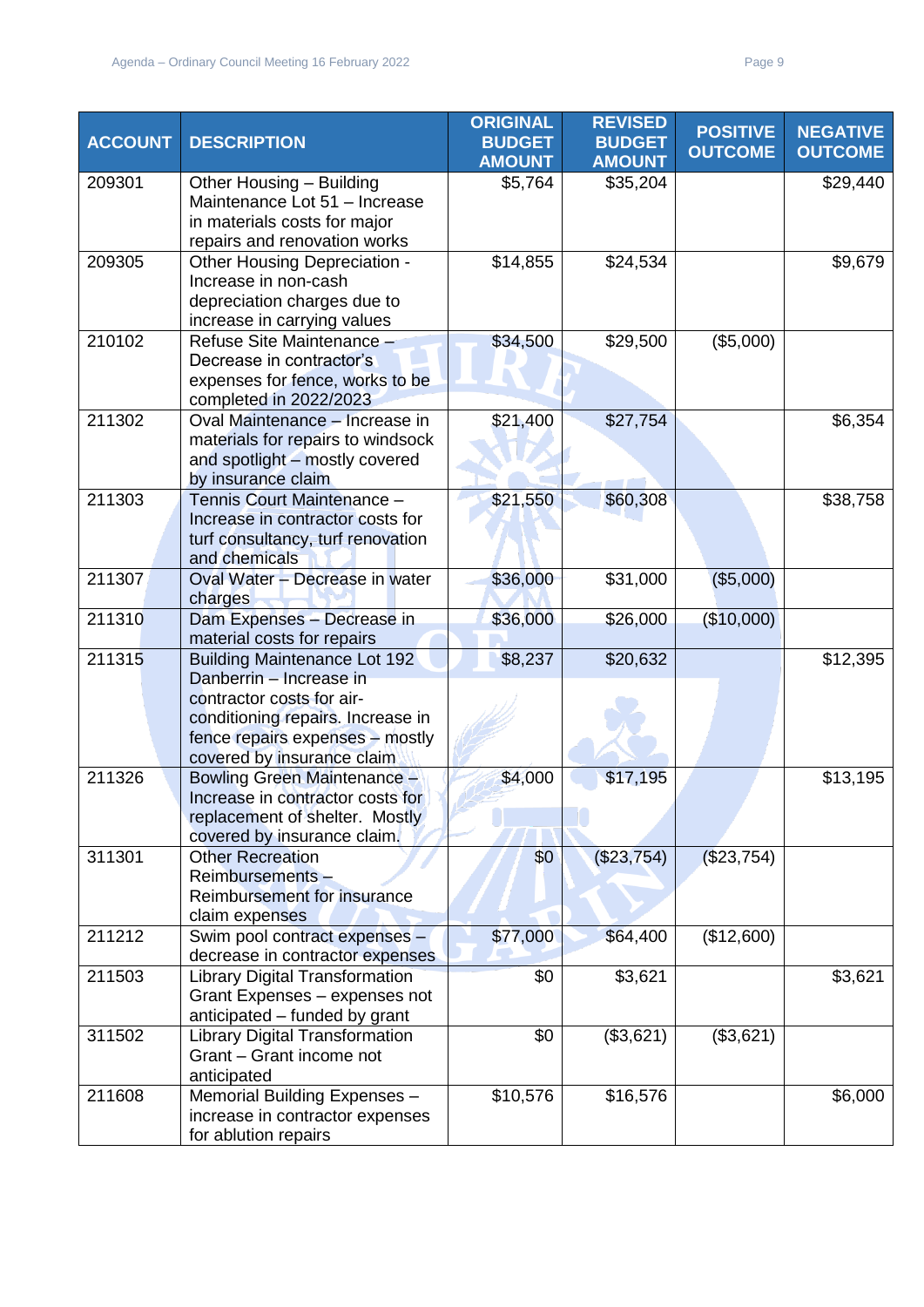| <b>ACCOUNT</b> | <b>DESCRIPTION</b>                                             | <b>ORIGINAL</b><br><b>BUDGET</b> | <b>REVISED</b><br><b>BUDGET</b> | <b>POSITIVE</b> | <b>NEGATIVE</b> |
|----------------|----------------------------------------------------------------|----------------------------------|---------------------------------|-----------------|-----------------|
|                |                                                                | <b>AMOUNT</b>                    | <b>AMOUNT</b>                   | <b>OUTCOME</b>  | <b>OUTCOME</b>  |
| 211612         | Mangowine Concert Expenses -<br>Increase in materials cost for | \$0                              | \$5,919                         |                 | \$5,919         |
|                | concert held for caravaners                                    |                                  |                                 |                 |                 |
| 312102         | Local Road Grant Income -                                      | (\$105,475)                      | (\$167, 102)                    | (\$61,627)      |                 |
|                | increase in grant allocation                                   |                                  |                                 |                 |                 |
| 212201         | Road Maintenance Expenses -                                    | \$382,297                        | \$293,901                       | (\$88,396)      |                 |
|                | Decrease in wages, overheads                                   |                                  |                                 |                 |                 |
|                | and plant operation expenses                                   |                                  |                                 |                 |                 |
| 212210         | Depot Maintenance Expenses -                                   | \$44,454                         | \$51,914                        |                 | \$7,460         |
|                | Increase in electricity, water and                             |                                  |                                 |                 |                 |
|                | contractor expenses for fence                                  |                                  |                                 |                 |                 |
|                | repairs                                                        |                                  |                                 |                 |                 |
| 212211         | <b>Wheatbelt Secondary Freight</b>                             | \$5,000                          | \$0                             | (\$5,000)       |                 |
|                | Route Contribution -                                           |                                  |                                 |                 |                 |
|                | Contribution deferred until                                    |                                  |                                 |                 |                 |
|                | 2022/2023                                                      |                                  |                                 |                 |                 |
| 212215         | Depreciation, Property, Plant &                                | \$4,920                          | \$15,720                        |                 | \$10,800        |
|                | Equipment - Increase in non-<br>cash depreciation charges due  |                                  |                                 |                 |                 |
|                | to increase in carrying values                                 |                                  |                                 |                 |                 |
| 212216         | Depreciation infrastructure -                                  | \$596,635                        | \$623,850                       |                 | \$27,215        |
|                | Increase in non-cash                                           |                                  |                                 |                 |                 |
|                | depreciation charges due to                                    |                                  |                                 |                 |                 |
|                | increase in carrying values                                    |                                  |                                 |                 |                 |
| 312302         | <b>Transport Profit on Sale of</b>                             | \$0                              | (\$30,241)                      | (\$30,241)      |                 |
|                | Assets - Increase in non-cash                                  |                                  |                                 |                 |                 |
|                | profit on sale due to lower written                            |                                  |                                 |                 |                 |
|                | down value of assets                                           |                                  |                                 |                 |                 |
| 312303         | Sale of Minor Equipment - Sale                                 | \$0                              | (\$7,955)                       | (\$7,955)       |                 |
|                | proceeds from items not listed                                 |                                  |                                 |                 |                 |
|                | on asset register                                              |                                  |                                 |                 |                 |
| 213102         | Standpipe Maintenance -                                        | \$13,500                         | \$4,885                         | (\$8,615)       |                 |
|                | Decrease in water expenses and                                 |                                  |                                 |                 |                 |
|                | contractor expenses                                            |                                  |                                 |                 |                 |
| 213208         | <b>Caravan Park Operations and</b>                             | \$16,000                         | \$32,650                        |                 | \$16,650        |
|                | Maintenance - Increase in                                      |                                  |                                 |                 |                 |
|                | materials expenses and                                         |                                  |                                 |                 |                 |
|                | contractor expenses for park<br>redevelopment                  |                                  |                                 |                 |                 |
| 214203         | Public Works - Engineering                                     | \$19,200                         | \$14,200                        | (\$5,000)       |                 |
|                | Office Expenses - decrease in                                  |                                  |                                 |                 |                 |
|                | contractor expenses                                            |                                  |                                 |                 |                 |
| 214204         | Public Works - Superannuation                                  | \$58,547                         | \$45,547                        | (\$13,000)      |                 |
|                | - Decrease in superannuation                                   |                                  |                                 |                 |                 |
|                | expenses                                                       |                                  |                                 |                 |                 |
| 214299         | Less Allocation of Public Works                                | (\$316,087)                      | (\$300,939)                     |                 | \$15,148        |
|                | Overheads - Decrease in                                        |                                  |                                 |                 |                 |
|                | overheads allocated to jobs                                    |                                  |                                 |                 |                 |
| 314204         | Reimbursements and                                             | (\$2,128)                        | (\$16,053)                      | (\$13,925)      |                 |
|                | Contributions - Reimbursement                                  |                                  |                                 |                 |                 |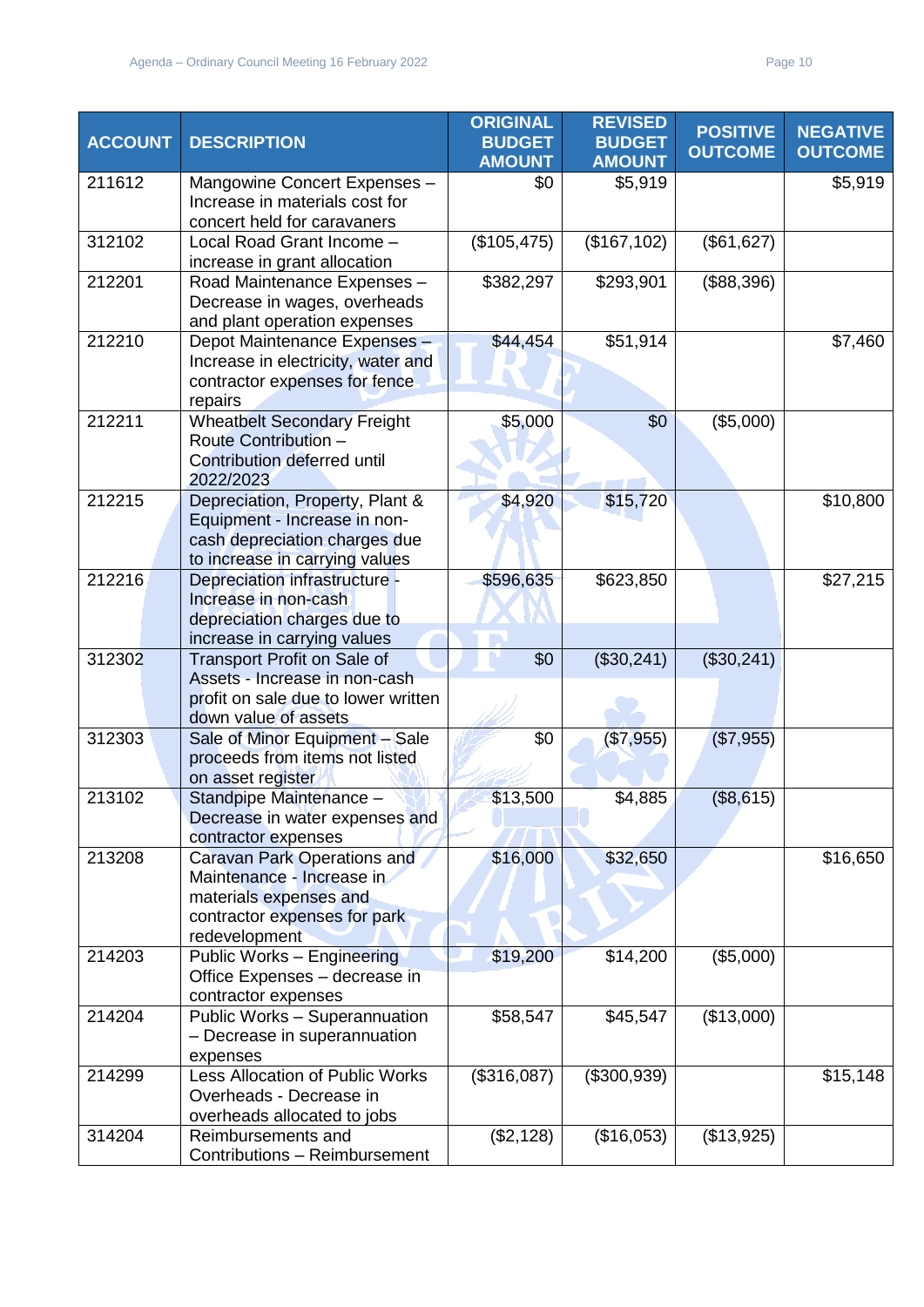| <b>ACCOUNT</b> | <b>DESCRIPTION</b>                                           | <b>ORIGINAL</b><br><b>BUDGET</b> | <b>REVISED</b><br><b>BUDGET</b> | <b>POSITIVE</b><br><b>OUTCOME</b> | <b>NEGATIVE</b><br><b>OUTCOME</b> |
|----------------|--------------------------------------------------------------|----------------------------------|---------------------------------|-----------------------------------|-----------------------------------|
|                |                                                              | <b>AMOUNT</b>                    | <b>AMOUNT</b>                   |                                   |                                   |
|                | of long service leave contribution<br>not anticipated        |                                  |                                 |                                   |                                   |
| 214305         | Fuels and Oils Expenses -<br>Increase in fuel purchases      | \$55,000                         | \$65,870                        |                                   | \$10,870                          |
| 214320         | Plant Operation Depreciation -                               | \$59,450                         | \$67,735                        |                                   | \$8,285                           |
|                | Increase in non-cash                                         |                                  |                                 |                                   |                                   |
|                | depreciation charges due to                                  |                                  |                                 |                                   |                                   |
| 214397         | increase in carrying values                                  |                                  |                                 |                                   |                                   |
|                | Less Depreciation Allocated -<br>Increase in depreciation    | (\$59,450)                       | (\$67,735)                      | (\$8,285)                         |                                   |
|                | allocated to jobs                                            |                                  |                                 |                                   |                                   |
| 214399         | Less Plant costs allocated to                                | (\$176,212)                      | (\$194,898)                     | (\$18,686)                        |                                   |
|                | works - increase in plant                                    |                                  |                                 |                                   |                                   |
|                | expenses allocated to jobs                                   |                                  |                                 |                                   |                                   |
| 414510         | Transfer to Building Reserve -                               | \$5,000                          | \$25,000                        |                                   | \$20,000                          |
|                | Increase in Transfer to Reserve                              |                                  |                                 |                                   |                                   |
|                | in lieu of CEACA contribution not                            |                                  |                                 |                                   |                                   |
| 512303         | being made<br>Transfer from Plant Reserve -                  | (\$217,600)                      | (\$64, 189)                     |                                   | \$153,411                         |
|                | Decrease in transfer from                                    |                                  |                                 |                                   |                                   |
|                | Reserve due to change in asset                               |                                  |                                 |                                   |                                   |
|                | purchase from loader to mini                                 |                                  |                                 |                                   |                                   |
|                | excavator with lower purchase                                |                                  |                                 |                                   |                                   |
|                | price                                                        |                                  |                                 |                                   |                                   |
|                | Depreciation Written back -<br>increase in non-cash          | (\$1,015,787)                    | (\$1,150,660)                   | (\$134,873)                       |                                   |
|                | depreciation written back                                    |                                  |                                 |                                   |                                   |
|                | <b>Profit on Sale of Asset Written</b>                       | \$0                              | \$35,125                        |                                   | \$35,125                          |
|                | back - Increase in non-cash                                  |                                  |                                 |                                   |                                   |
|                | profit on sale of assets written                             |                                  |                                 |                                   |                                   |
|                | back                                                         |                                  |                                 |                                   |                                   |
| 404211         | Lot 186 Danberrin Capital                                    | \$37,414                         | \$5,414                         | (\$32,000)                        |                                   |
|                | Expense - Decrease in                                        |                                  |                                 |                                   |                                   |
|                | contractor expenses - bathroom                               |                                  |                                 |                                   |                                   |
| 405103         | renovation scope reduced<br><b>Bush Fire Brigade Capital</b> | \$373,700                        | \$388,304                       |                                   | \$14,604                          |
|                | Expense - increase in Council                                |                                  |                                 |                                   |                                   |
|                | contribution in wages, overheads                             |                                  |                                 |                                   |                                   |
|                | and plant for sand pad for                                   |                                  |                                 |                                   |                                   |
|                | building                                                     |                                  |                                 |                                   |                                   |
| 409303         | Lot 191 Danberrin Capital                                    | \$12,000                         | \$55,604                        |                                   | \$43,604                          |
|                | Expense - Increase in contractor                             |                                  |                                 |                                   |                                   |
|                | expenses for housing                                         |                                  |                                 |                                   |                                   |
| 409308         | renovations/renewals<br>Lot 188 Danberrin Capital            | \$35,000                         | \$30,000                        | (\$5,000)                         |                                   |
|                | Expense - Decrease in                                        |                                  |                                 |                                   |                                   |
|                | contractor expense for kitchen                               |                                  |                                 |                                   |                                   |
|                | renovation                                                   |                                  |                                 |                                   |                                   |
| 411302         | <b>Community Recreation Centre</b>                           | \$195,000                        | \$185,000                       | (\$10,000)                        |                                   |
|                | Capital Expense - Decrease in                                |                                  |                                 |                                   |                                   |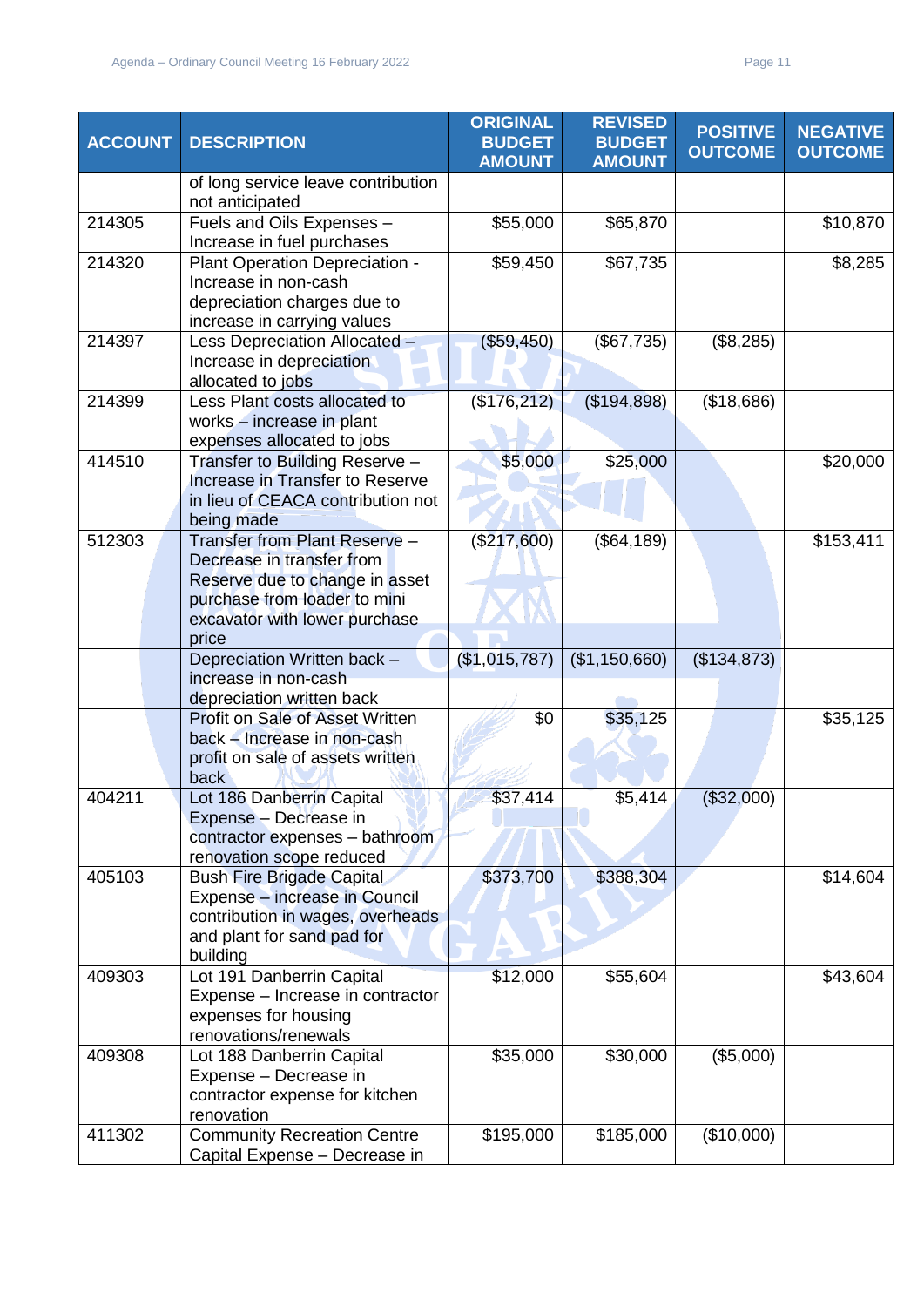| <b>ACCOUNT</b> | <b>DESCRIPTION</b>                                                                                                                                  | <b>ORIGINAL</b><br><b>BUDGET</b><br><b>AMOUNT</b> | <b>REVISED</b><br><b>BUDGET</b><br><b>AMOUNT</b> | <b>POSITIVE</b><br><b>OUTCOME</b> | <b>NEGATIVE</b><br><b>OUTCOME</b> |
|----------------|-----------------------------------------------------------------------------------------------------------------------------------------------------|---------------------------------------------------|--------------------------------------------------|-----------------------------------|-----------------------------------|
|                | contractor expense for air<br>conditioning                                                                                                          |                                                   |                                                  |                                   |                                   |
| 411603         | McCorry's Hotel Capital Expense<br>- Roof replacement deferred to<br>2022-2023                                                                      | \$70,000                                          | \$0                                              | (\$70,000)                        |                                   |
| 412326         | <b>Wheeled Loader Capital</b><br>Expense - decrease in purchase<br>cost due to change in asset<br>purchase from loader to Mini<br>Excavator         | \$216,000                                         | \$62,589                                         | (\$153,411)                       |                                   |
| 412103         | Road to Recovery - Lake Brown<br>South Rd Capital Expense -<br>Increase in wages, overheads,<br>plant and materials expenses to<br>complete project | \$93,009                                          | \$118,458                                        |                                   | \$25,449                          |
|                | (Surplus)/Deficit brought forward<br>- increase in closing surplus<br>from 2020-2021                                                                | (\$1,212,000)                                     | (\$1,222,500)                                    | (\$10,500)                        |                                   |
|                | Other Minor variations below the<br>\$5,000 threshold                                                                                               |                                                   |                                                  | (\$55,386)                        | \$182,112                         |
|                | <b>TOTAL</b>                                                                                                                                        |                                                   |                                                  | (\$905,269)                       | \$900,417                         |
|                | Net Adjustment to 2021/22 Budget                                                                                                                    | (\$4,852)                                         |                                                  |                                   |                                   |

**Moved: .........................**

**Seconded: .........................**

# **Absolute Majority Required**

**.......................... ... / ...** 

# **IN BRIEF**

The purpose of this report is for Council to consider and adopt the Budget Review Report, with any amendments, for the period 1 July 2021 to 31 January 2022.

# **BACKGROUND**

The review of an annual budget for a financial year must –

- 1. Consider the local government's financial performance in the period beginning on 1 July and ending no earlier than 31 December in that financial year;
- 2. Consider the local government's financial position as at the date of the review; and
- 3. Review the outcomes for the end of that financial year that are forecast in the budget. Within 30 days after a council has decided, a copy of the review and council's determination is to be submitted to the Department.

A detailed analysis at account level incorporating year to date actual results and budget projections to 30 June 2022, for the period ending 31 January 2022, is presented for consideration. A Statement of Financial Activity at program level has been prepared to provide a summarisation of the budget review results, as well as a Statement of Closing Funds detailing the projected surplus as at 30 June 2022.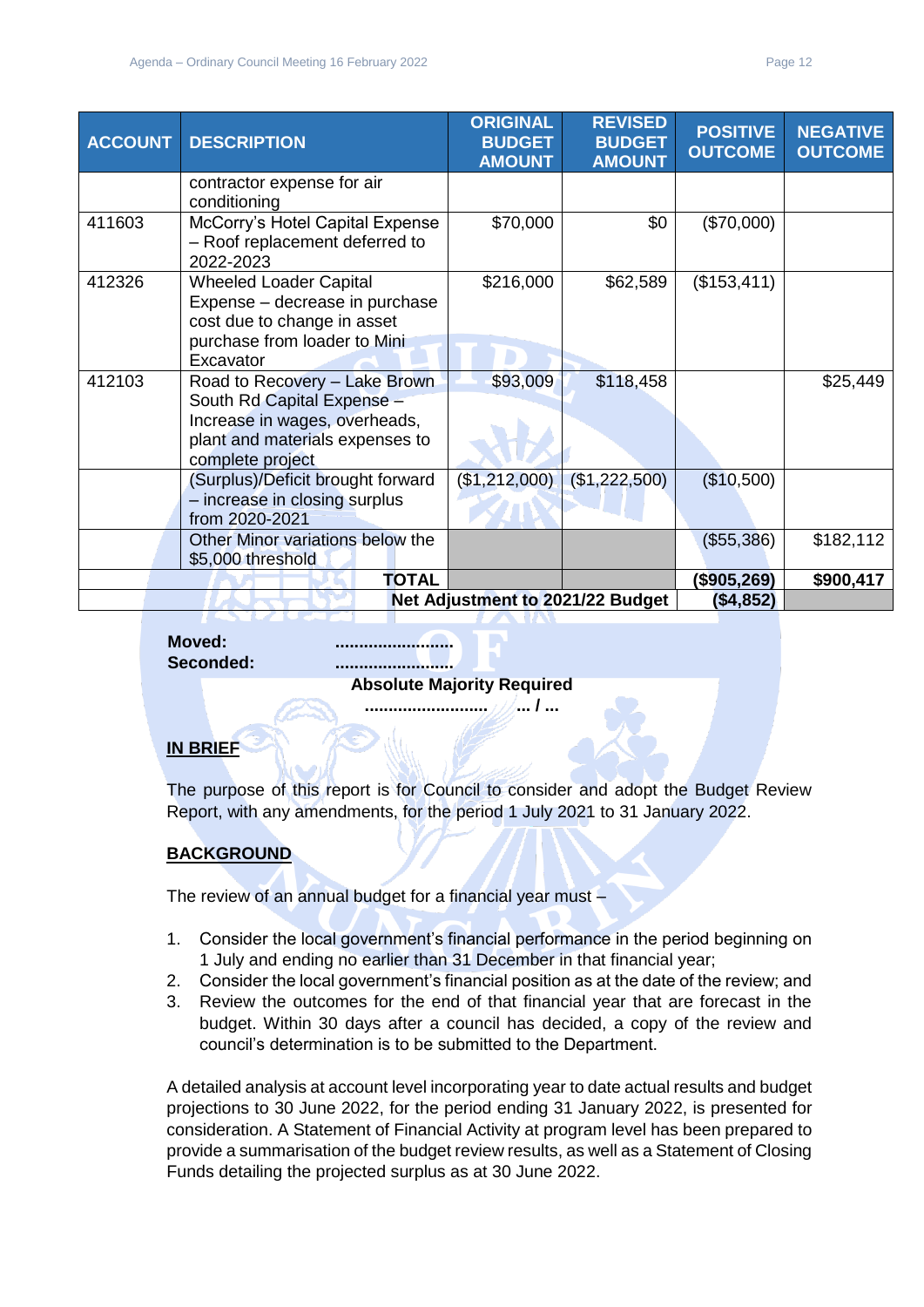Based on current revenue and expenditure trends, and projections as at 31 January 2022, it is estimated that there will be an increase in closing funds as at 30 June 2022

#### **REPORT DETAIL**

The budget review has been prepared to include the information required by the Local Government Act 1995, the Local Government (Financial Management) Regulations 1996, and the Australian Accounting Standards. Council adopted a 10% or \$5,000 threshold minimum for the reporting of material variances to be used in the Statement of Financial Activity and the annual Budget Review Report.

Based on current trends, it is anticipated that a budget surplus of \$4,852 can be achieved as at 30 June 2022.

| <b>ACCOUNT</b> | <b>DESCRIPTION</b>                                                                                                                                  | <b>ORIGINAL</b><br><b>BUDGET</b><br><b>AMOUNT</b> | <b>REVISED</b><br><b>BUDGET</b><br><b>AMOUNT</b> | <b>POSITIVE</b><br><b>OUTCOME</b> | <b>NEGATIVE</b><br><b>OUTCOME</b> |
|----------------|-----------------------------------------------------------------------------------------------------------------------------------------------------|---------------------------------------------------|--------------------------------------------------|-----------------------------------|-----------------------------------|
| 504203         | <b>Proceeds on Plant Asset</b><br>Disposals - Reduced proceeds<br>due to lower sale price<br>anticipated for some plant items                       | (\$161,800)                                       | (\$130,736)                                      |                                   | \$31,064                          |
| 509302         | <b>Proceeds on Building Asset</b><br>Disposals - Proceeds for 2<br>transportable buildings not<br>anticipated in budget                             | \$0                                               | (\$2,000)                                        | (\$2,000)                         |                                   |
| 303202         | Ex-Gratia Rates - Increase in<br>CBH contribution in lieu of rates                                                                                  | \$0                                               | (\$6,601)                                        | (\$6,601)                         |                                   |
| 204102         | <b>Members Conference Expenses</b><br>- Savings on conference<br>expenses                                                                           | \$16,000                                          | \$9,205                                          | (\$6,795)                         |                                   |
| 204113         | <b>Australia Day Function</b><br>Expenses - Increase in function<br>expenses - offset by grant<br>received                                          | \$500                                             | \$16,625                                         |                                   | \$16, 125                         |
| 304102         | Government Grants - Grant for<br>Australia Day function not<br>anticipated                                                                          | \$0                                               | (\$13,915)                                       | (\$13,915)                        |                                   |
| 204206         | Admin Building Maintenance -<br>Increase in wages and<br>overheads, contractor expenses<br>for roof repairs, and electricity<br>charges             | \$18,395                                          | \$28,930                                         |                                   | \$10,535                          |
| 204207         | Admin Office Garden<br>Maintenance                                                                                                                  | \$18,640                                          | \$9,640                                          | (\$9,000)                         |                                   |
| 204220         | NEWROC Executive Expenses -<br>Payment of Data Centre Access<br>Fees to NEWROC Members -<br>offset by reimbursement by<br>wireless internet company | \$13,000                                          | \$63,000                                         |                                   | \$50,000                          |
| 204230         | Admin Depreciation - Increase<br>in non-cash depreciation                                                                                           | \$26,165                                          | \$39,075                                         |                                   | \$12,910                          |

The following table details the proposed budget amendments: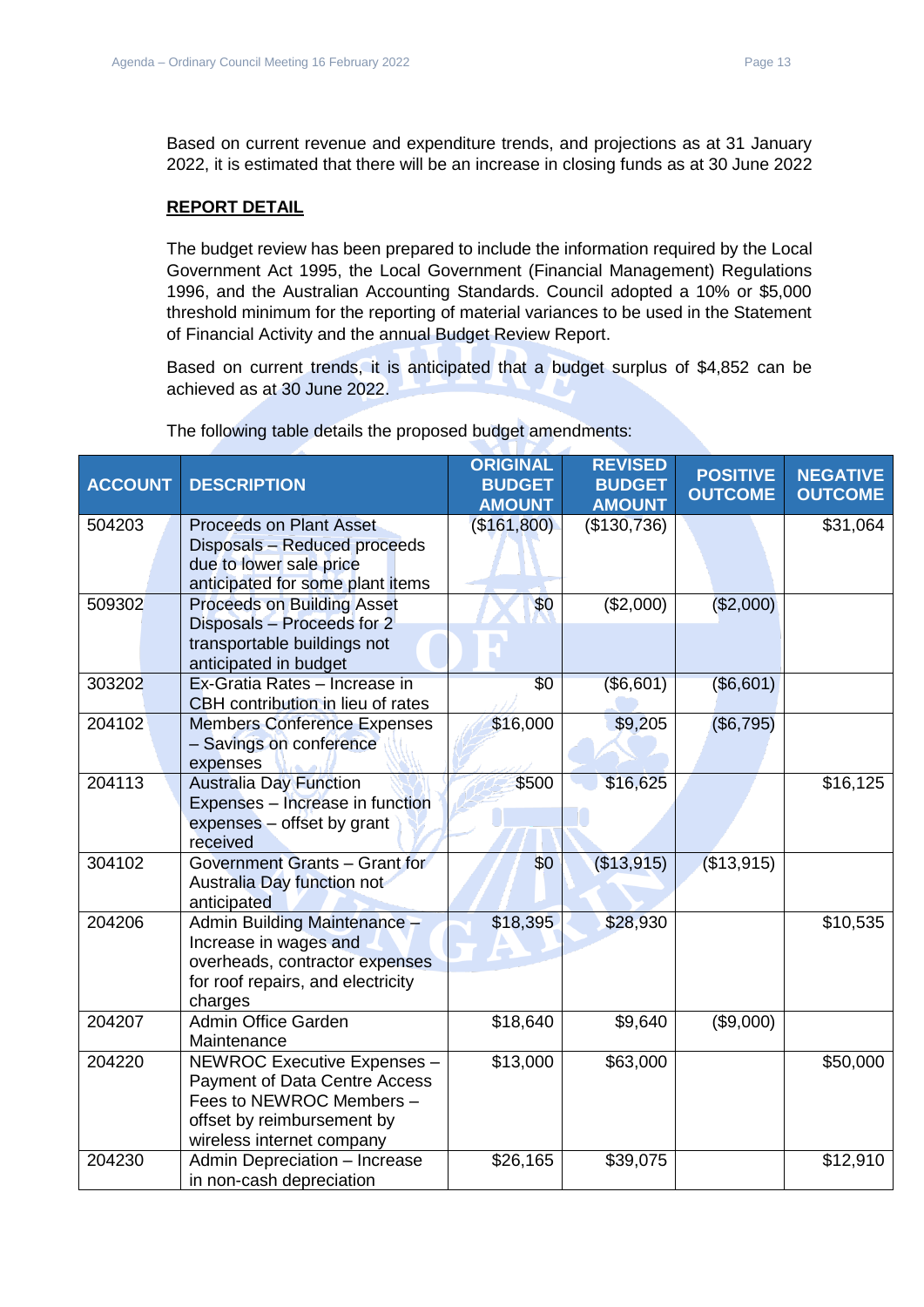| <b>ACCOUNT</b> | <b>DESCRIPTION</b>                                                                                                            | <b>ORIGINAL</b><br><b>BUDGET</b><br><b>AMOUNT</b> | <b>REVISED</b><br><b>BUDGET</b><br><b>AMOUNT</b> | <b>POSITIVE</b><br><b>OUTCOME</b> | <b>NEGATIVE</b><br><b>OUTCOME</b> |
|----------------|-------------------------------------------------------------------------------------------------------------------------------|---------------------------------------------------|--------------------------------------------------|-----------------------------------|-----------------------------------|
|                | charges due to increase in<br>carrying values                                                                                 |                                                   |                                                  |                                   |                                   |
| 204235         | <b>Integrated Strategic Planning</b><br>Expenses - Increase in Asset<br>Management Planning and LTFP<br><b>Expenses</b>       | \$19,000                                          | \$41,000                                         |                                   | \$22,000                          |
| 304209         | <b>Admin Legal Expenses</b><br>Recovered - Increase in<br>reimbursement of legal<br>expenses                                  | \$0                                               | (\$5,083)                                        | (\$5,083                          |                                   |
| 304220         | NEWROC Reimbursements -<br>Reimbursement of data centre<br>access fees by wireless<br>company                                 | \$0                                               | (\$50,000)                                       | (\$50,000)                        |                                   |
| 205105         | Fire Prevention Depreciation -<br>Increase in non-cash<br>depreciation charges due to<br>increase in carrying values          | \$7,481                                           | \$49,916                                         |                                   | \$42,435                          |
| 209108         | <b>Aged Housing Depreciation -</b><br>Increase in non-cash<br>depreciation charges due to<br>increase in carrying values      | \$14,206                                          | \$32,960                                         |                                   | \$18,754                          |
| 209110         | <b>CEACA Housing Contribution -</b><br>Contribution not being made -<br>funds to be transferred to<br><b>Building Reserve</b> | \$20,000                                          | \$0                                              | $(\$20,000)$                      |                                   |
| 209301         | Other Housing - Building<br>Maintenance Lot 51 - Increase<br>in materials costs for major<br>repairs and renovation works     | \$5,764                                           | \$35,204                                         |                                   | \$29,440                          |
| 209305         | <b>Other Housing Depreciation -</b><br>Increase in non-cash<br>depreciation charges due to<br>increase in carrying values     | \$14,855                                          | \$24,534                                         |                                   | \$9,679                           |
| 210102         | Refuse Site Maintenance -<br>Decrease in contractor's<br>expenses for fence, works to be<br>completed in 2022/2023            | \$34,500                                          | \$29,500                                         | (\$5,000)                         |                                   |
| 211302         | Oval Maintenance - Increase in<br>materials for repairs to windsock<br>and spotlight - mostly covered<br>by insurance claim   | \$21,400                                          | \$27,754                                         |                                   | \$6,354                           |
| 211303         | Tennis Court Maintenance -<br>Increase in contractor costs for<br>turf consultancy, turf renovation<br>and chemicals          | \$21,550                                          | \$60,308                                         |                                   | \$38,758                          |
| 211307         | Oval Water - Decrease in water<br>charges                                                                                     | \$36,000                                          | \$31,000                                         | (\$5,000)                         |                                   |
| 211310         | Dam Expenses - Decrease in<br>material costs for repairs                                                                      | \$36,000                                          | \$26,000                                         | (\$10,000)                        |                                   |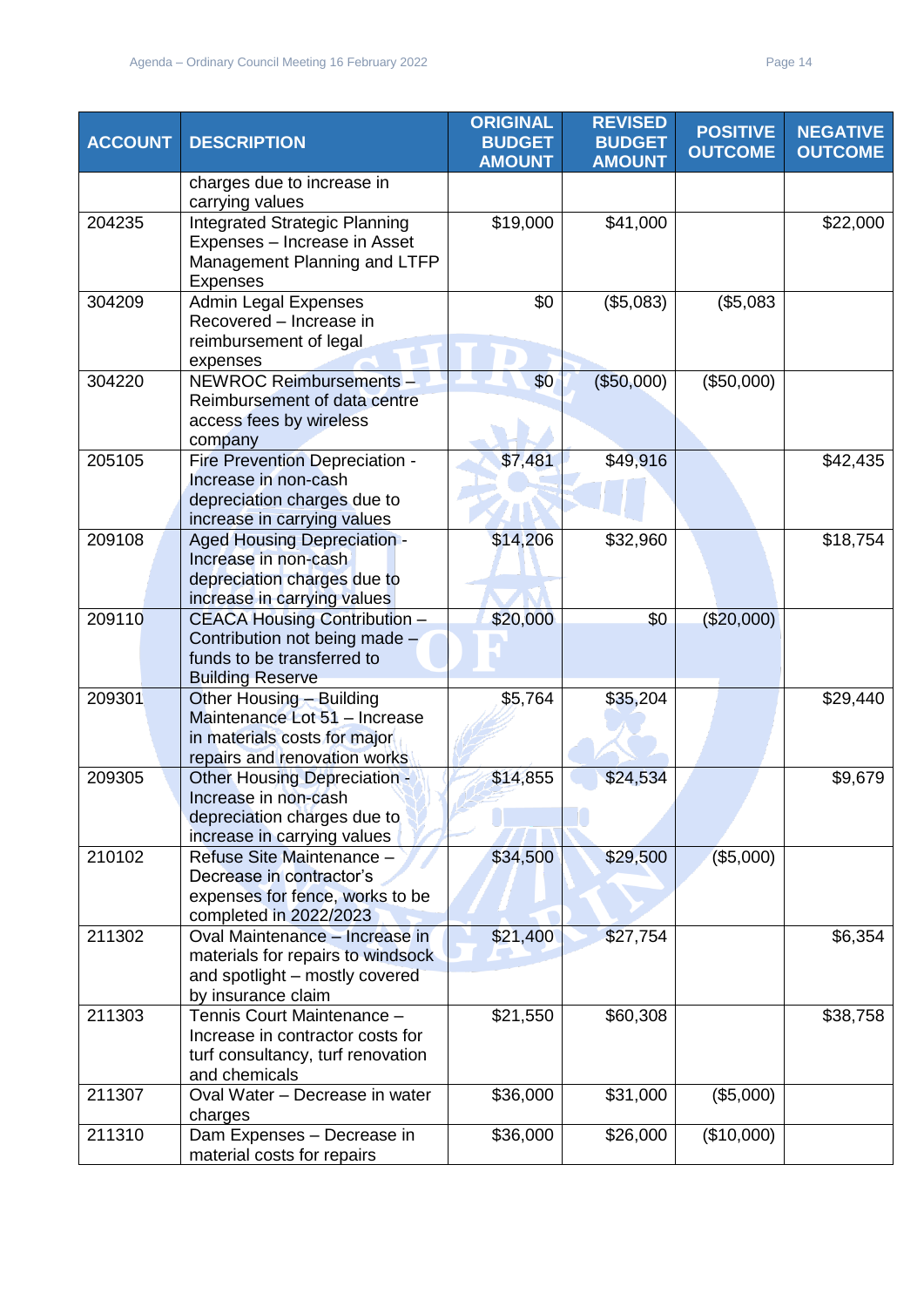| <b>ACCOUNT</b> | <b>DESCRIPTION</b>                                                | <b>ORIGINAL</b><br><b>BUDGET</b> | <b>REVISED</b><br><b>BUDGET</b> | <b>POSITIVE</b><br><b>OUTCOME</b> | <b>NEGATIVE</b><br><b>OUTCOME</b> |
|----------------|-------------------------------------------------------------------|----------------------------------|---------------------------------|-----------------------------------|-----------------------------------|
|                |                                                                   | <b>AMOUNT</b>                    | <b>AMOUNT</b>                   |                                   |                                   |
| 211315         | <b>Building Maintenance Lot 192</b><br>Danberrin - Increase in    | \$8,237                          | \$20,632                        |                                   | \$12,395                          |
|                | contractor costs for air-                                         |                                  |                                 |                                   |                                   |
|                | conditioning repairs. Increase in                                 |                                  |                                 |                                   |                                   |
|                | fence repairs expenses - mostly                                   |                                  |                                 |                                   |                                   |
|                | covered by insurance claim                                        |                                  |                                 |                                   |                                   |
| 211326         | Bowling Green Maintenance -                                       | \$4,000                          | \$17,195                        |                                   | \$13,195                          |
|                | Increase in contractor costs for                                  |                                  |                                 |                                   |                                   |
|                | replacement of shelter. Mostly                                    |                                  |                                 |                                   |                                   |
|                | covered by insurance claim.                                       |                                  |                                 |                                   |                                   |
| 311301         | <b>Other Recreation</b>                                           | \$0                              | (\$23,754)                      | (\$23,754)                        |                                   |
|                | Reimbursements-                                                   |                                  |                                 |                                   |                                   |
|                | Reimbursement for insurance                                       |                                  |                                 |                                   |                                   |
|                | claim expenses                                                    |                                  |                                 |                                   |                                   |
| 211212         | Swim pool contract expenses -                                     | \$77,000                         | \$64,400                        | (\$12,600)                        |                                   |
|                | decrease in contractor expenses                                   |                                  |                                 |                                   |                                   |
| 211503         | <b>Library Digital Transformation</b>                             | \$0                              | \$3,621                         |                                   | \$3,621                           |
|                | Grant Expenses - expenses not                                     |                                  |                                 |                                   |                                   |
|                | anticipated - funded by grant                                     |                                  |                                 |                                   |                                   |
| 311502         | <b>Library Digital Transformation</b><br>Grant - Grant income not | \$0                              | (\$3,621)                       | (\$3,621)                         |                                   |
|                |                                                                   |                                  |                                 |                                   |                                   |
| 211608         | anticipated<br>Memorial Building Expenses -                       | \$10,576                         | \$16,576                        |                                   | \$6,000                           |
|                | increase in contractor expenses                                   |                                  |                                 |                                   |                                   |
|                | for ablution repairs                                              |                                  |                                 |                                   |                                   |
| 211612         | Mangowine Concert Expenses -                                      | \$0                              | \$5,919                         |                                   | \$5,919                           |
|                | Increase in materials cost for                                    |                                  |                                 |                                   |                                   |
|                | concert held for caravaners                                       |                                  |                                 |                                   |                                   |
| 312102         | Local Road Grant Income -                                         | (\$105,475)                      | (\$167, 102)                    | (\$61,627)                        |                                   |
|                | increase in grant allocation                                      |                                  |                                 |                                   |                                   |
| 212201         | Road Maintenance Expenses -                                       | \$382,297                        | \$293,901                       | (\$88,396)                        |                                   |
|                | Decrease in wages, overheads                                      |                                  |                                 |                                   |                                   |
|                | and plant operation expenses                                      |                                  |                                 |                                   |                                   |
| 212210         | Depot Maintenance Expenses -                                      | \$44,454                         | \$51,914                        |                                   | \$7,460                           |
|                | Increase in electricity, water and                                |                                  |                                 |                                   |                                   |
|                | contractor expenses for fence                                     |                                  |                                 |                                   |                                   |
|                | repairs                                                           |                                  |                                 |                                   |                                   |
| 212211         | <b>Wheatbelt Secondary Freight</b><br>Route Contribution -        | \$5,000                          | \$0                             | (\$5,000)                         |                                   |
|                | Contribution deferred until                                       |                                  |                                 |                                   |                                   |
|                | 2022/2023                                                         |                                  |                                 |                                   |                                   |
| 212215         | Depreciation, Property, Plant &                                   | \$4,920                          | \$15,720                        |                                   | \$10,800                          |
|                | Equipment - Increase in non-                                      |                                  |                                 |                                   |                                   |
|                | cash depreciation charges due                                     |                                  |                                 |                                   |                                   |
|                | to increase in carrying values                                    |                                  |                                 |                                   |                                   |
| 212216         | Depreciation infrastructure -                                     | \$596,635                        | \$623,850                       |                                   | \$27,215                          |
|                | Increase in non-cash                                              |                                  |                                 |                                   |                                   |
|                | depreciation charges due to                                       |                                  |                                 |                                   |                                   |
|                | increase in carrying values                                       |                                  |                                 |                                   |                                   |
| 312302         | Transport Profit on Sale of                                       | \$0                              | (\$30,241)                      | (\$30,241)                        |                                   |
|                | Assets - Increase in non-cash                                     |                                  |                                 |                                   |                                   |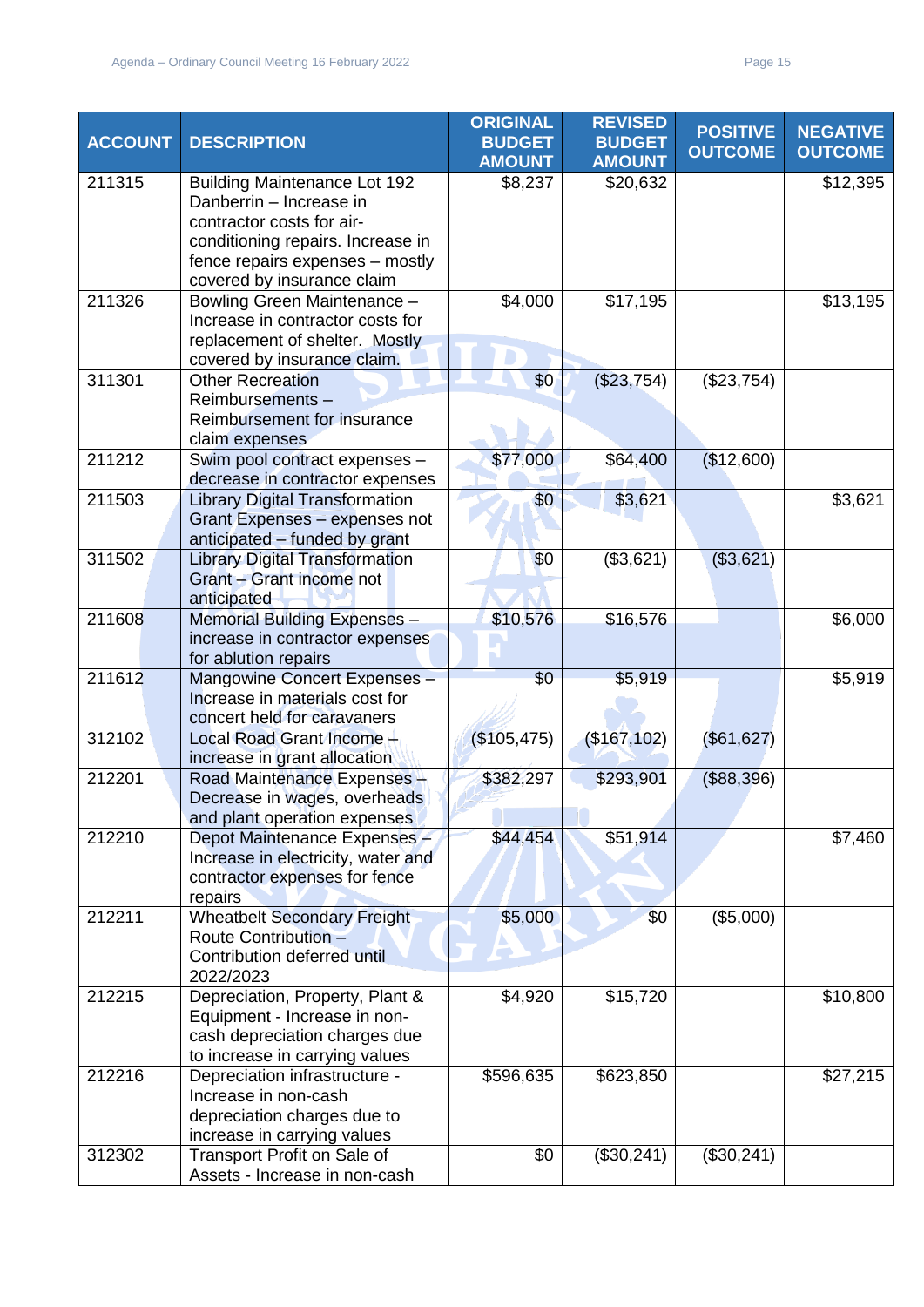| <b>ACCOUNT</b> | <b>DESCRIPTION</b>                                                                                                                                                     | <b>ORIGINAL</b><br><b>BUDGET</b><br><b>AMOUNT</b> | <b>REVISED</b><br><b>BUDGET</b><br><b>AMOUNT</b> | <b>POSITIVE</b><br><b>OUTCOME</b> | <b>NEGATIVE</b><br><b>OUTCOME</b> |
|----------------|------------------------------------------------------------------------------------------------------------------------------------------------------------------------|---------------------------------------------------|--------------------------------------------------|-----------------------------------|-----------------------------------|
|                | profit on sale due to lower written<br>down value of assets                                                                                                            |                                                   |                                                  |                                   |                                   |
| 312303         | Sale of Minor Equipment - Sale<br>proceeds from items not listed<br>on asset register                                                                                  | \$0                                               | (\$7,955)                                        | (\$7,955)                         |                                   |
| 213102         | Standpipe Maintenance -<br>Decrease in water expenses and<br>contractor expenses                                                                                       | \$13,500                                          | \$4,885                                          | (\$8,615)                         |                                   |
| 213208         | Caravan Park Operations and<br>Maintenance - Increase in<br>materials expenses and<br>contractor expenses for park<br>redevelopment                                    | \$16,000                                          | \$32,650                                         |                                   | \$16,650                          |
| 214203         | Public Works - Engineering<br>Office Expenses - decrease in<br>contractor expenses                                                                                     | \$19,200                                          | \$14,200                                         | (\$5,000)                         |                                   |
| 214204         | <b>Public Works - Superannuation</b><br>- Decrease in superannuation<br>expenses                                                                                       | \$58,547                                          | \$45,547                                         | (\$13,000)                        |                                   |
| 214299         | <b>Less Allocation of Public Works</b><br>Overheads - Decrease in<br>overheads allocated to jobs                                                                       | (\$316,087)                                       | (\$300,939)                                      |                                   | \$15,148                          |
| 314204         | <b>Reimbursements and</b><br>Contributions - Reimbursement<br>of long service leave contribution<br>not anticipated                                                    | (\$2,128)                                         | (\$16,053)                                       | (\$13,925)                        |                                   |
| 214305         | Fuels and Oils Expenses -<br>Increase in fuel purchases                                                                                                                | \$55,000                                          | \$65,870                                         |                                   | \$10,870                          |
| 214320         | <b>Plant Operation Depreciation -</b><br>Increase in non-cash<br>depreciation charges due to<br>increase in carrying values                                            | \$59,450                                          | \$67,735                                         |                                   | \$8,285                           |
| 214397         | Less Depreciation Allocated -<br>Increase in depreciation<br>allocated to jobs                                                                                         | (\$59,450)                                        | (\$67,735)                                       | (\$8,285)                         |                                   |
| 214399         | Less Plant costs allocated to<br>works - increase in plant<br>expenses allocated to jobs                                                                               | (\$176,212)                                       | (\$194,898)                                      | (\$18,686)                        |                                   |
| 414510         | Transfer to Building Reserve -<br>Increase in Transfer to Reserve<br>in lieu of CEACA contribution not<br>being made                                                   | \$5,000                                           | \$25,000                                         |                                   | \$20,000                          |
| 512303         | Transfer from Plant Reserve -<br>Decrease in transfer from<br>Reserve due to change in asset<br>purchase from loader to mini<br>excavator with lower purchase<br>price | (\$217,600)                                       | (\$64, 189)                                      |                                   | \$153,411                         |
|                | Depreciation Written back -<br>increase in non-cash<br>depreciation written back                                                                                       | (\$1,015,787)                                     | (\$1,150,660)                                    | (\$134,873)                       |                                   |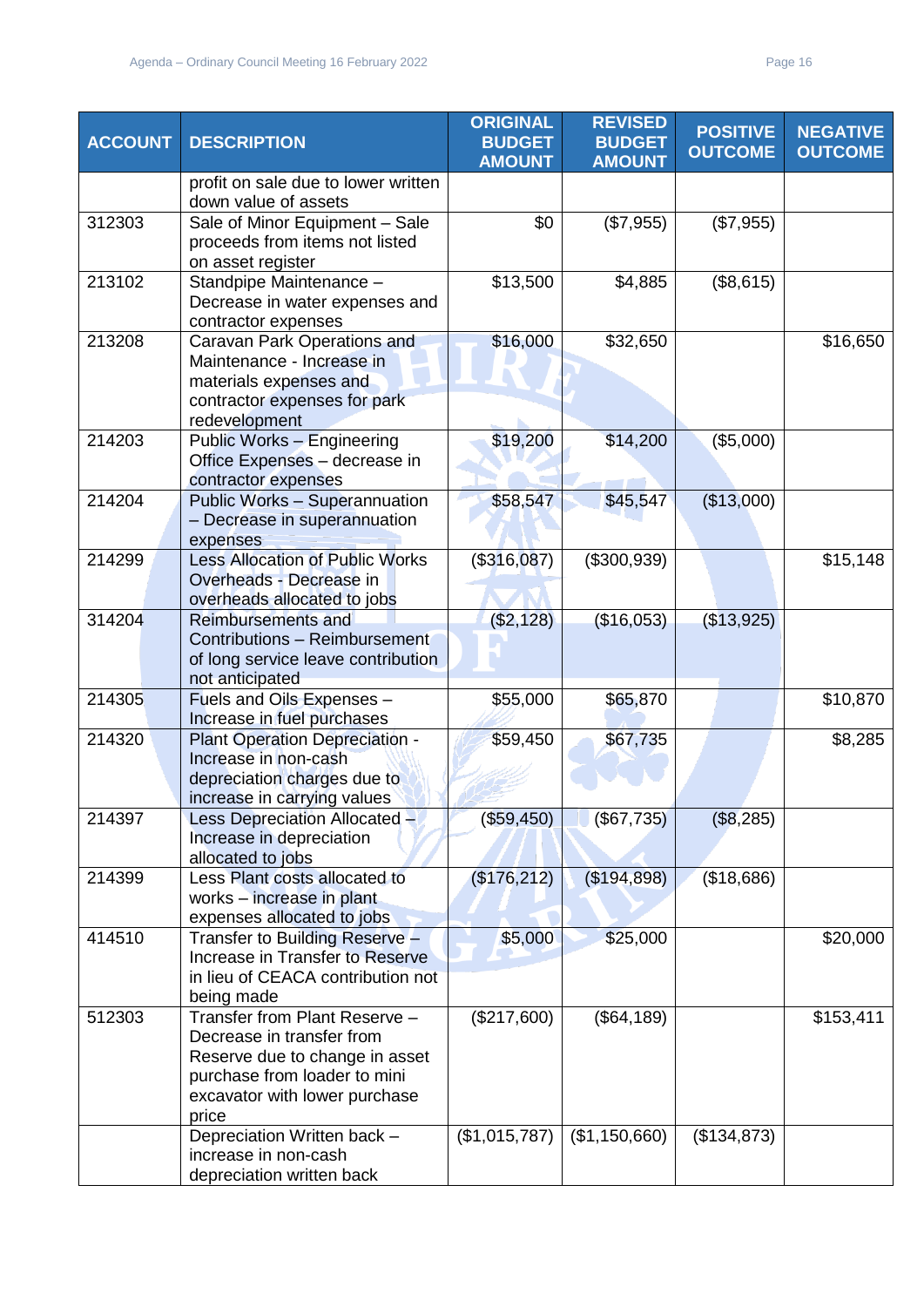|                                  |                                                                   | <b>ORIGINAL</b>                | <b>REVISED</b>                 | <b>POSITIVE</b> | <b>NEGATIVE</b> |
|----------------------------------|-------------------------------------------------------------------|--------------------------------|--------------------------------|-----------------|-----------------|
| <b>ACCOUNT</b>                   | <b>DESCRIPTION</b>                                                | <b>BUDGET</b><br><b>AMOUNT</b> | <b>BUDGET</b><br><b>AMOUNT</b> | <b>OUTCOME</b>  | <b>OUTCOME</b>  |
|                                  | Profit on Sale of Asset Written                                   | \$0                            | \$35,125                       |                 | \$35,125        |
|                                  | back - Increase in non-cash                                       |                                |                                |                 |                 |
|                                  | profit on sale of assets written<br>back                          |                                |                                |                 |                 |
| 404211                           | Lot 186 Danberrin Capital                                         | \$37,414                       | \$5,414                        | (\$32,000)      |                 |
|                                  | Expense - Decrease in                                             |                                |                                |                 |                 |
|                                  | contractor expenses - bathroom                                    |                                |                                |                 |                 |
|                                  | renovation scope reduced                                          |                                |                                |                 |                 |
| 405103                           | <b>Bush Fire Brigade Capital</b><br>Expense - increase in Council | \$373,700                      | \$388,304                      |                 | \$14,604        |
|                                  | contribution in wages, overheads                                  |                                |                                |                 |                 |
|                                  | and plant for sand pad for                                        |                                |                                |                 |                 |
|                                  | building                                                          |                                |                                |                 |                 |
| 409303                           | Lot 191 Danberrin Capital                                         | \$12,000                       | \$55,604                       |                 | \$43,604        |
|                                  | Expense - Increase in contractor                                  |                                |                                |                 |                 |
|                                  | expenses for housing<br>renovations/renewals                      |                                |                                |                 |                 |
| 409308                           | Lot 188 Danberrin Capital                                         | \$35,000                       | \$30,000                       | (\$5,000)       |                 |
|                                  | Expense - Decrease in                                             |                                |                                |                 |                 |
|                                  | contractor expense for kitchen                                    |                                |                                |                 |                 |
|                                  | renovation                                                        |                                |                                |                 |                 |
| 411302                           | <b>Community Recreation Centre</b>                                | \$195,000                      | \$185,000                      | (\$10,000)      |                 |
|                                  | Capital Expense - Decrease in<br>contractor expense for air       |                                |                                |                 |                 |
|                                  | conditioning                                                      |                                |                                |                 |                 |
| 411603                           | McCorry's Hotel Capital Expense                                   | \$70,000                       | \$0                            | (\$70,000)      |                 |
|                                  | - Roof replacement deferred to                                    |                                |                                |                 |                 |
| 412326                           | 2022-2023<br><b>Wheeled Loader Capital</b>                        | \$216,000                      |                                |                 |                 |
|                                  | Expense - decrease in purchase                                    |                                | \$62,589                       | (\$153,411)     |                 |
|                                  | cost due to change in asset                                       |                                |                                |                 |                 |
|                                  | purchase from loader to Mini                                      |                                |                                |                 |                 |
|                                  | Excavator                                                         |                                |                                |                 |                 |
| 412103                           | Road to Recovery - Lake Brown                                     | \$93,009                       | \$118,458                      |                 | \$25,449        |
|                                  | South Rd Capital Expense -<br>Increase in wages, overheads,       |                                |                                |                 |                 |
|                                  | plant and materials expenses to                                   |                                |                                |                 |                 |
|                                  | complete project                                                  |                                |                                |                 |                 |
|                                  | (Surplus)/Deficit brought forward                                 | (\$1,212,000)                  | (\$1,222,500)                  | (\$10,500)      |                 |
|                                  | - increase in closing surplus                                     |                                |                                |                 |                 |
|                                  | from 2020-2021                                                    |                                |                                |                 |                 |
|                                  | Other Minor variations below the<br>\$5,000 threshold             |                                |                                | (\$55,386)      | \$182,112       |
|                                  | <b>TOTAL</b>                                                      |                                |                                | (\$905,269)     | \$900,417       |
| Net Adjustment to 2021/22 Budget |                                                                   |                                |                                |                 |                 |

| Estimated closing funds in 2021-22 Adopted Budget |         |
|---------------------------------------------------|---------|
| Plus net savings as detailed in table above       | \$4,852 |
| <b>Net Estimated Closing Funds</b>                | \$4,852 |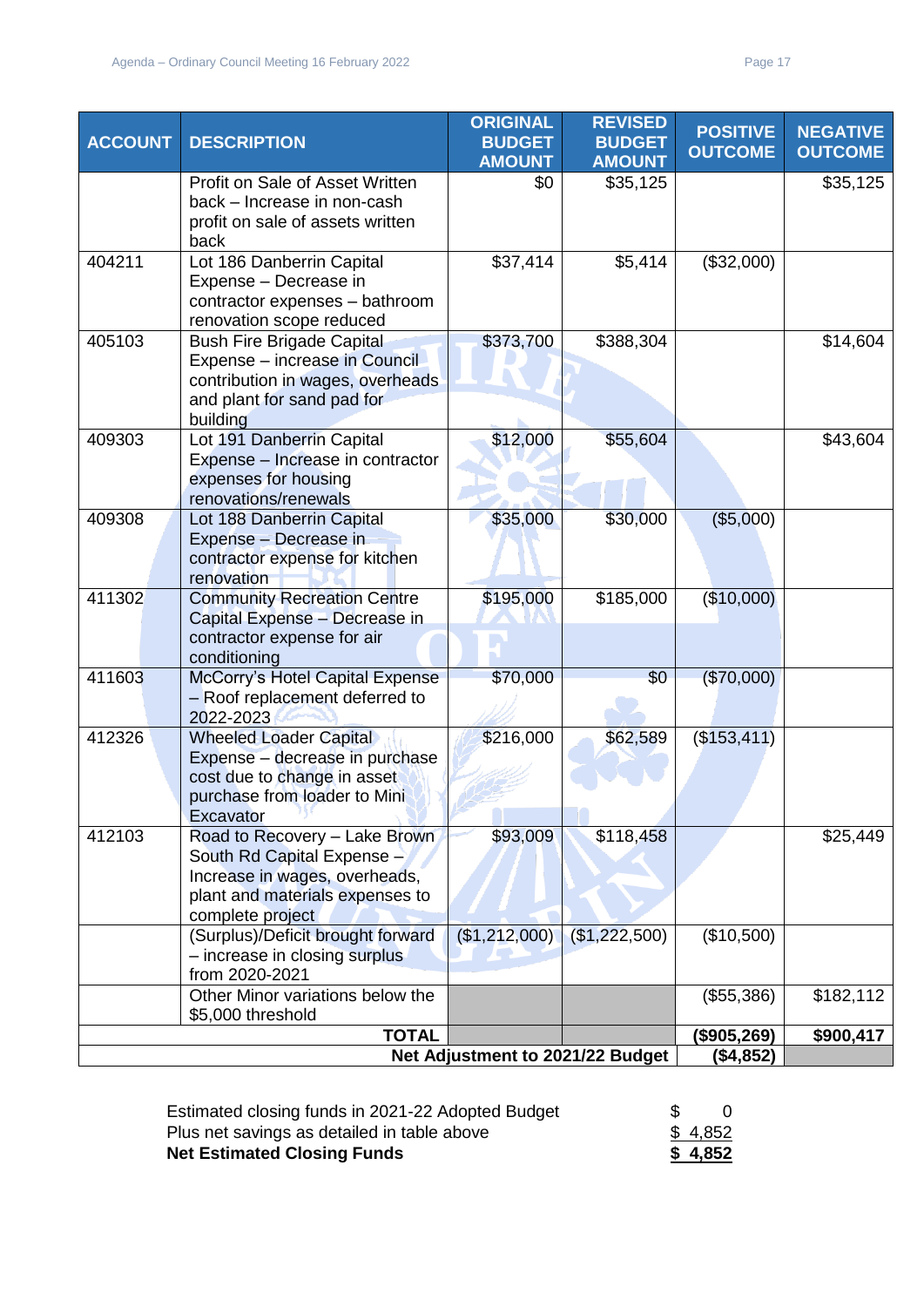#### **SHIRE OF NUNGARIN COMMUNITY STRATEGIC PLAN 2023**

| <b>Focus Area</b> | Civic Leadership                                                                          |
|-------------------|-------------------------------------------------------------------------------------------|
| <b>Aspiration</b> | A strong local democracy with an actively engaged community and<br>effective partnership. |
| Objective         | A Shire that prospers through partnerships and good governance.                           |

#### **OTHER STRATEGIC LINKS**

Nil

#### **STATUTORY ENVIRONMENT**

The Local Government Act provides for local governments, including regional local governments, to prepare an annual budget.

- *6.2. Local government to prepare annual budget*
	- *(1) During the period from 1 June in a financial year to 31 August in the next financial year, or such extended time as the Minister allows, each local government is to prepare and adopt\*, in the form and manner prescribed, a budget for its municipal fund for the financial year ending on the 30 June next following that 31 August.*

*\*Absolute majority required.* 

The *Local Government (Financial Management) Regulations 1996* require local governments to undertake a review of the Annual Budget.

- *33A. Review of Budget*
	- *(1) Between 1 January and 31 March in each financial year a local government is to carry out a review of its annual budget for that year.*
	- *(2A) The review of an annual budget for a financial year must —*
		- *(a) consider the local government's financial performance in the period beginning on 1 July and ending no earlier than 31 December in that financial year; and*
		- *(b) consider the local government's financial position as at the date of the review; and*
		- *(c) review the outcomes for the end of that financial year that are forecast in the budget.*
	- *(2) Within 30 days after a review of the annual budget of a local government is carried out it is to be submitted to the council.*
	- *(3) A council is to consider a review submitted to it and is to determine\* whether or not to adopt the review, any parts of the review or any recommendations made in the review.*

*\*Absolute majority required.*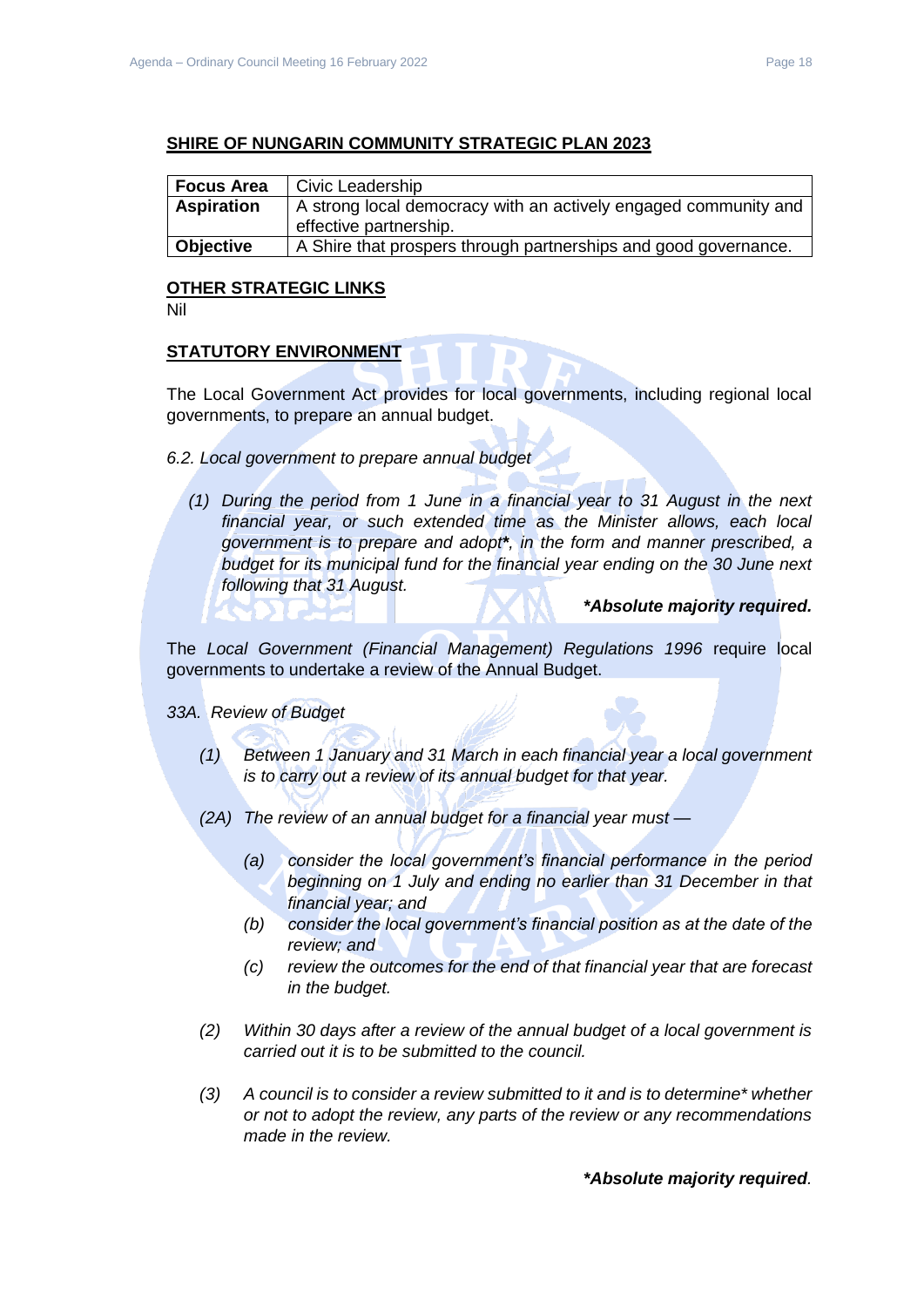*(4) Within 30 days after a council has made a determination, a copy of the review and determination is to be provided to the Department.*

#### **SUSTAINABILITY AND RISK CONSIDERATIONS**

**Economic – (Impact on the Economy of the Shire and Region)** Nil

**Social – (Quality of life to community and / or affected land owners)** Nil

**Policy Implications**

Nil

#### **Risk Management Implications**

| <b>Risk Level</b> | <b>Comment</b>                                                 |
|-------------------|----------------------------------------------------------------|
| Medium            | Failure to manage the Council ongoing expenditure and income   |
|                   | against budget estimates would increase the risk of a negative |
|                   | impact on the end of year financial position.                  |

# **CONSULTATION**

The review is largely been conducted by the Shire's Financial Consultant Darren Long and then workshopped by the CEO with staff.

#### **RESOURCE IMPLICATIONS**

#### **Financial**

Budget reviews assist in maintaining financial sustainability by ensuring any budget to actual variances are documented and assessed for any potential end of year impact.

Based on current trends, the budget review analysis predicts:

- a) an overall increase in operating revenue of \$221,701;
- b) an overall increase in operating expenditure of \$200,176;
- c) an overall decrease in capital expenditure of \$74,595;
- d) an overall decrease in Proceeds on Sale of Assets of \$29.064, and
- e) an increase in the opening surplus of \$10,500.

#### **Workforce**

Nil

end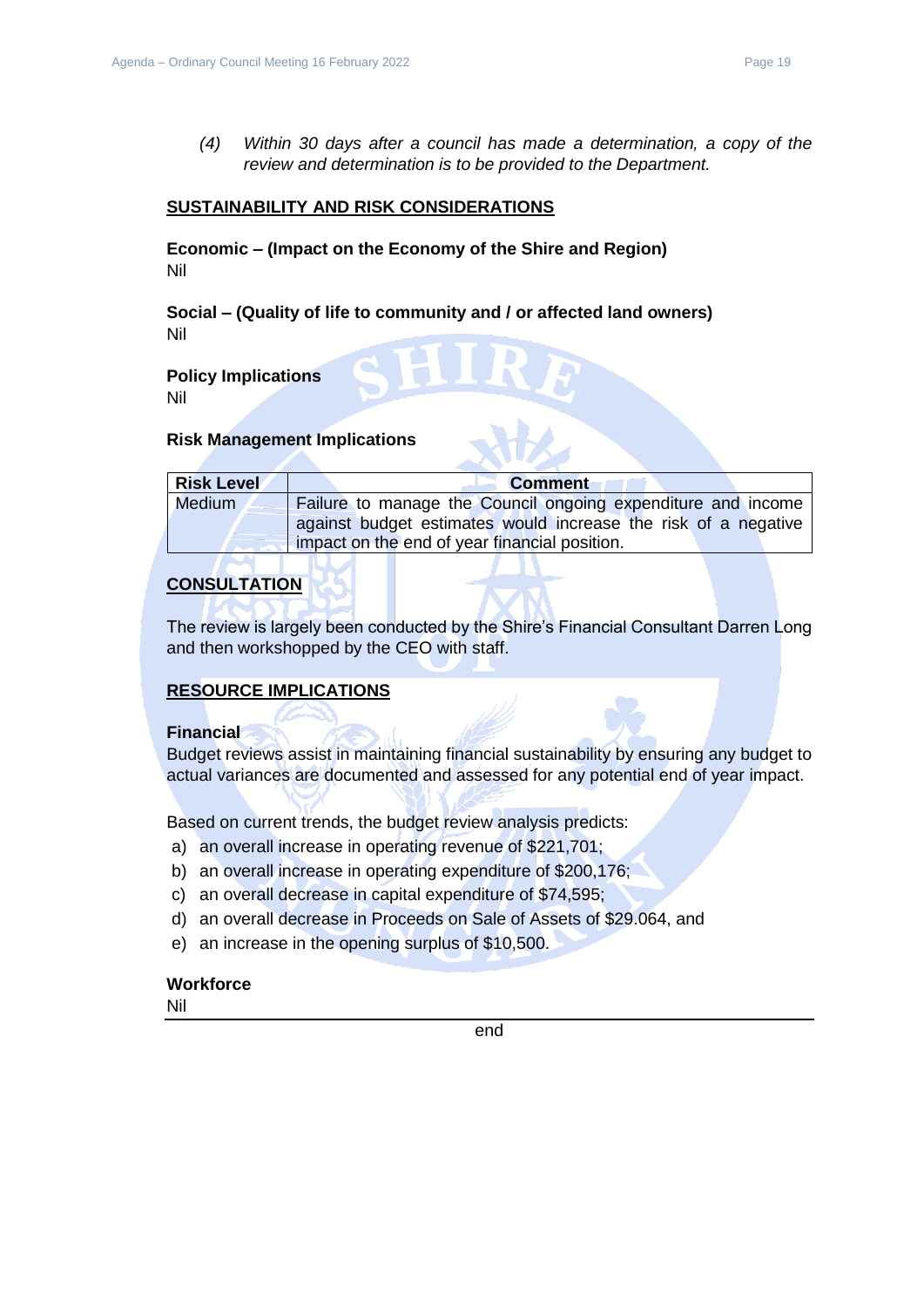# <span id="page-19-0"></span>**8.2 LISTING OF PAYMENTS FOR THE MONTH OF DECEMBER 2021 AND JANUARY 2022.**

| File Ref:                       | 161001                                       |
|---------------------------------|----------------------------------------------|
| <b>Previous Items:</b>          | Nil                                          |
| <b>Applicant:</b>               | Nil                                          |
| <b>Author and Title:</b>        | Vanessa Seward, Executive Assistant          |
| <b>Declaration of Interest:</b> | Nil                                          |
| <b>Voting Requirements:</b>     | <b>Absolute Majority</b>                     |
| <b>Attachment Number</b>        | Attachment 8.2A - December 2021 Payment List |
|                                 | Attachment 8.2B - January 2022 Payment List  |



# **IN BRIEF**

The purpose of this report is to present the listing of payments made from the Shire's Municipal and Trust funds throughout the month of December 2021 and January 2022.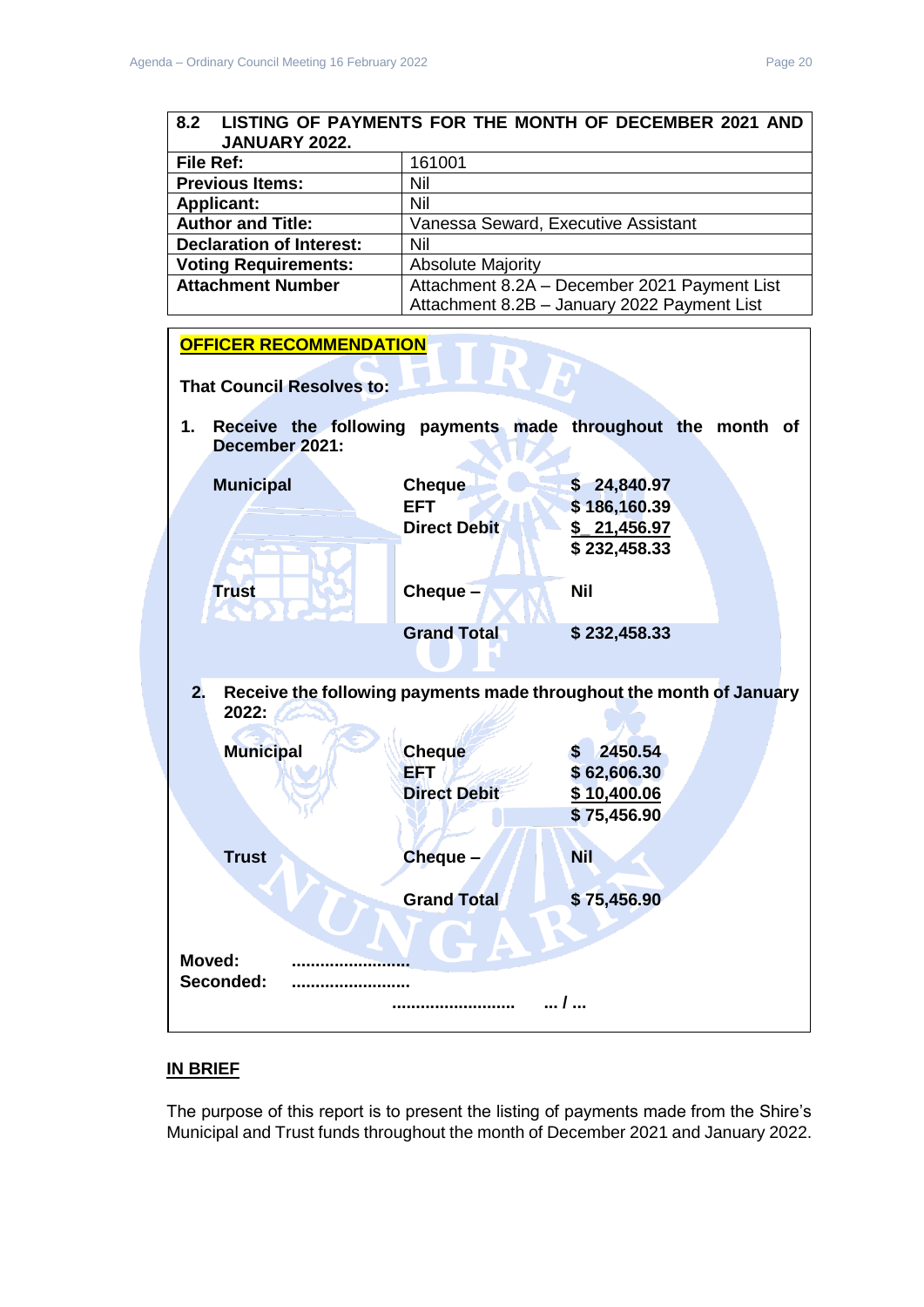#### **BACKGROUND**

The attached appendix lists the payments from Council Municipal and Trust funds for the month applicable as per requirements of the *Local Government Act 1995* and the *Local Government (Financial Management) Regulations 1996*.

As per Regulation 13 of the *Local Government (Financial Management) Regulations 1996* the following information is required to be presented to Council;

- The Payee's name;
- The amount of the payment;
- The date of the Payment; and
- Sufficient information to identify the transaction

#### **REPORT DETAIL**

As Council has delegated authority to the Chief Executive Officer to execute payments from the municipal fund and the trust fund a list of accounts paid are required to be submitted to Council showing the prescribe information.

#### **SHIRE OF NUNGARIN COMMUNITY STRATEGIC PLAN 2023**

| <b>Focus Area</b> | <b>Civic Leadership</b>                                                                   |
|-------------------|-------------------------------------------------------------------------------------------|
| <b>Aspiration</b> | A strong local democracy with an actively engaged community and<br>effective partnership. |
| <b>Objective</b>  | Annually review compliance methods.                                                       |

# **OTHER STRATEGIC LINKS**

Nil

# **STATUTORY ENVIRONMENT**

As per Regulation 13 of the *Local Government (Financial Management) Regulations 1996* the following is required;

- (1) If the local government has delegated to the CEO the exercise of its power to make payments from the municipal fund or the trust fund, a list of accounts paid by the CEO is to be prepared each month showing for each account paid since the last such list was prepared
	- (a) the payee's name;
	- (b) the amount of the payment;
	- (c) the date of the payment; and
	- (d) sufficient information to identify the transaction.
- (2) A list of accounts for approval to be paid is to be prepared each month showing
	- (a) for each account which requires council authorisation in that month
		- (i) the payee's name;
		- (ii) the amount of the payment; and
		- (iii) sufficient information to identify the transaction.
	- (b) the date of the meeting of the council to which the list is to be presented.
- (3) A list prepared under sub regulation (1) or (2) is to be  $-$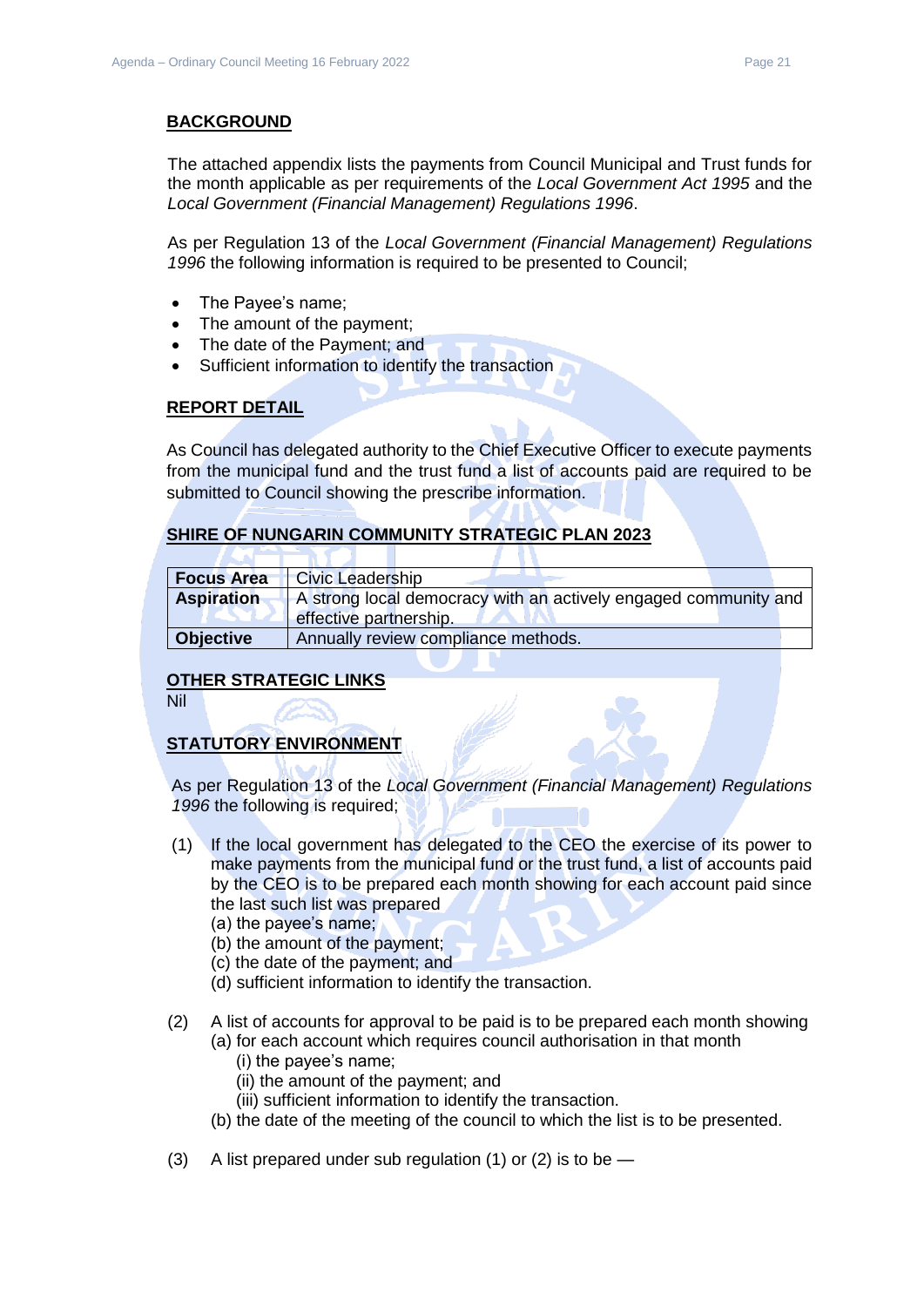- (a) presented to the council at the next ordinary meeting of the council after the list is prepared; and
- (b) recorded in the minutes of that meeting.

### **SUSTAINABILITY AND RISK CONSIDERATIONS**

**Economic – (Impact on the Economy of the Shire and Region)** Nil

**Social – (Quality of life to community and / or affected land owners)** Nil

# **Policy Implications**

Nil

# **Risk Management Implications**

| <b>Risk Level</b> | <b>Comment</b>                                                        |
|-------------------|-----------------------------------------------------------------------|
| Medium            | If the required information is not presented to Council in accordance |
|                   | with the Local Government (Financial Management) Regulation           |
|                   | 1996 it may result in a qualified audit report and an unclean         |
|                   | compliance return submitted to the Department of Local                |
|                   | Government, Sport & Cultural Industries.                              |
|                   |                                                                       |

# **CONSULTATION**

Nil

# **RESOURCE IMPLICATIONS**

WUN

**Financial** Nil

# **Workforce**

Nil

end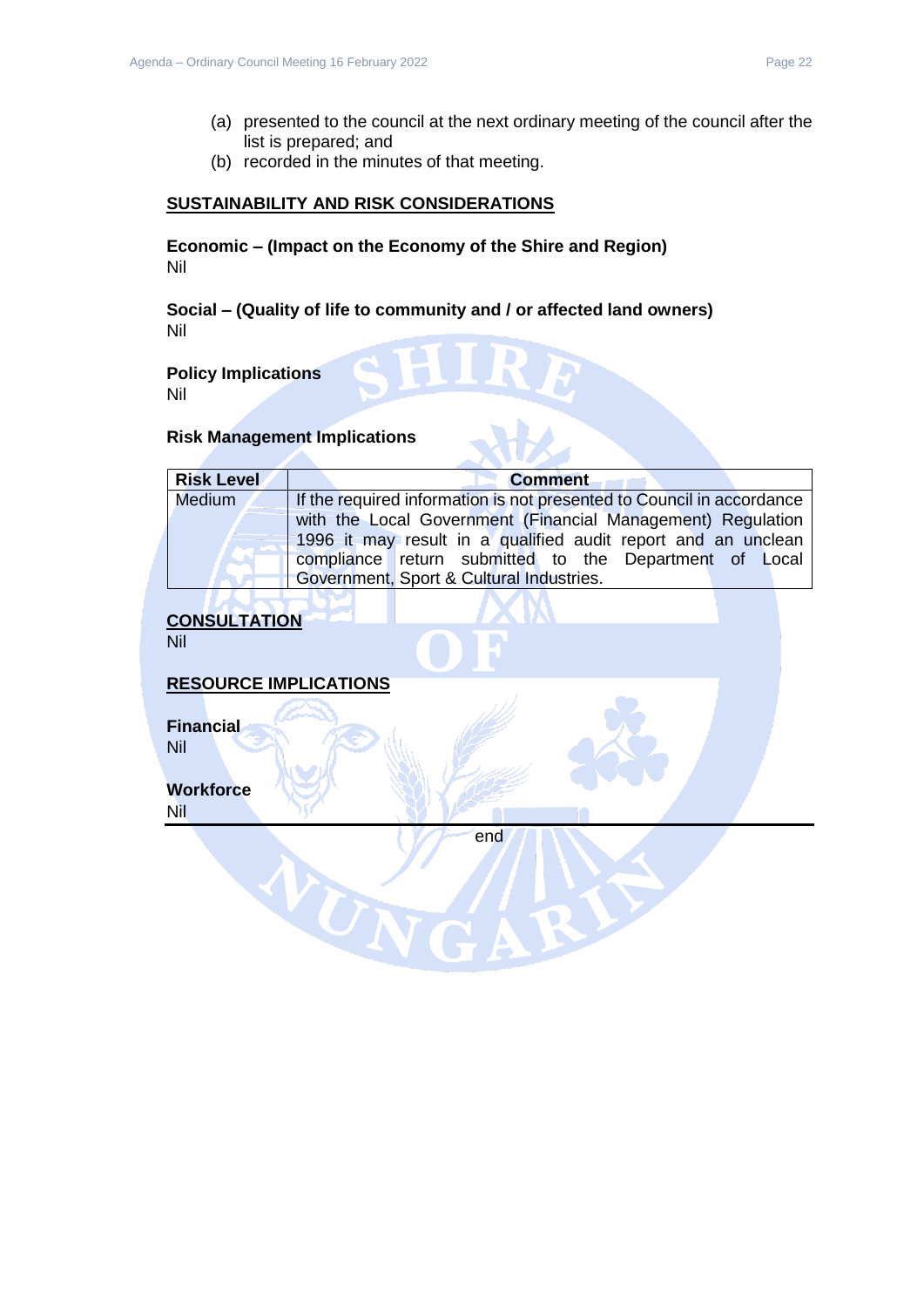## <span id="page-22-0"></span>**8.3 MONTHLY STATEMENT OF FINANCIAL ACTIVITY FOR THE PERIOD ENDING 31 DECEMBER 2021**

| File Ref:                       | 1/1 Annual Statements                 |  |
|---------------------------------|---------------------------------------|--|
| <b>Previous Item Ref:</b>       | Nil                                   |  |
| <b>Applicant:</b>               | Nil                                   |  |
| <b>Author and Title:</b>        | Leonard Long, Chief Executive Officer |  |
|                                 | Darren Long, Financial Consultant     |  |
| <b>Declaration of Interest:</b> | Nil                                   |  |
| <b>Voting Requirements</b>      | Simple Majority                       |  |
| <b>Attachment Number:</b>       | 8.3A - December Monthly Statement     |  |

# **OFFICER RECOMMENDATION**

**That Council Resolves to:** 

**1. Receives the monthly financial activity statement for the period ending 31 December 2021.**

**.......................... ... / ...** 

**Moved: ......................... Seconded: .........................**

# **IN BRIEF**

The purpose of this report is to present the financial position of Council as at the reporting date as per requirements of the *Local Government Act 1995* and the *Local Government (Financial Management) Regulation 1996.*

# **BACKGROUND**

The *Local Government Act 1995* in conjunction with regulation 34(1) of the *Local Government (Financial Management) Regulations 1996* requires a monthly Statement of Financial Activity to be presented to Council detailing the prescribed information within 2 months after the end of the month to which the statement relates.

# **REPORT DETAIL**

The Shire prepares the monthly financial statements in the statutory format along with other supplementary financial reports consisting of:

- (a) Statement of Comprehensive Income by Function/Program;
- (b) Statement of Comprehensive Income by Nature/Type;
- (c) Statement of Financial Activity;
- (d) Summary of Net Current Asset Position;
- (e) Statement of Explanation of Material Variances;
- (f) Statement of Financial Position;
- (g) Statement of Cash Flows;
- (h) Detailed Operating and Non-Operating Schedules;
- (i) Statement of Cash Back Reserves;
- (j) Loan Borrowings Statement; and
- (k) Trust Statement.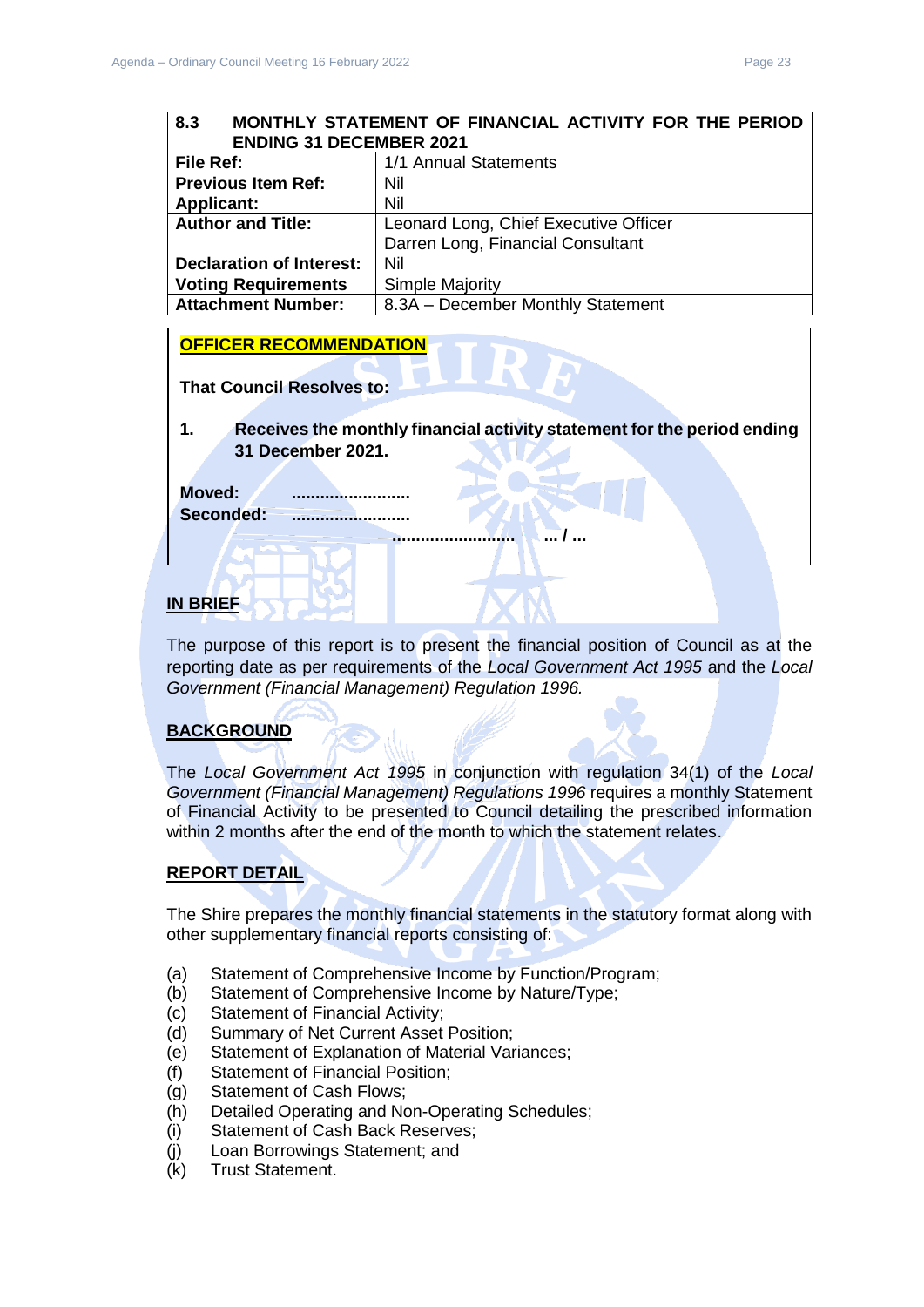# **MATERIAL VARIANCE COMMENTARY ON YEAR TO DATE**

Regulation 34 of the *Local Government (Financial Management) Regulations 1996*  require local governments to prepare annual budget estimates and month by month budget estimates so that comparatives can be made to Year to Date (YTD) Actual amounts of expenditure, revenue and income.

At its budget meeting, Council adopted a material variance threshold of \$5,000 or 10%. For interpretation purposes, this means any variance at Function/Program level that is greater than 10% and exceeds \$5,000 in value is reported on and commentary is provided to explain the YTD budget estimate to YTD actual variance. The material variance is shown on the Statement of Financial Activity, in accordance with the Local Government (Financial Management) Regulations 1996. The material variance commentary is now provided in a separate statement, called the Statement of Explanation of Material Variances.

The Statement of Financial Activity as at 31 December 2021 shows a closing surplus of \$1,363,685.

# **SHIRE OF NUNGARIN COMMUNITY STRATEGIC PLAN 2023**

| <b>Focus Area</b> | <b>Civic Leadership</b>                                         |  |
|-------------------|-----------------------------------------------------------------|--|
| <b>Aspiration</b> | A strong local democracy with an actively engaged community and |  |
|                   | effective partnership.                                          |  |
| <b>Objective</b>  | Annually review compliance methods.<br>16.7                     |  |

# **OTHER STRATEGIC LINKS**

Shire of Nungarin 2021/22 Annual Budget

# **STATUTORY ENVIRONMENT**

Section 6.4 of the *Local Government Act 1995* and Regulation 34 of the *Local Government (Finance) Regulations 1996*.

*Local Government (Financial Management) Regulations 1996*: Regulation 34 states:

- (1) A local government is to prepare each month a statement of financial activity reporting on the sources and applications of funds, as set out in the annual budget under regulation 22(1)(d) for that month in the following detail:
	- (a) annual budget estimates, taking into account any expenditure incurred for an additional purpose under section 6.8(1)(b) or (c);
	- (b) budget estimates to the end of month to which the statement relates;
	- (c) actual amounts of expenditure, revenue and income to the end of the month to which the statement relates;
	- (d) material variances between the comparable amounts referred to in paragraphs (b) and (c);
	- (e) the net current assets at the end of the month to which the statement relates.

Sub regulations 2, 3, 4, 5, and 6 prescribe further details of information to be included in the monthly statement of financial activity.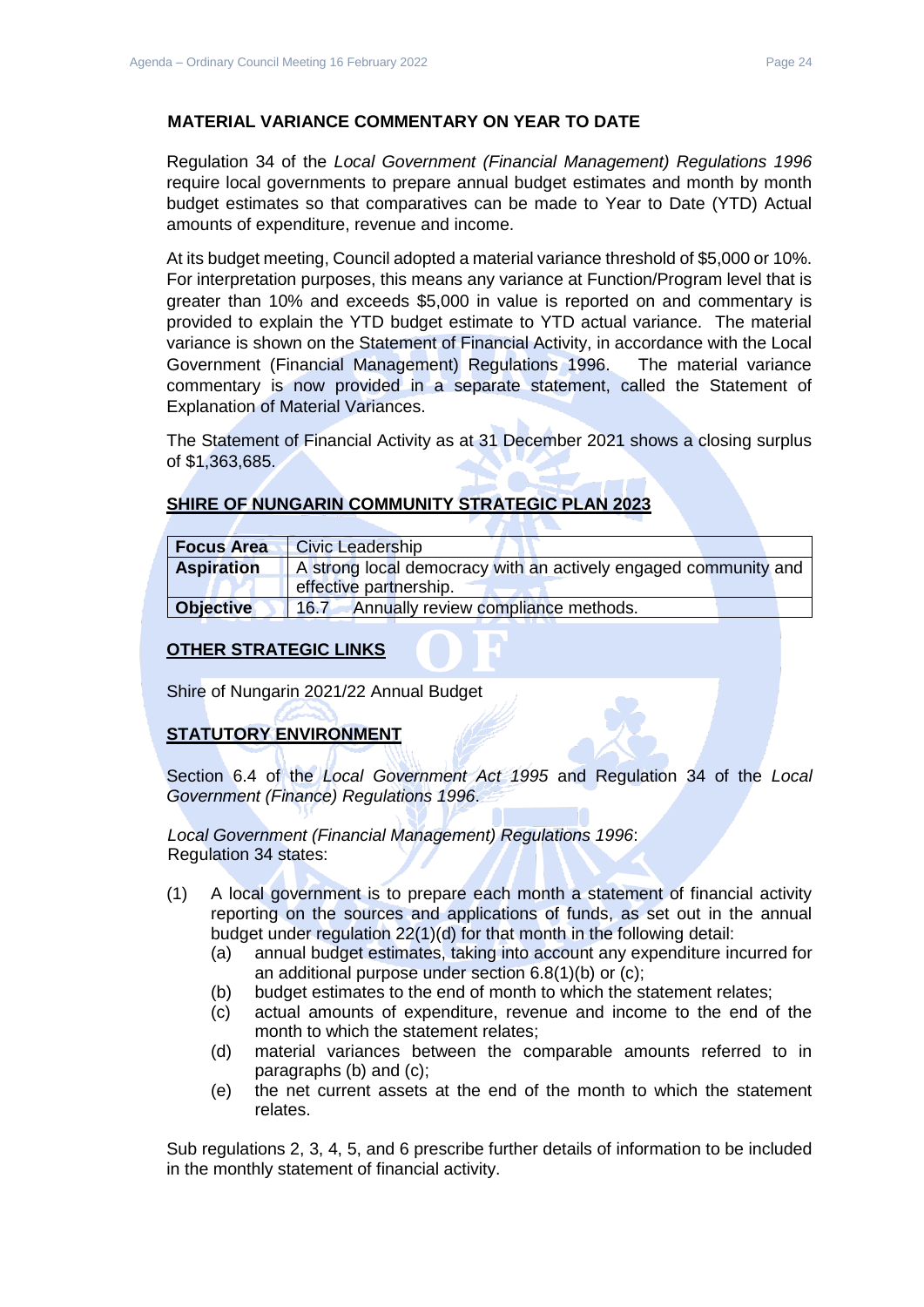## **SUSTAINABILITY AND RISK CONSIDERATIONS**

**Economic – (Impact on the Economy of the Shire and Region)** Nil

**Social – (Quality of life to community and / or affected land owners)** Nil

**Policy Implications** Nil

# **Risk Management Implications**

| <b>Risk Level</b> | <b>Comment</b>                                                       |
|-------------------|----------------------------------------------------------------------|
| Medium            | Inadequate financial performance monitoring could lead to            |
|                   | over/under budget expenditure which could affect council's financial |
|                   | position and/or financial ratios.                                    |

#### **CONSULTATION**

Shires Financial Consultant

#### **RESOURCE IMPLICATIONS**

UN

**Financial** Nil

**Workforce** Nil

end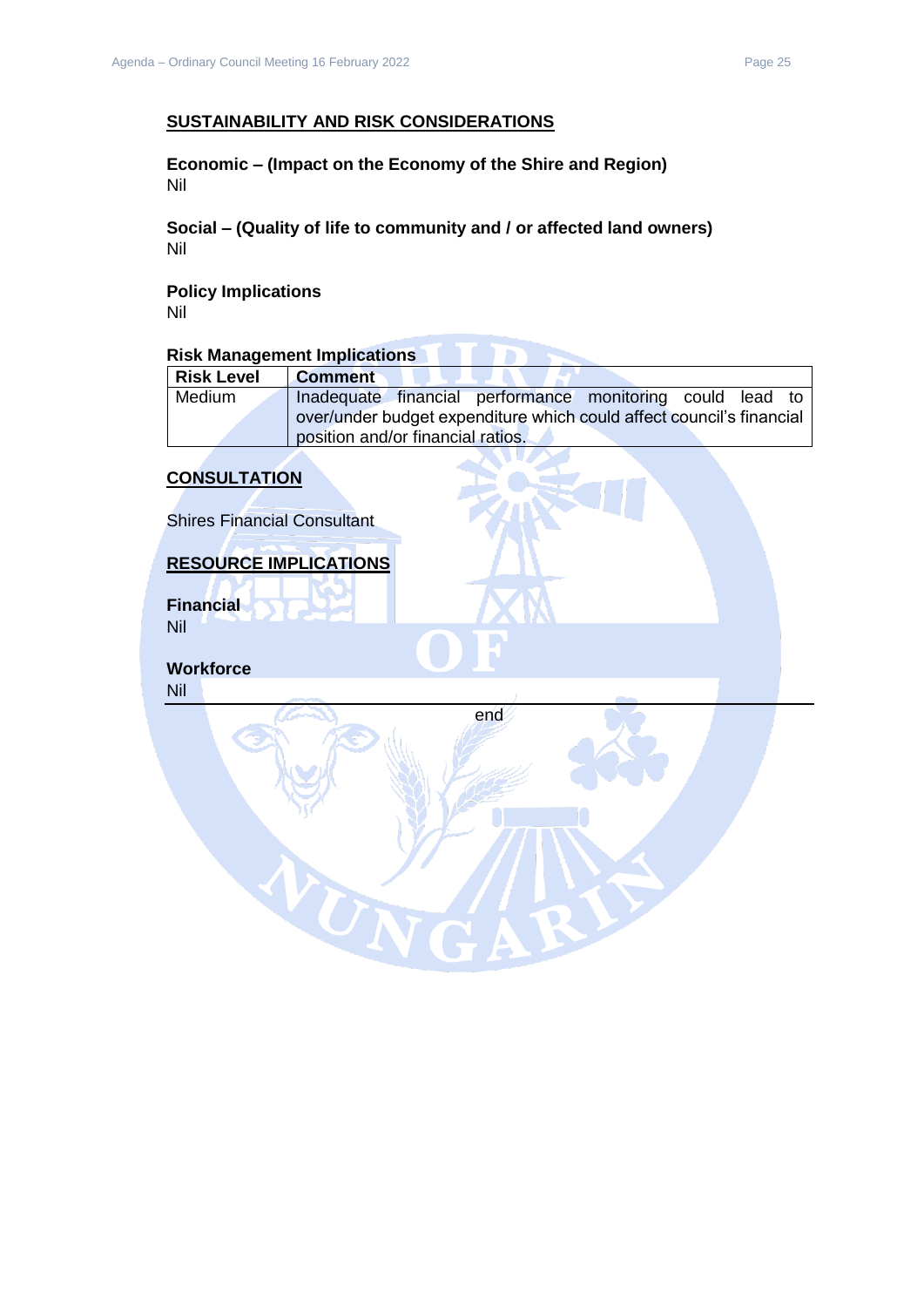# <span id="page-25-0"></span>**8.4 MONTHLY STATEMENT OF FINANCIAL ACTIVITY FOR THE PERIOD ENDING 31 JANUARY 2022 File Ref:** 1/1 Annual Statements

| .                               |                                       |
|---------------------------------|---------------------------------------|
| <b>Previous Item Ref:</b>       | Nil                                   |
| <b>Applicant:</b>               | Nil                                   |
| <b>Author and Title:</b>        | Leonard Long, Chief Executive Officer |
|                                 | Darren Long, Financial Consultant     |
| <b>Declaration of Interest:</b> | Nil                                   |
| <b>Voting Requirements</b>      | <b>Simple Majority</b>                |
| <b>Attachment Number:</b>       | 8.4A - January Monthly Statement      |

# **OFFICER RECOMMENDATION**

**That Council Resolves to:** 

**1. Receives the monthly financial activity statement for the period ending 31 January 2022.**

**.......................... ... / ...** 

**Moved: ......................... Seconded: .........................**

#### **IN BRIEF**

The purpose of this report is to present the financial position of Council as at the reporting date as per requirements of the *Local Government Act 1995* and the *Local Government (Financial Management) Regulation 1996.*

# **BACKGROUND**

The *Local Government Act 1995* in conjunction with regulation 34(1) of the *Local Government (Financial Management) Regulations 1996* requires a monthly Statement of Financial Activity to be presented to Council detailing the prescribed information within 2 months after the end of the month to which the statement relates.

# **REPORT DETAIL**

The Shire prepares the monthly financial statements in the statutory format along with other supplementary financial reports consisting of:

- (l) Statement of Comprehensive Income by Function/Program;
- (m) Statement of Comprehensive Income by Nature/Type;
- (n) Statement of Financial Activity;
- (o) Summary of Net Current Asset Position;
- (p) Statement of Explanation of Material Variances;
- (q) Statement of Financial Position;
- (r) Statement of Cash Flows;
- (s) Detailed Operating and Non-Operating Schedules;
- (t) Statement of Cash Back Reserves;
- (u) Loan Borrowings Statement; and
- (v) Trust Statement.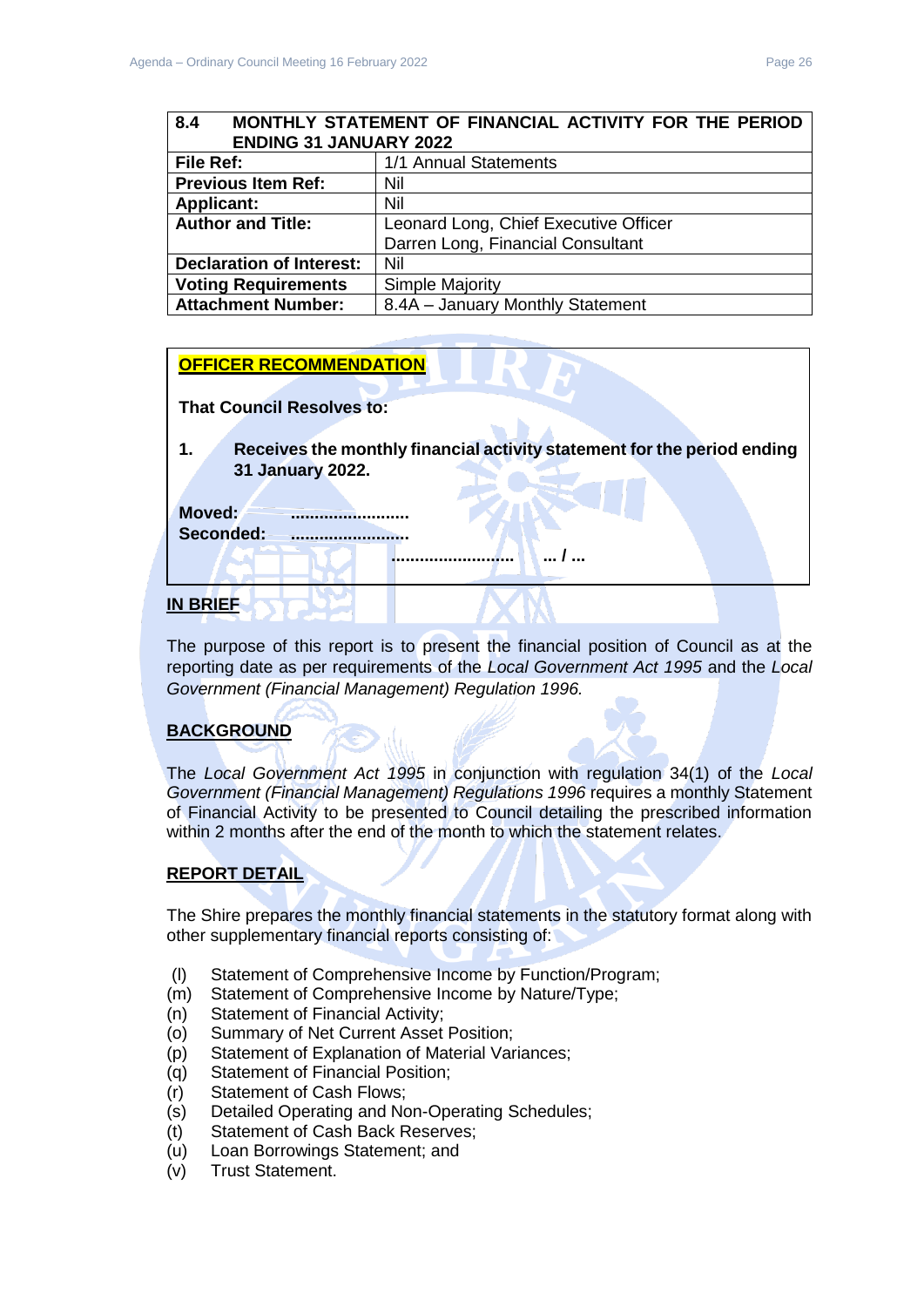#### **MATERIAL VARIANCE COMMENTARY ON YEAR TO DATE**

Regulation 34 of the *Local Government (Financial Management) Regulations 1996*  require local governments to prepare annual budget estimates and month by month budget estimates so that comparatives can be made to Year to Date (YTD) Actual amounts of expenditure, revenue and income.

At its budget meeting, Council adopted a material variance threshold of \$5,000 or 10%. For interpretation purposes, this means any variance at Function/Program level that is greater than 10% and exceeds \$5,000 in value is reported on and commentary is provided to explain the YTD budget estimate to YTD actual variance. The material variance is shown on the Statement of Financial Activity, in accordance with the Local Government (Financial Management) Regulations 1996. The material variance commentary is now provided in a separate statement, called the Statement of Explanation of Material Variances.

The Statement of Financial Activity as at 31 January 2022 shows a closing surplus of \$1,289,549.

# **SHIRE OF NUNGARIN COMMUNITY STRATEGIC PLAN 2023**

| <b>Focus Area</b> | Civic Leadership                                                |  |
|-------------------|-----------------------------------------------------------------|--|
| <b>Aspiration</b> | A strong local democracy with an actively engaged community and |  |
|                   | effective partnership.                                          |  |
| <b>Objective</b>  | Annually review compliance methods.                             |  |

#### **OTHER STRATEGIC LINKS**

Shire of Nungarin 2021/22 Annual Budget

# **STATUTORY ENVIRONMENT**

Section 6.4 of the *Local Government Act 1995* and Regulation 34 of the *Local Government (Finance) Regulations 1996*.

*Local Government (Financial Management) Regulations 1996*: Regulation 34 states:

- (1) A local government is to prepare each month a statement of financial activity reporting on the sources and applications of funds, as set out in the annual budget under regulation 22(1)(d) for that month in the following detail:
	- (a) annual budget estimates, taking into account any expenditure incurred for an additional purpose under section 6.8(1)(b) or (c);
	- (b) budget estimates to the end of month to which the statement relates;
	- (c) actual amounts of expenditure, revenue and income to the end of the month to which the statement relates;
	- (d) material variances between the comparable amounts referred to in paragraphs (b) and (c);
	- (e) the net current assets at the end of the month to which the statement relates.

Sub regulations 2, 3, 4, 5, and 6 prescribe further details of information to be included in the monthly statement of financial activity.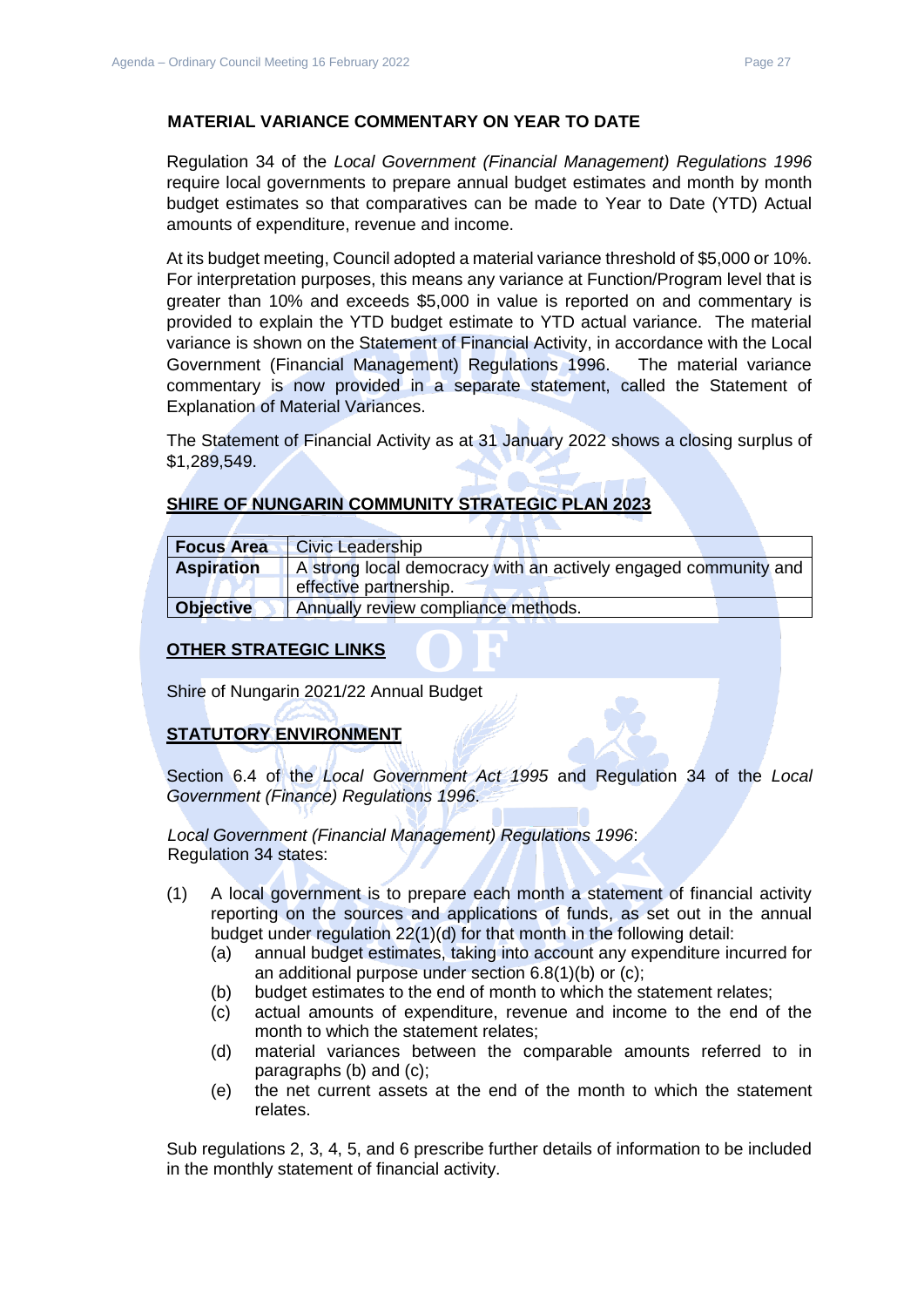# **SUSTAINABILITY AND RISK CONSIDERATIONS**

**Economic – (Impact on the Economy of the Shire and Region)** Nil

**Social – (Quality of life to community and / or affected land owners)** Nil

# **Policy Implications**

Nil

#### **Risk Management Implications**

| l Risk Level. | <b>Comment</b>                                                       |
|---------------|----------------------------------------------------------------------|
| Medium        | Inadequate financial performance monitoring could lead to            |
|               | over/under budget expenditure which could affect council's financial |
|               | position and/or financial ratios.                                    |

# **CONSULTATION**

Shires Financial Consultant

# **RESOURCE IMPLICATIONS**

WN

**Financial** Nil

**Workforce** Nil

end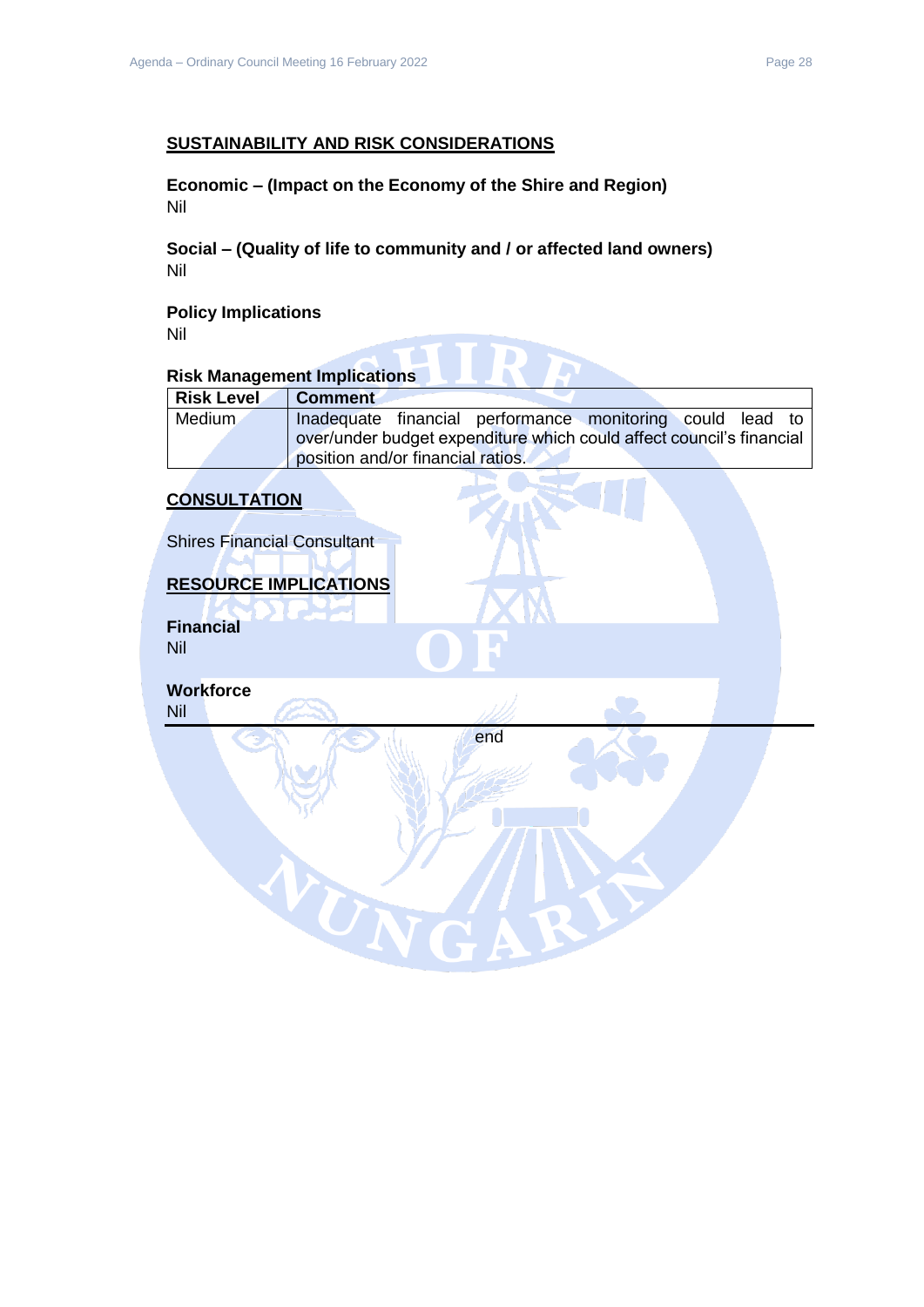<span id="page-28-0"></span>

| <b>INVESTMENT REPORT AS AT 31 DECEMBER 2021</b><br>8.5 |                                       |  |  |  |
|--------------------------------------------------------|---------------------------------------|--|--|--|
| <b>File Ref:</b>                                       | 1/1 Annual Statements                 |  |  |  |
| <b>Previous Item Ref:</b>                              | Nil                                   |  |  |  |
| <b>Applicant:</b><br>Nil                               |                                       |  |  |  |
| <b>Author and Title:</b>                               | Leonard Long, Chief Executive Officer |  |  |  |
|                                                        | Darren Long, Financial Consultant     |  |  |  |
| <b>Declaration of Interest:</b><br>Nil                 |                                       |  |  |  |
| <b>Voting Requirements</b>                             | Simple Majority                       |  |  |  |
| <b>Attachment Number:</b>                              | Nil                                   |  |  |  |

# **OFFICER RECOMMENDATION**

| <b>That Council Resolves to:</b>                            |
|-------------------------------------------------------------|
| Receive the Investment Report as at 31 December 2021.<br>1. |
| Moved:<br>Seconded:                                         |
| <b>BRIEF</b>                                                |

The purpose of this report is to present the status of Council's investments accounts.

## **BACKGROUND**

Money held in the Municipal Fund of the Shire of Nungarin that is not required for the time being may be invested in accordance with the Local Government Act 1995 and the Trustees Act 1962 Part III.

# **REPORT DETAIL**

The table below details the investments held by the Shire as at 31 December 2021:

| <b>INVESTMENT REGISTER</b>          |                                           |                                        |                                               |                                                                                       |                                        |                     |
|-------------------------------------|-------------------------------------------|----------------------------------------|-----------------------------------------------|---------------------------------------------------------------------------------------|----------------------------------------|---------------------|
| 1 DECEMBER 2021 TO 31 DECEMBER 2021 |                                           |                                        |                                               |                                                                                       |                                        |                     |
|                                     |                                           |                                        | <b>COMMONWEALTH BANK - FIXED TERM DEPOSIT</b> |                                                                                       |                                        |                     |
| <b>ACCOUNT</b><br>$\tilde{z}$       | щ<br>듮<br>Ō<br>۳<br>コ<br>⊢<br>⋖<br>≨<br>ہ | a<br>$\alpha$<br>n<br>ш<br>≃<br>ш<br>≧ | ANCE<br>ပ<br>ENIK<br>$\overline{6}$<br>ВÁ     | O<br>്ട<br>ERES<br>ส<br><b>ARN'</b><br>Ñ<br>ᡪ<br>$\overline{\mathsf{z}}$<br>స్<br>шì. | <b>INVESTMENT</b><br>FERS<br>ANSI<br>Æ | 021<br>ິ<br>స్<br>m |
| 38132004                            | 17/02/2022                                | 0.33%                                  | \$1,145,000.00                                | \$0.00                                                                                | \$0.00                                 | \$1,145,0000        |

# **SHIRE OF NUNGARIN COMMUNITY STRATEGIC PLAN 2023**

**Focus Area** | Civic Leadership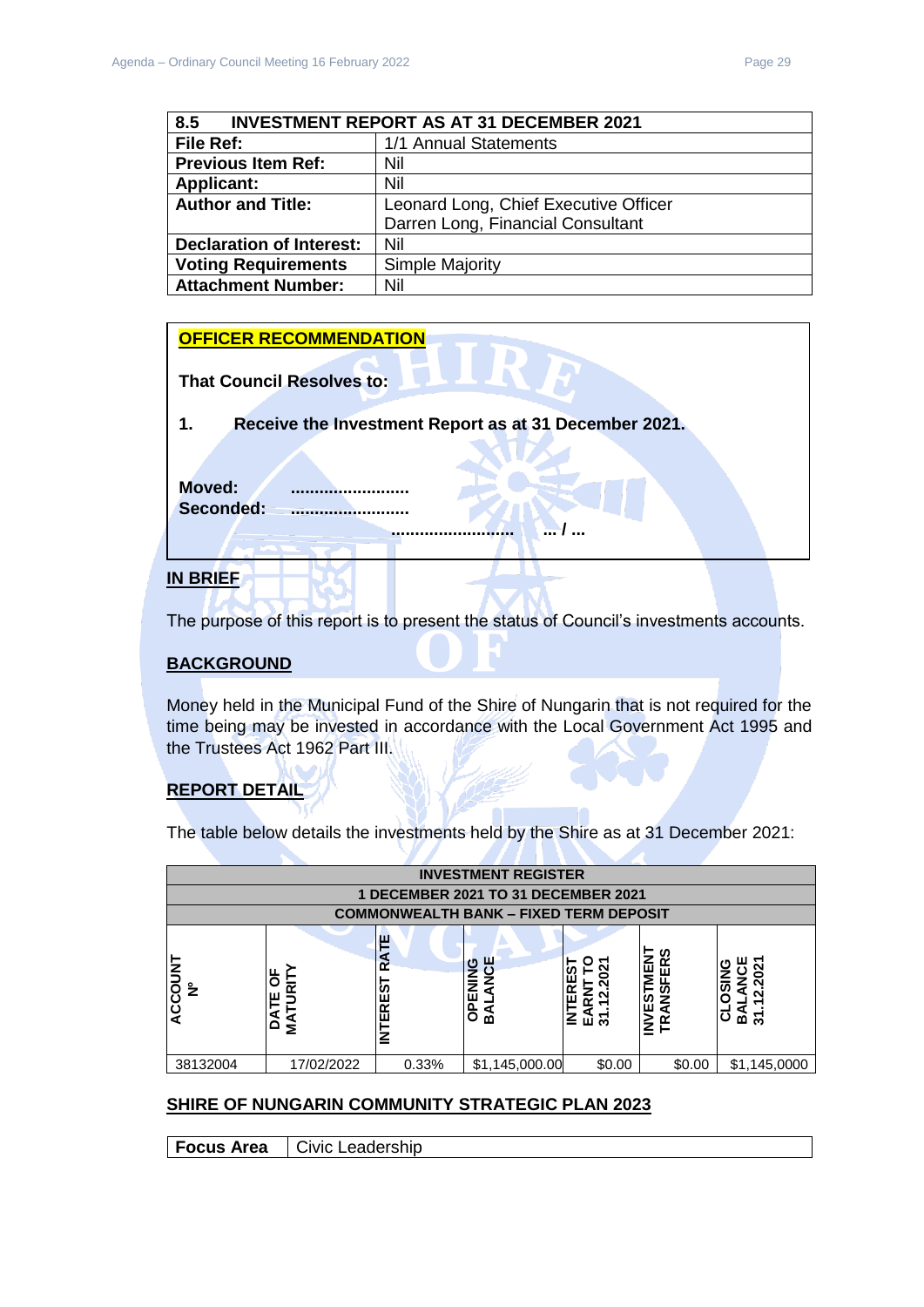| <b>Aspiration</b> | A strong local democracy with an actively engaged community and<br>effective partnership. |
|-------------------|-------------------------------------------------------------------------------------------|
| <b>Objective</b>  | Annually review compliance methods.<br>16.7                                               |

# **OTHER STRATEGIC LINKS**

Nil

# **STATUTORY ENVIRONMENT**

#### **Local Government Act 1995**

#### **6.14. Power to invest**

- (1) Money held in the municipal fund or the trust fund of a local government that is not, for the time being, required by the local government for any other purpose may be invested as trust funds may be invested under the *Trustees Act 1962* Part III.
- (2A) A local government is to comply with the regulations when investing money referred to in subsection (1).
- (2) Regulations in relation to investments by local governments may
	- (a) make provision in respect of the investment of money referred to in subsection (1); and
	- *[(b) deleted]*
	- (c) prescribe circumstances in which a local government is required to invest money held by it; and
	- (d) provide for the application of investment earnings; and
	- (e) generally, provide for the management of those investments.

#### **Local Government (Financial Management) Regulations 1996**

#### **19. Investments, control procedures for**

- (1) A local government is to establish and document internal control procedures to be followed by employees to ensure control over investments.
- (2) The control procedures are to enable the identification of
	- (a) the nature and location of all investments; and
	- (b) the transactions related to each investment.

#### **19C. Investment of money, restrictions on (Act s. 6.14(2)(a))**

 $(1)$  In this regulation —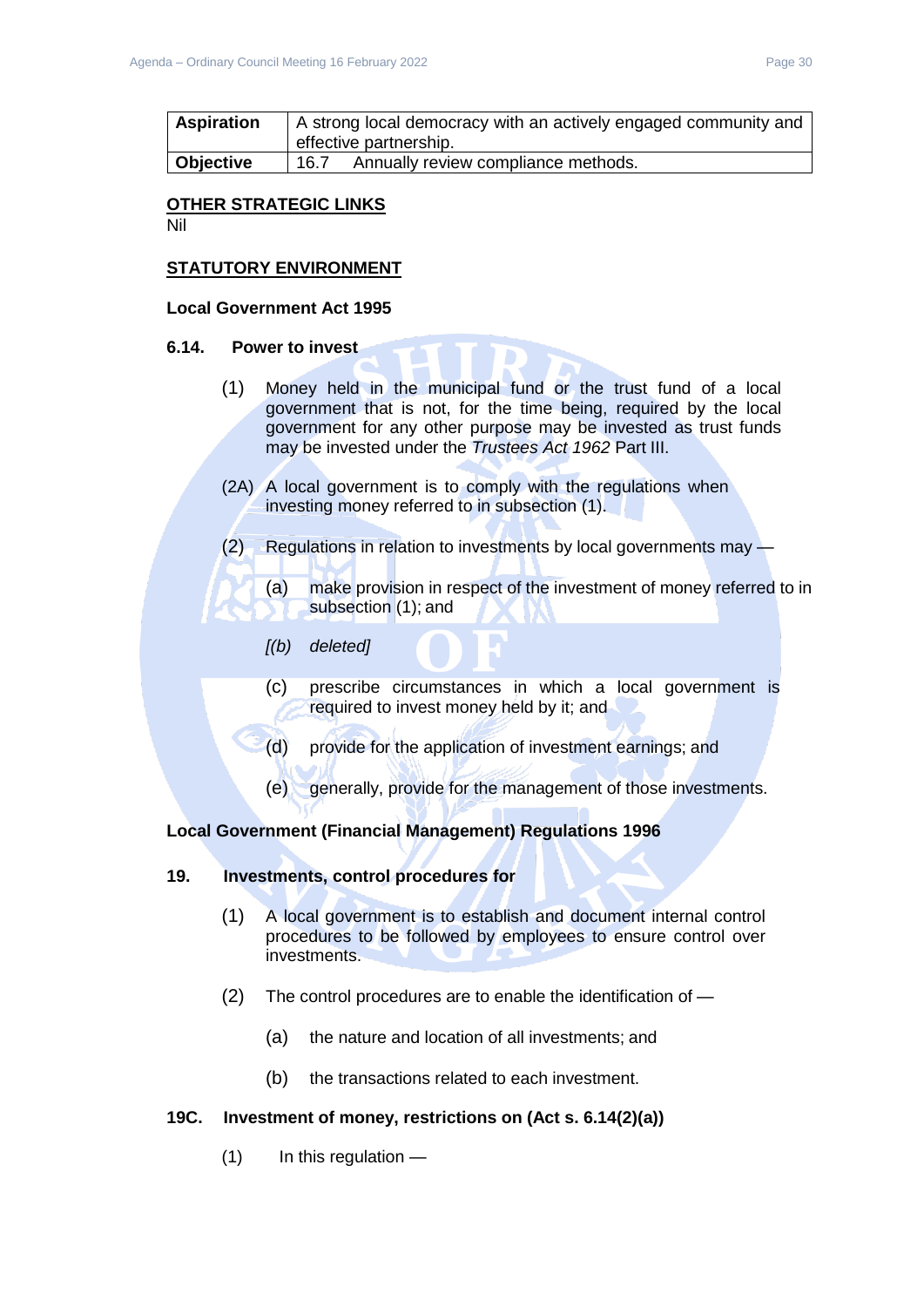#### *authorised institution* means —

- (a) an authorised deposit-taking institution as defined in the *Banking Act 1959 (Commonwealth)* section 5; or
- (b) the Western Australian Treasury Corporation established by the *Western Australian Treasury Corporation Act 1986*;

*foreign currency* means a currency except the currency of Australia.

- (2) When investing money under section 6.14(1), a local government may not do any of the following —
	- (a) deposit with an institution except an authorised institution;
	- (b) deposit for a fixed term of more than 12 months;
	- (c) invest in bonds that are not guaranteed by the Commonwealth Government, or a State or Territory government;
	- (d) invest in bonds with a term to maturity of more than 3 years;
	- (e) invest in a foreign currency.

# **SUSTAINABILITY AND RISK CONSIDERATIONS**

**Economic – (Impact on the Economy of the Shire and Region)** Nil

**Social – (Quality of life to community and / or affected land owners)** Nil

#### **Policy Implications**

Council Policy 3.07 applies to the investment of surplus funds.

#### **Risk Management Implications**

| <b>Risk Level</b> | <b>Comment</b>                                                       |
|-------------------|----------------------------------------------------------------------|
| Moderate          | Inadequate financial performance could lead to the loss of potential |
|                   | income through interest earned from investment accounts.             |

#### **CONSULTATION**

Nil

#### **RESOURCE IMPLICATIONS**

**Financial** Nil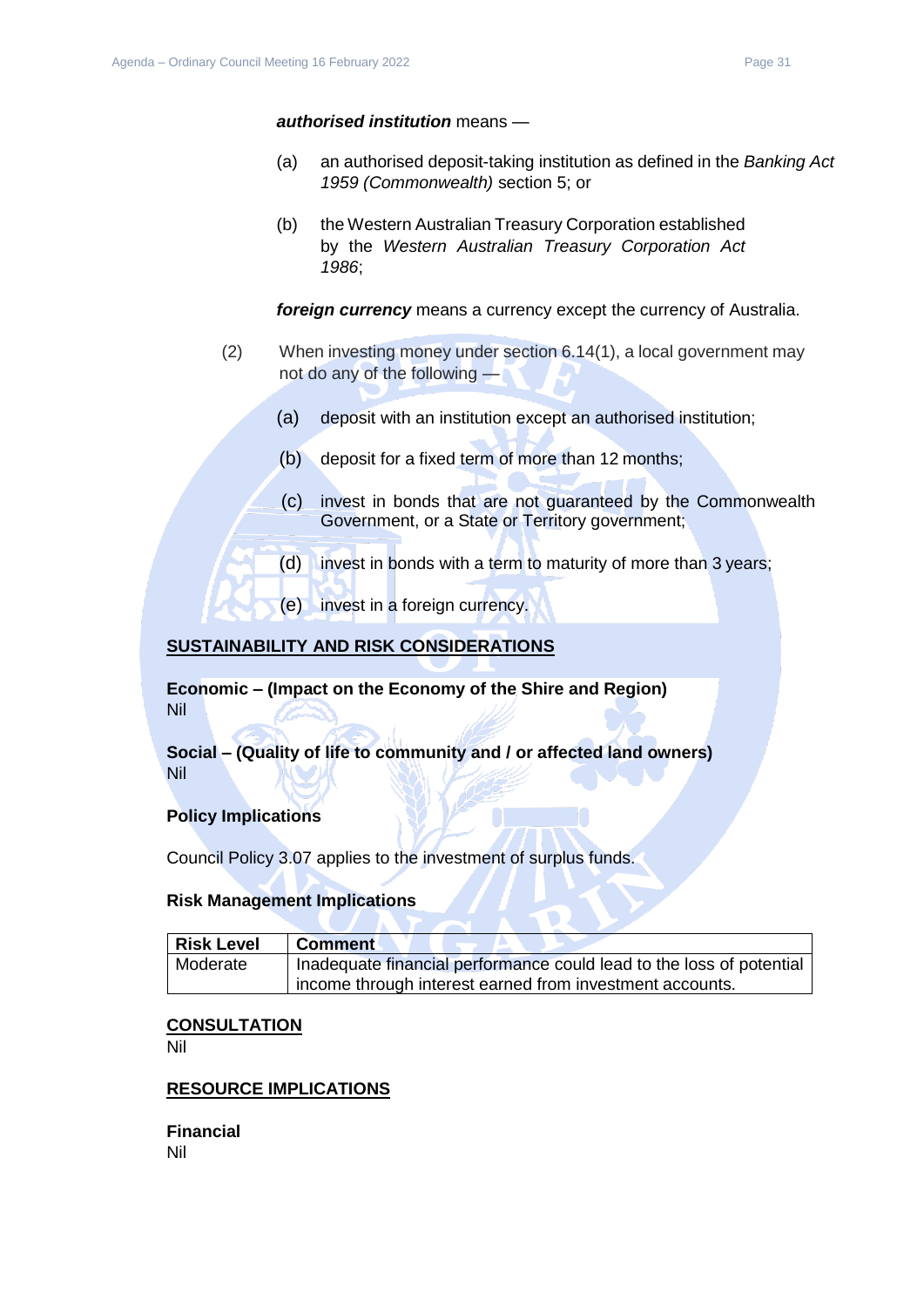

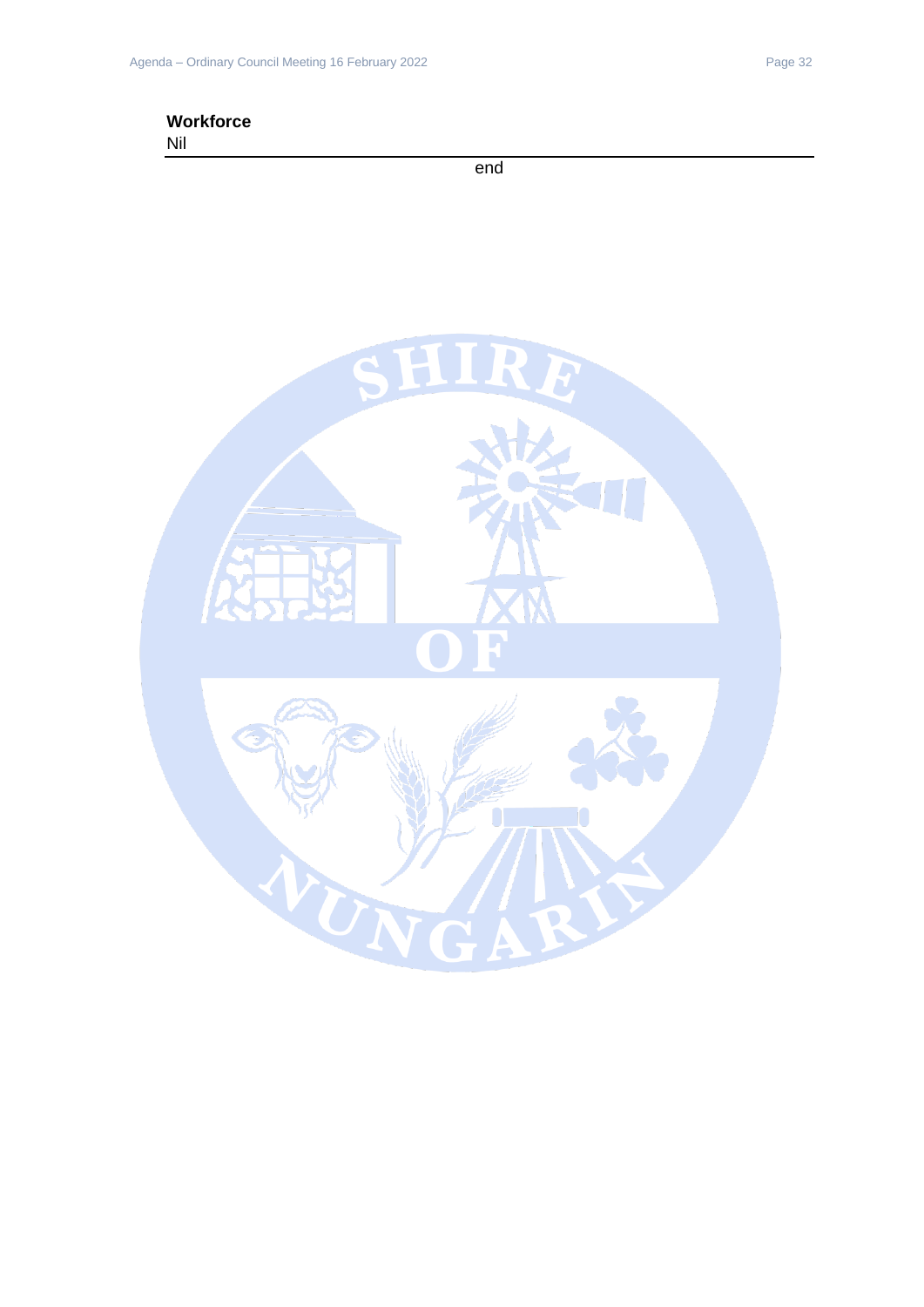<span id="page-32-0"></span>

| <b>INVESTMENT REPORT AS AT 31 JANUARY 2022</b><br>8.6 |                                       |  |  |
|-------------------------------------------------------|---------------------------------------|--|--|
| <b>File Ref:</b>                                      | 1/1 Annual Statements                 |  |  |
| <b>Previous Item Ref:</b>                             | Nil                                   |  |  |
| <b>Applicant:</b>                                     | Nil                                   |  |  |
| <b>Author and Title:</b>                              | Leonard Long, Chief Executive Officer |  |  |
|                                                       | Darren Long, Financial Consultant     |  |  |
| <b>Declaration of Interest:</b><br>Nil                |                                       |  |  |
| <b>Voting Requirements</b><br>Simple Majority         |                                       |  |  |
| <b>Attachment Number:</b>                             | Nil                                   |  |  |

#### **OFFICER RECOMMENDATION**

| <b>That Council Resolves to:</b>                     |
|------------------------------------------------------|
| Receive the Investment Report as at 31 January 2022. |
| <b>Moved:</b><br>Seconded:                           |

#### **IN BRIEF**

The purpose of this report is to present the status of Council's investments accounts.

#### **BACKGROUND**

Money held in the Municipal Fund of the Shire of Nungarin that is not required for the time being may be invested in accordance with the Local Government Act 1995 and the Trustees Act 1962 Part III.

# **REPORT DETAIL**

The table below details the investments held by the Shire as at 31 January 2022:

| <b>INVESTMENT REGISTER</b>          |                                            |                                         |                                               |                                                                                                                    |                                             |                                                            |  |
|-------------------------------------|--------------------------------------------|-----------------------------------------|-----------------------------------------------|--------------------------------------------------------------------------------------------------------------------|---------------------------------------------|------------------------------------------------------------|--|
| 1 DECEMBER 2021 TO 31 DECEMBER 2021 |                                            |                                         |                                               |                                                                                                                    |                                             |                                                            |  |
|                                     |                                            |                                         | <b>COMMONWEALTH BANK - FIXED TERM DEPOSIT</b> |                                                                                                                    |                                             |                                                            |  |
| <b>ACCOUNT</b><br>$\frac{6}{2}$     | ட<br>⊢<br>⊽ّ<br>ш<br>っ<br>┕<br>a<br>≨<br>≏ | ш<br>2<br>R<br><b>S</b><br>۳Ë<br>ш<br>Ξ | ANCE<br>OPENING<br>⋖<br>m                     | O<br>EST<br>Ñ<br>0<br>ิส<br>Ξ<br><b>TER</b><br>$\mathbf{z}$<br>$\overline{\mathbf{g}}$<br>$\mathbf{z}$<br>స్<br>шì | <b>INVESTMENT</b><br>S<br>EER<br>ANSI<br>TR | <u>ទ្រ</u><br>ন<br>g<br>៤<br>ទី<br>$\sim$<br>ں<br>స్<br>മ് |  |
| 38132004                            | 17/02/2022                                 | 0.33%                                   | \$1,145,000.00                                | \$0.00                                                                                                             | \$0.00                                      | \$1,145,0000                                               |  |

# **SHIRE OF NUNGARIN COMMUNITY STRATEGIC PLAN 2023**

| <b>Focus Area</b> | Civic Leadership                                                |
|-------------------|-----------------------------------------------------------------|
| <b>Aspiration</b> | A strong local democracy with an actively engaged community and |
|                   | effective partnership.                                          |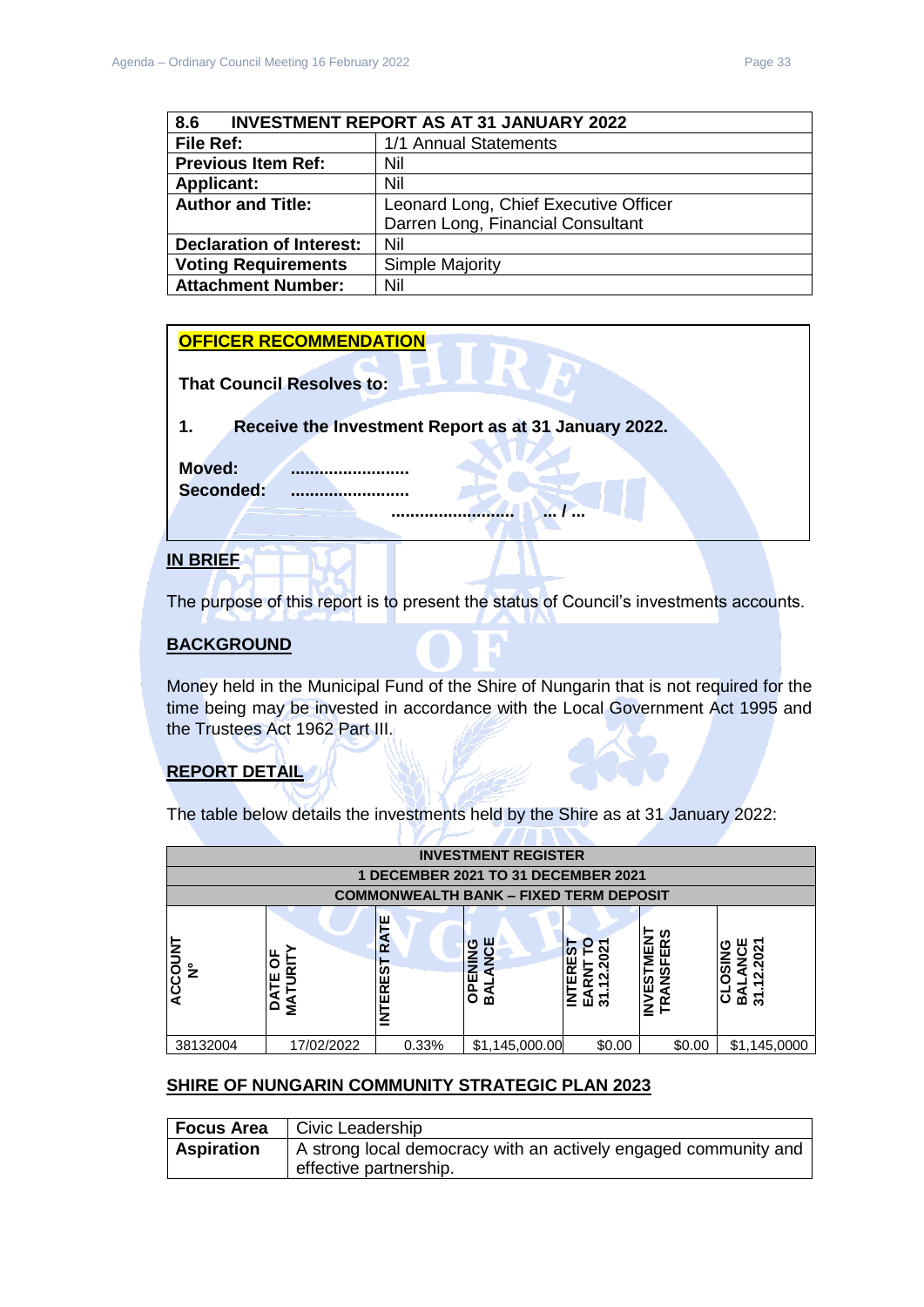#### **Objective** 16.7 Annually review compliance methods.

#### **OTHER STRATEGIC LINKS**

Nil

## **STATUTORY ENVIRONMENT**

#### **Local Government Act 1995**

#### **6.14. Power to invest**

- (3) Money held in the municipal fund or the trust fund of a local government that is not, for the time being, required by the local government for any other purpose may be invested as trust funds may be invested under the *Trustees Act 1962* Part III.
- (2A) A local government is to comply with the regulations when investing money referred to in subsection (1).
- (4) Regulations in relation to investments by local governments may
	- (a) make provision in respect of the investment of money referred to in subsection (1); and
	- *[(b) deleted]*
		- (f) prescribe circumstances in which a local government is required to invest money held by it; and
		- (g) provide for the application of investment earnings; and
		- (h) generally, provide for the management of those investments.

#### **Local Government (Financial Management) Regulations 1996**

# **19. Investments, control procedures for**

- (3) A local government is to establish and document internal control procedures to be followed by employees to ensure control over investments.
- (4) The control procedures are to enable the identification of
	- (a) the nature and location of all investments; and
	- (b) the transactions related to each investment.

#### **19C. Investment of money, restrictions on (Act s. 6.14(2)(a))**

(3) In this regulation —

*authorised institution* means —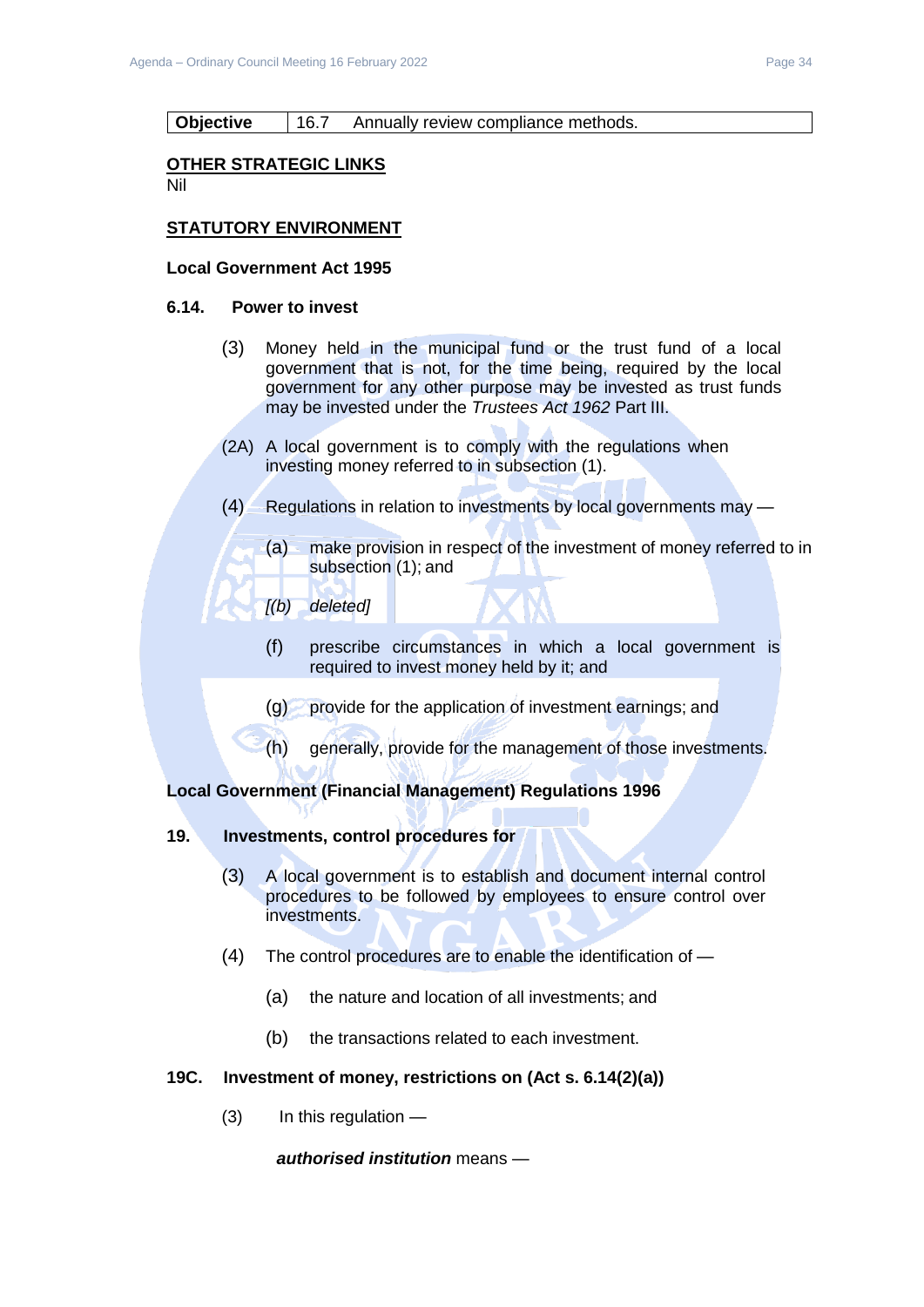- (c) an authorised deposit-taking institution as defined in the *Banking Act 1959 (Commonwealth)* section 5; or
- (d) the Western Australian Treasury Corporation established by the *Western Australian Treasury Corporation Act 1986*;

*foreign currency* means a currency except the currency of Australia.

- (4) When investing money under section 6.14(1), a local government may not do any of the following —
	- (f) deposit with an institution except an authorised institution;
	- (g) deposit for a fixed term of more than 12 months;
	- (h) invest in bonds that are not guaranteed by the Commonwealth Government, or a State or Territory government;
	- (i) invest in bonds with a term to maturity of more than 3 years;
	- (j) invest in a foreign currency.

# **SUSTAINABILITY AND RISK CONSIDERATIONS**

**Economic – (Impact on the Economy of the Shire and Region)** Nil

**Social – (Quality of life to community and / or affected land owners)** Nil

#### **Policy Implications**

Council Policy 3.07 applies to the investment of surplus funds.

#### **Risk Management Implications**

| <b>Risk Level</b> | <b>Comment</b>                                                       |
|-------------------|----------------------------------------------------------------------|
| Moderate          | Inadequate financial performance could lead to the loss of potential |
|                   | income through interest earned from investment accounts.             |

#### **CONSULTATION**

Nil

#### **RESOURCE IMPLICATIONS**

**Financial** Nil

**Workforce** Nil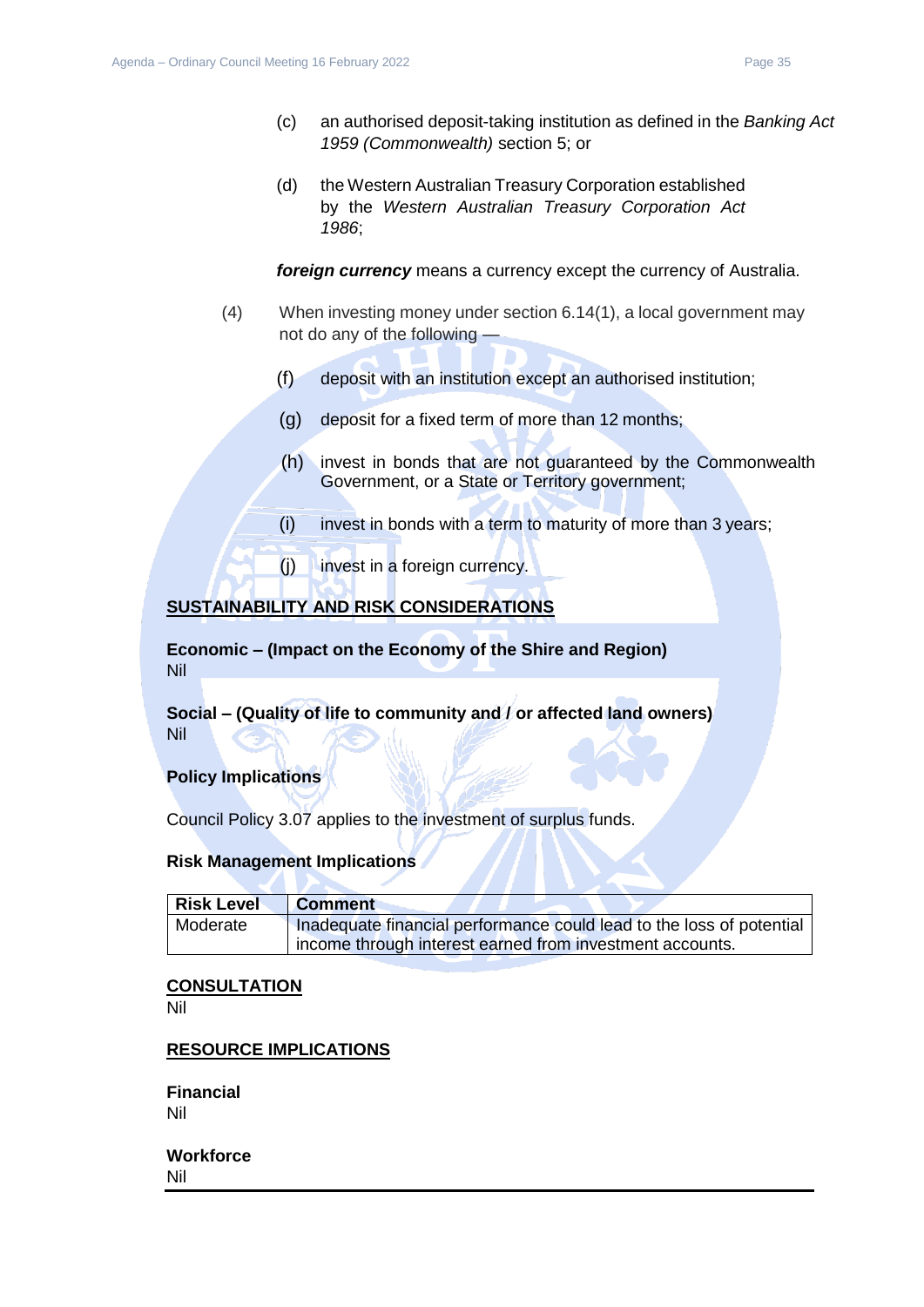<span id="page-35-0"></span>

| 8.7                                       | REQUEST TO CONSIDER A DISCOUNT ON THE DAILY RATE |  |
|-------------------------------------------|--------------------------------------------------|--|
| ASSOCIATED WITH THE NUNGARIN CARAVAN PARK |                                                  |  |
| File Ref:                                 | 4.4 Caravan Park Facilities                      |  |
| <b>Previous Item Ref:</b>                 | <b>Nil</b>                                       |  |
| <b>Applicant:</b>                         | Nil                                              |  |
| <b>Author and Title:</b>                  | Leonard Long, Chief Executive Officer            |  |
| <b>Declaration of Interest:</b>           | Nil                                              |  |
| <b>Voting Requirements</b>                | <b>Simple Majority</b>                           |  |
| <b>Attachment Number:</b>                 | Nil                                              |  |

| <b>OFFICER RECOMMENDATION</b><br><b>That Council Resolves to:</b>                                                                                                |
|------------------------------------------------------------------------------------------------------------------------------------------------------------------|
| Approve the request from Eagle-stone Resources Pty Ltd for a \$13<br>1.<br>discount on the current \$25 daily rate associated with the Nungarin<br>Caravan Park. |
| Apply the approved discounted rate in (1) above for Eagle-stone<br>2.<br>Resources Pty Ltd from January 2022 up to and including March 2022.                     |
| 3.<br>Include a weekly caravan park rate in the fees and charges for the<br>2022/2023 financial year.                                                            |
| Moved:<br>Seconded:                                                                                                                                              |
|                                                                                                                                                                  |
| <b>BRIEF</b>                                                                                                                                                     |

The purpose of this report is for Council to consider a request from Eagle-stone Resources Pty Ltd to consider a weekly rate at the Nungarin Caravan Park during the months of January, February and March 2022.

# **BACKGROUND**

Eagle-stone Resources Pty Ltd has recently recommissioned the old gypsum mine located in Lake Brown. Initially the mine will only operate between the months of January and March depending on demand. It is envisaged that should demand increase and becomes viable that it could develop into a permanent presence in Nungarin.

# **REPORT DETAIL**

With the re-opening of the gypsum mine being in its infancy the operators are trying to reduce overheads as far as possible. Currently the workforce consists 2 people who are currently accommodated in one caravan at the Nungarin Caravan Park. It is anticipated, once in full operation this mining season the accommodation needs may increase to a maximum of three (3) caravans.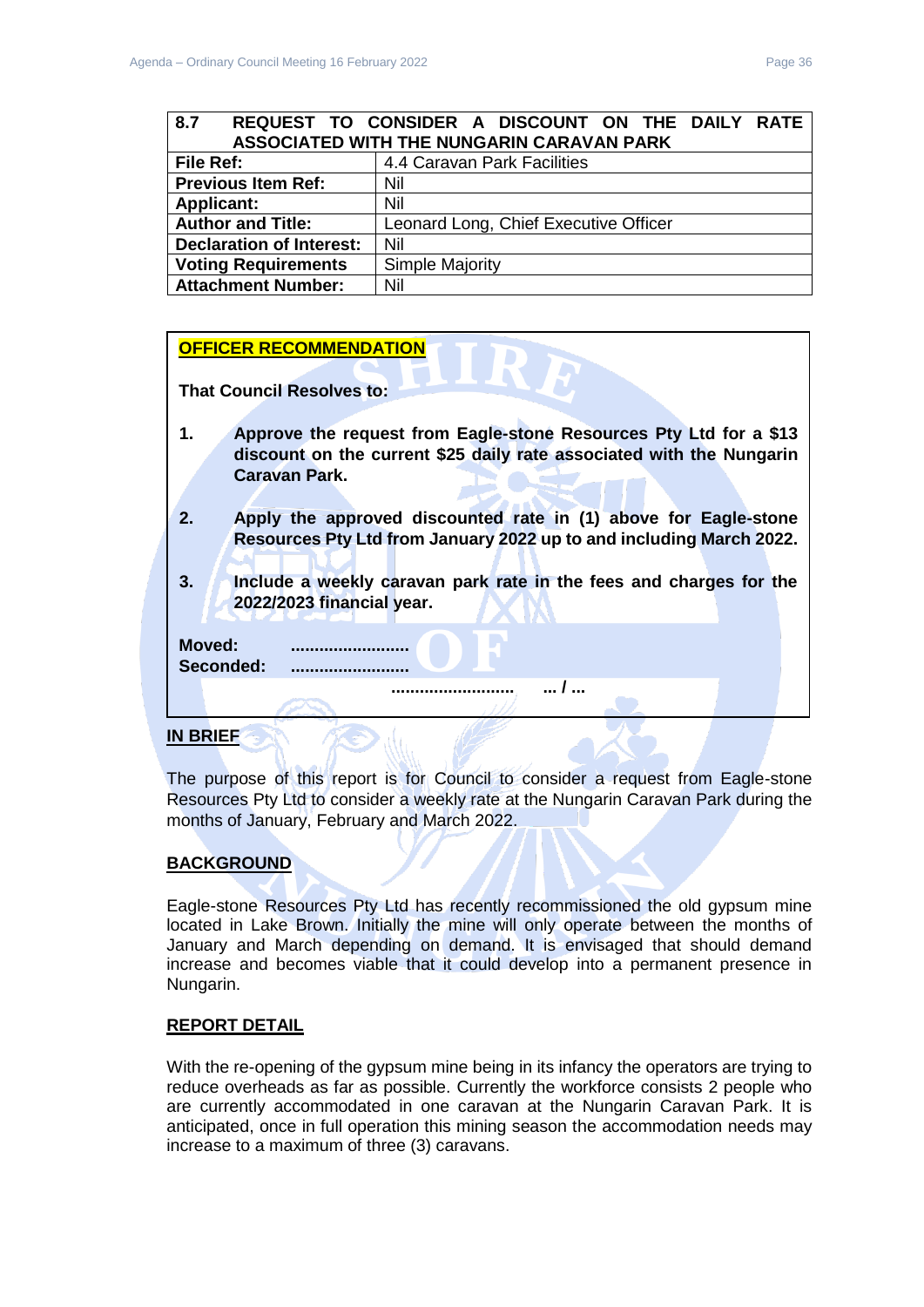Due to the process required which, includes a requirement to advertise any new fee. It will not be possible to impose a new weekly fee to accommodate the duration of the request from Eagle-stone Resources Pty Ltd. As such, it is recommended Council consider a discount on the current daily fee in lieu of setting a new fee.

The recommendation is to approve a discounted rate from the current \$25 per day to \$12 per day, and is based on the fact the occupants only stay in the caravan at night unlike a tourist who may be at the caravan during the day as well.

#### **SHIRE OF NUNGARIN COMMUNITY STRATEGIC PLAN 2023**

| <b>Focus Area</b> | Economic                                                         |  |
|-------------------|------------------------------------------------------------------|--|
| <b>Aspiration</b> | A diverse business environment with equitable telecommunications |  |
|                   | and infrastructure. We are uniquely Nungarin in providing a      |  |
|                   | memorable visitor experience.                                    |  |
| Objective         | Develop and maintain a prosperous local economy supported by an  |  |
|                   | increased population and, new value adding industries.           |  |

## **OTHER STRATEGIC LINKS**

Shire of Nungarin 2021/22 Annual Budget

# **STATUTORY ENVIRONMENT**

#### *Local Government Act 1995*

*Subdivision 2 — Fees and charges*

- *6.16. Imposition of fees and charges*
	- *(1) A local government may impose\* and recover a fee or charge for any goods or service it provides or proposes to provide, other than a service for which a service charge is imposed*
		- *\* Absolute majority required.*
	- *(2) A fee or charge may be imposed for the following —*
		- *(a) providing the use of, or allowing admission to, any property or facility wholly or partly owned, controlled, managed or maintained by the local government;*
		- *(b) supplying a service or carrying out work at the request of a person;*
		- *(c) subject to section 5.94, providing information from local government records;*
		- *(d) receiving an application for approval, granting an approval, making an inspection and issuing a licence, permit, authorisation or certificate;*
		- *(e) supplying goods;*
		- *(f) such other service as may be prescribed.*
	- *(3) Fees and charges are to be imposed when adopting the annual budget but may be —*
		- *(a) imposed\* during a financial year; and*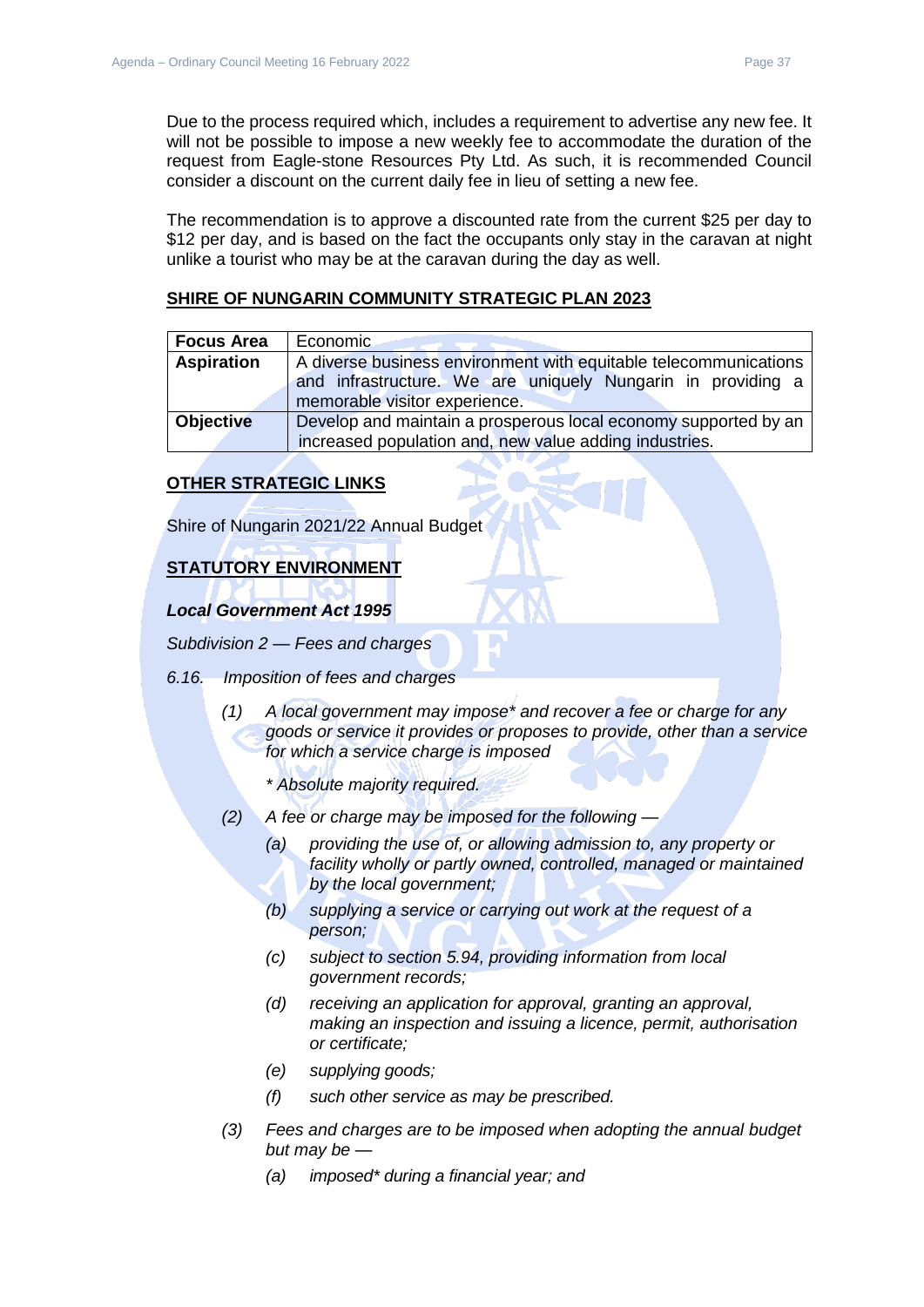- *(b) amended\* from time to time during a financial year.*
	- *\* Absolute majority required.*

#### **SUSTAINABILITY AND RISK CONSIDERATIONS**

#### **Economic – (Impact on the Economy of the Shire and Region)**

The discount would assist a new small business in Nungarin. The possible growth of the business would have a positive impact on both the Shire and Regional economy.

#### **Social – (Quality of life to community and / or affected land owners)**

Nil

#### **Policy Implications**

Nil

#### **Risk Management Implications**

| <b>Risk Level</b> | <b>Comment</b>                                                        |
|-------------------|-----------------------------------------------------------------------|
| <b>LOW</b>        | A decision by Council not to agree to a discount will not have a risk |
|                   | impact for Council but may lead to a further financial burden placed  |
|                   | on the applicant.                                                     |

# **CONSULTATION**

Nil

#### **RESOURCE IMPLICATIONS**

UT

#### **Financial**

Currently the daily rate for a powered site at the caravan park is \$25 which would have provided a total weekly (7-day week) income of \$175. Should Council resolve to approve the discount the weekly income will be \$84.

#### **Workforce**

Nil

end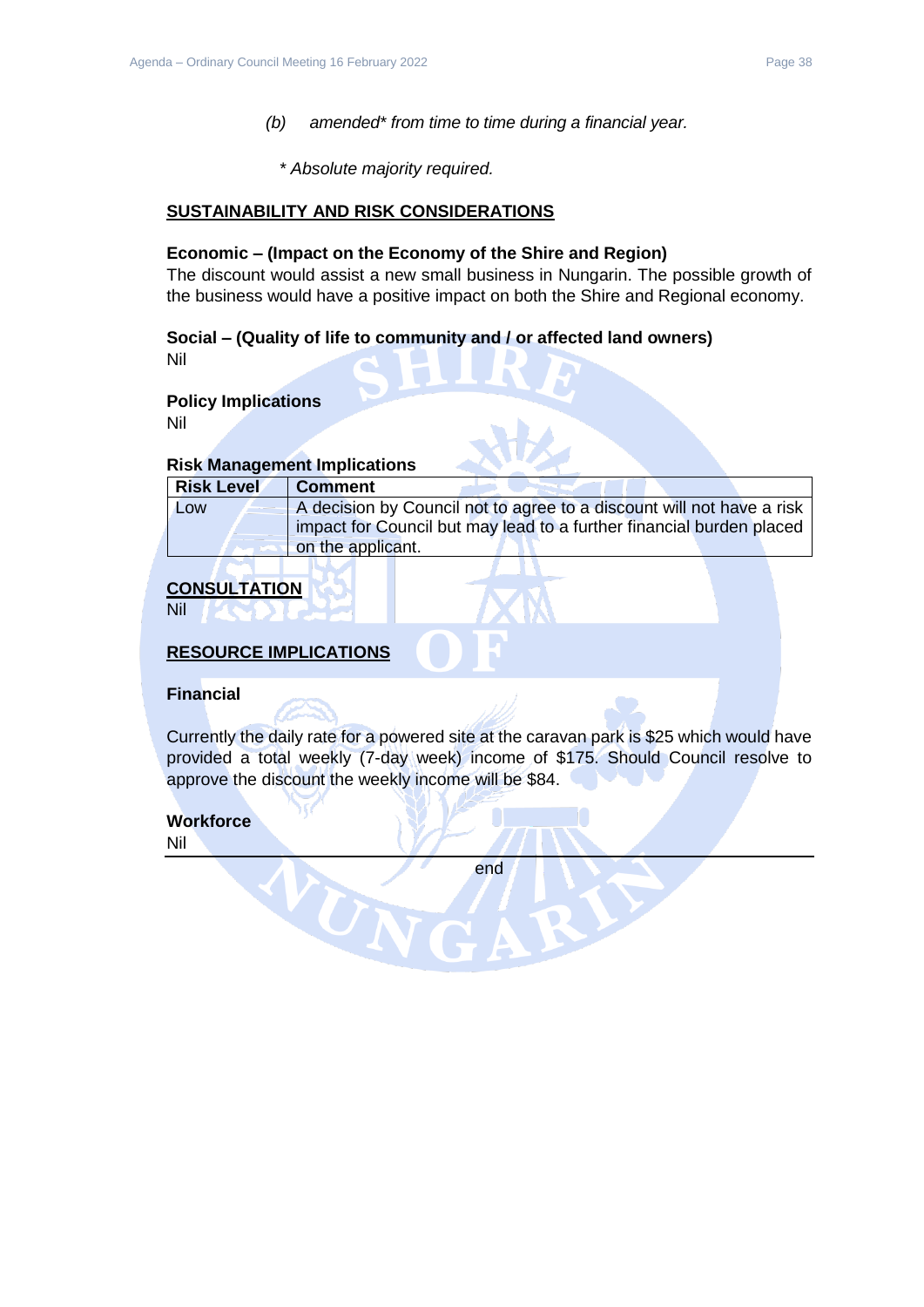<span id="page-38-0"></span>

| SHIRE OF NUNGARIN EMPLOYEE CODE OF CONDUCT<br>8.8 |                                                   |
|---------------------------------------------------|---------------------------------------------------|
| <b>File Ref:</b>                                  | 3.9 Employee Code of Conduct                      |
| <b>Previous Item Ref:</b>                         | Nil                                               |
| <b>Applicant:</b>                                 | Nil                                               |
| <b>Author and Title:</b>                          | Leonard Long, Chief Executive Officer             |
| <b>Declaration of Interest:</b>                   | Nil                                               |
| <b>Voting Requirements</b>                        | <b>Simple Majority</b>                            |
| <b>Attachment Number:</b>                         | 8.8A Employee Code of Conduct                     |
|                                                   | 8.8B Misconduct Management Practice and Procedure |

#### **OFFICER RECOMMENDATION**

**That Council Resolves to:** 

- **1. Endorse the Nungarin Employee Code of Conduct, listed as attachment 8.8A, to comply with section 5.51A of the** *Local Government Act 1995***.**
- **2. Request the Chief Executive Officer to ensure the updated Nungarin Employee Code of Conduct is published on the Shire's official website, as soon as practical in compliance with section 5.51A (3) of the** *Local Government Act 1995.*

**.......................... ... / ...** 

**Moved: ......................... Seconded: .........................**

# **IN BRIEF**

Council is asked to note the new Code of Conduct for Employees as required by the Local Government Regulations Amendment (Employee Code of Conduct Regulations) 2021 (Employee Code Regulations).

#### **BACKGROUND**

The government has enacted new legislation requiring all local governments to adopt a new Code of Conduct for Employees. Local Government Regulations Amendment (Employee Code of Conduct Regulations) 2021 (Employee Code Regulations) introduced minimum requirements for local government employees in relation to gifts, conflicts of interest and disclosure. In addition, the Employee Code Regulations provide that a local government's code of conduct for employees must contain requirements pertaining to:

- behaviour;
- disclosure of information;
- the use of information and resources;
- record keeping; and
- reporting and managing misconduct.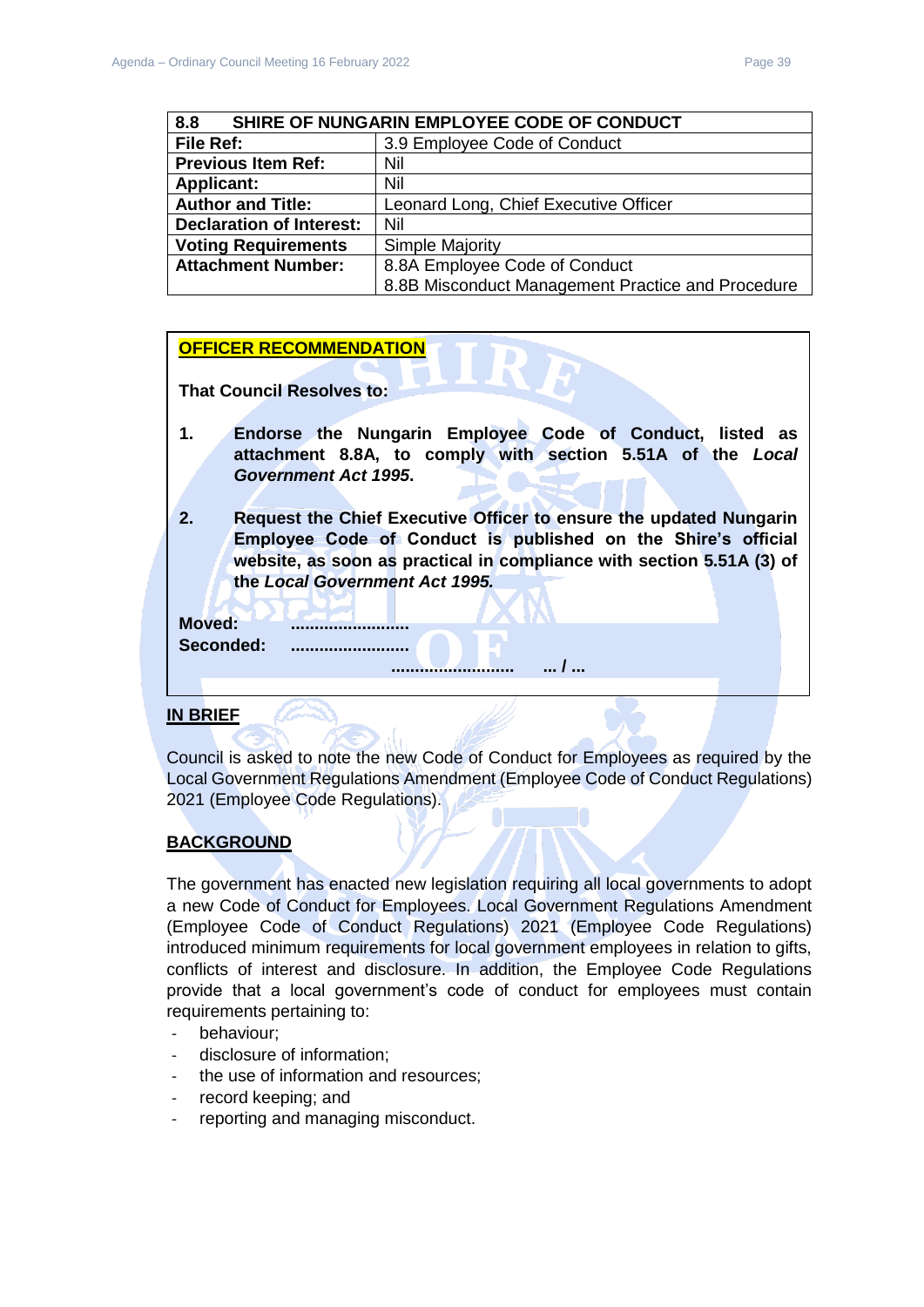The CEO is required to prepare and implement a code of conduct to be observed by employees. The CEO may amend the code as required and must ensure that an upto-date version of the code is published on the local government's official website. Local Governments are required to implement a revised Code of Conduct for Employees that incorporates the Model Code of Conduct as soon as practicable, in accordance with the new s.5.51(3) of the Act.

#### **REPORT DETAIL**

In order to comply with the Local Government (Model Code of Conduct) Regulations 2021, local governments must review and/or update their employee code of conduct to ensure that it meets the requirements set out in the Employee Code Regulations. Most of the content of current employee code of conduct already meet the requirements of the regulations.

Local governments will need to incorporate requirements relating to standards of behaviour, the use of information, use of local government resources and finances have been incorporated into the employee code.

Local governments must ensure their employee code of conduct includes requirements relating to reporting of misconduct as provided in the Employee Code Regulations and in accordance with their statutory obligations.

# **SHIRE OF NUNGARIN COMMUNITY STRATEGIC PLAN 2023**

| <b>Focus Area</b> | Economic                                                         |  |  |
|-------------------|------------------------------------------------------------------|--|--|
| <b>Aspiration</b> | A diverse business environment with equitable telecommunications |  |  |
|                   | and infrastructure. We are uniquely Nungarin in providing a      |  |  |
|                   | memorable visitor experience.                                    |  |  |
| <b>Objective</b>  | Develop and maintain a prosperous local economy supported by an  |  |  |
|                   | increased population and, new value adding industries.           |  |  |

#### **OTHER STRATEGIC LINKS**

Nil

# **STATUTORY ENVIRONMENT**

- *Local Government Act 1995*
- *Local Government (Administration) Amendment Regulations 2021.*
- Local Government Regulations Amendment (Employee Code of Conduct) *Regulations 2021.*
- *Local Government (Model Code of Conduct) Regulations 2021.*

#### **SUSTAINABILITY AND RISK CONSIDERATIONS**

**Economic – (Impact on the Economy of the Shire and Region)** Nil

**Social – (Quality of life to community and / or affected land owners)** Nil

#### **Policy Implications**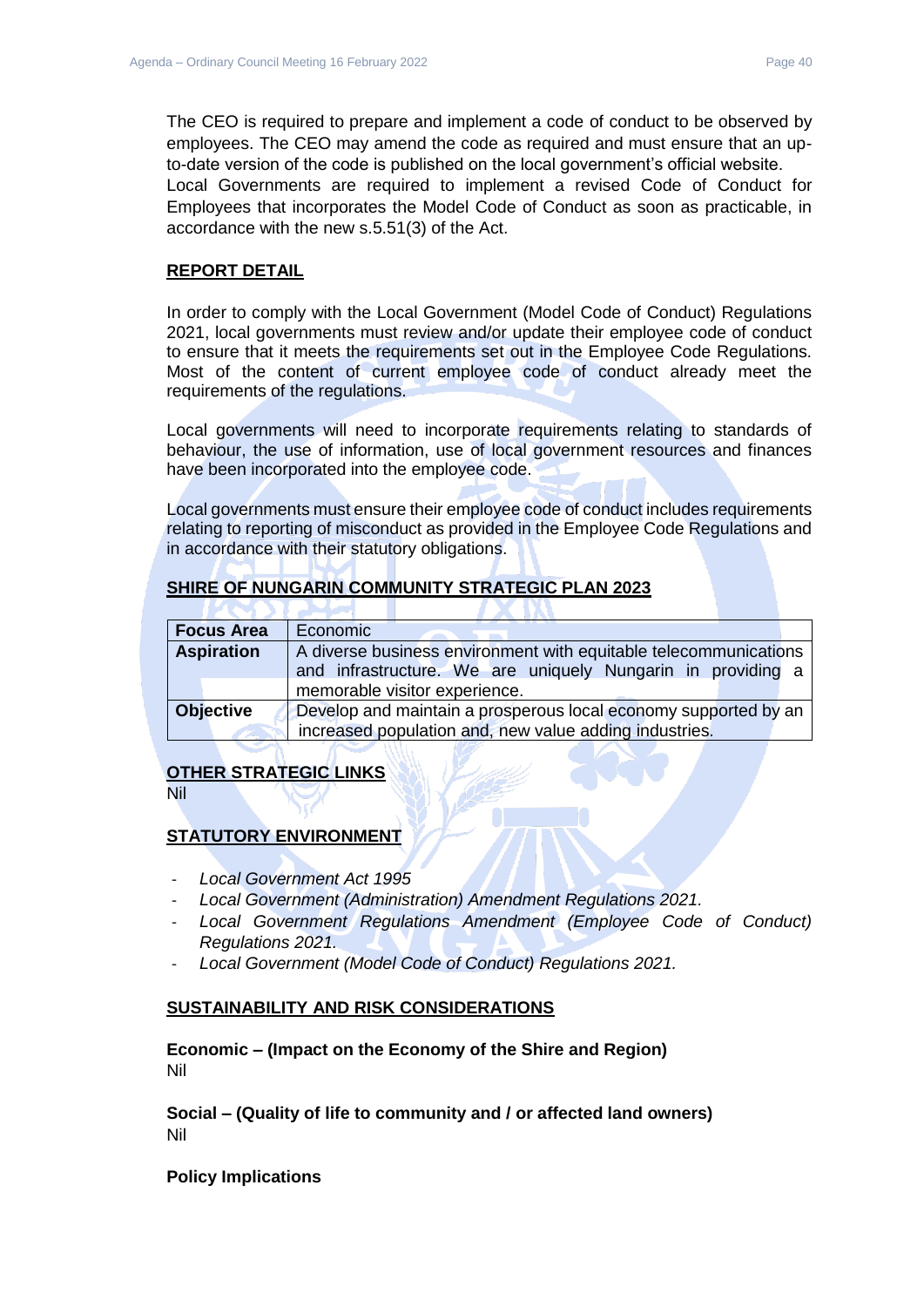# Nil

# **Risk Management Implications**

| <b>Risk Level</b> | <b>Comment</b>                                                      |
|-------------------|---------------------------------------------------------------------|
| High              | Council is required by the Local Government Act 1995, to update its |
|                   | 'Employee Code of Conduct'. Not complying with the Act will be      |
|                   | reflected in the annual Compliance Audit Report.                    |

#### **CONSULTATION**

Nil

# **RESOURCE IMPLICATIONS Financial** Nil **Workforce** Nil endUN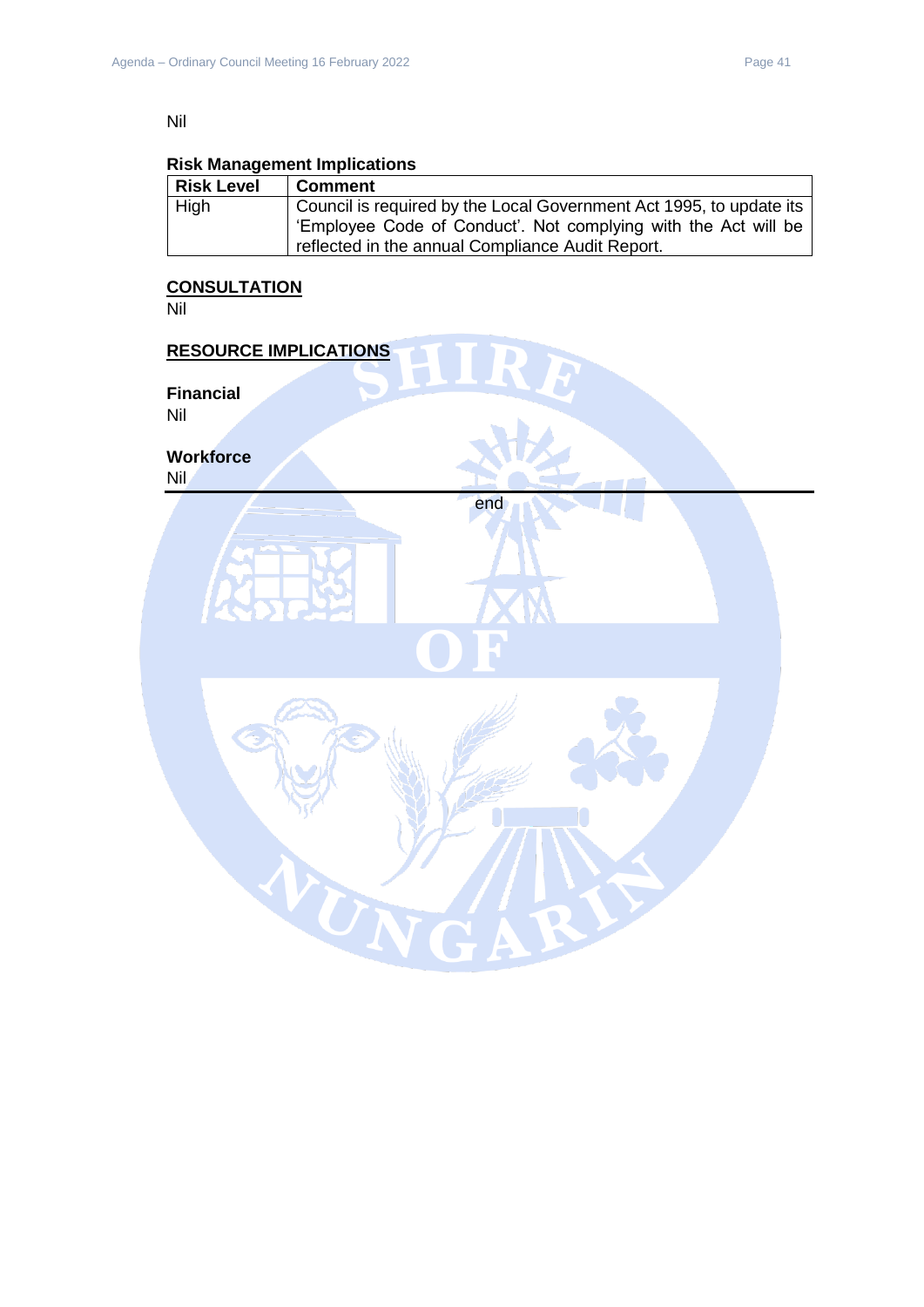<span id="page-41-0"></span>

| 8.9<br><b>REQUEST TO WAIVE HIRE FEES - VINTAGE RALLY</b> |                                       |
|----------------------------------------------------------|---------------------------------------|
| File Ref:                                                | 24.2.1.1                              |
| <b>Previous Item Ref:</b>                                | Nil                                   |
| <b>Applicant:</b>                                        | Nil                                   |
| <b>Author and Title:</b>                                 | Leonard Long, Chief Executive Officer |
| <b>Declaration of Interest:</b>                          | Nil                                   |
| <b>Voting Requirements</b>                               | <b>Simple Majority</b>                |
| <b>Attachment Number:</b>                                | Nil                                   |

#### **OFFICER RECOMMENDATION**

**That Council Resolves to:** 

- **1. Approves the request from the Nungarin Heritage, Machinery and Army Museum to waive the hire fee for the portable ablutions required for the Vintage Rally subject to:**
	- **a. The cost of having the portable ablution emptied after the event is covered by the Nungarin Heritage, Machinery and Army Museum.**

| Moved:    |                                    |
|-----------|------------------------------------|
| Seconded: |                                    |
|           | <br>,,,,,,,,,,,,,,,,,,,,,,,,,,<br> |

#### **IN BRIEF**

Council is requested to consider waiving the hire fee associated with hiring the portable ablutions required to host the annual Vintage Rally.

# **BACKGROUND**

A request has been received from the Nungarin Heritage, Machinery and Army Museum the event organisers of the Vintage Rally to be held at the Nungarin Heritage, Machinery and Army Museum in March 2022, to waive the hire fee imposed through the approved Fees and Charges for the portable ablutions.

# **REPORT DETAIL**

Events such as the Vintage Rally boost the economy of the town due to the volume of visitors attracted to town, who use the local shop and or pub.

Officers believe it is important for the Council to support any event held in town and as such recommend the waiver of hire fees. However, Officers do not support the waiver of any bonds due to the potential of damage to the equipment / plant, considering the bond is refunded once the equipment / plant is returned.

# **SHIRE OF NUNGARIN COMMUNITY STRATEGIC PLAN 2023**

**Focus Area** Social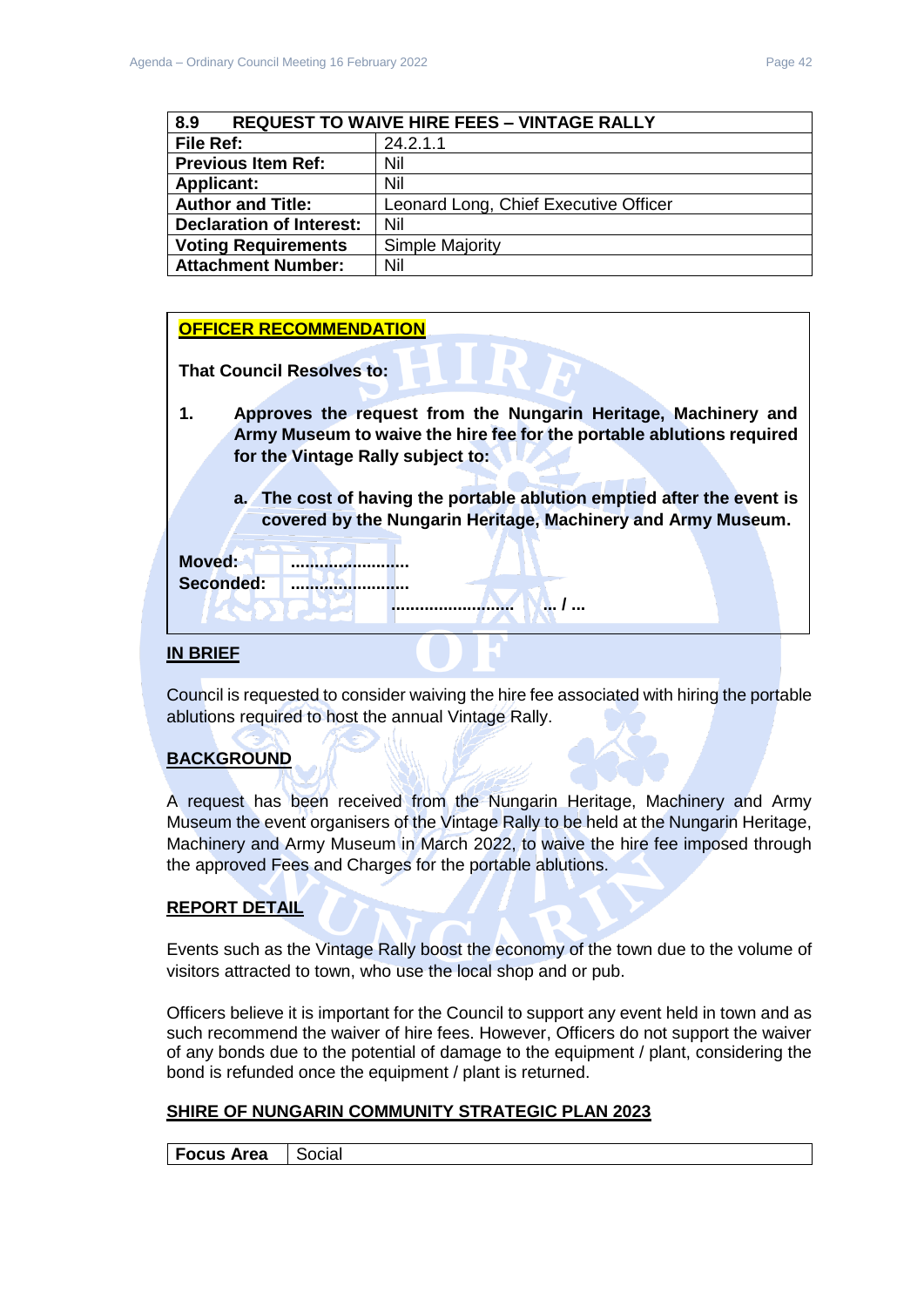| <b>Aspiration</b> | Our Shire is healthy and happy, contributing to our progress, with<br>accessible places and spaces and our transport is well connected<br>and safe |
|-------------------|----------------------------------------------------------------------------------------------------------------------------------------------------|
| <b>Objective</b>  | Plan and deliver sport and recreation, public and community events                                                                                 |

#### **OTHER STRATEGIC LINKS**

Nil

#### **STATUTORY ENVIRONMENT**

Nil

# **SUSTAINABILITY AND RISK CONSIDERATIONS**

#### **Economic – (Impact on the Economy of the Shire and Region)**

The economy of the town will benefit from the event, as a result of the number of visitors and their subsequent spending power.

#### **Social – (Quality of life to community and / or affected land owners)**

Due to the relative remote location of Nungarin an event such as the Vintage Rally will provide both the immediate community as well as the surrounding community an additional social event to attend

#### **Policy Implications**

Nil

# **Risk Management Implications**

| <b>Risk Level</b> | <b>Comment</b>                                                    |  |
|-------------------|-------------------------------------------------------------------|--|
| Medium            | Events as proposed could attract large numbers of people. Waiving |  |
|                   | the bond is considered a risk due to potential damage.            |  |

# **CONSULTATION**

Nil

# **RESOURCE IMPLICATIONS**

#### **Financial**

Should Council approve the request the potential income lost is \$100

#### **Workforce**

Nil

end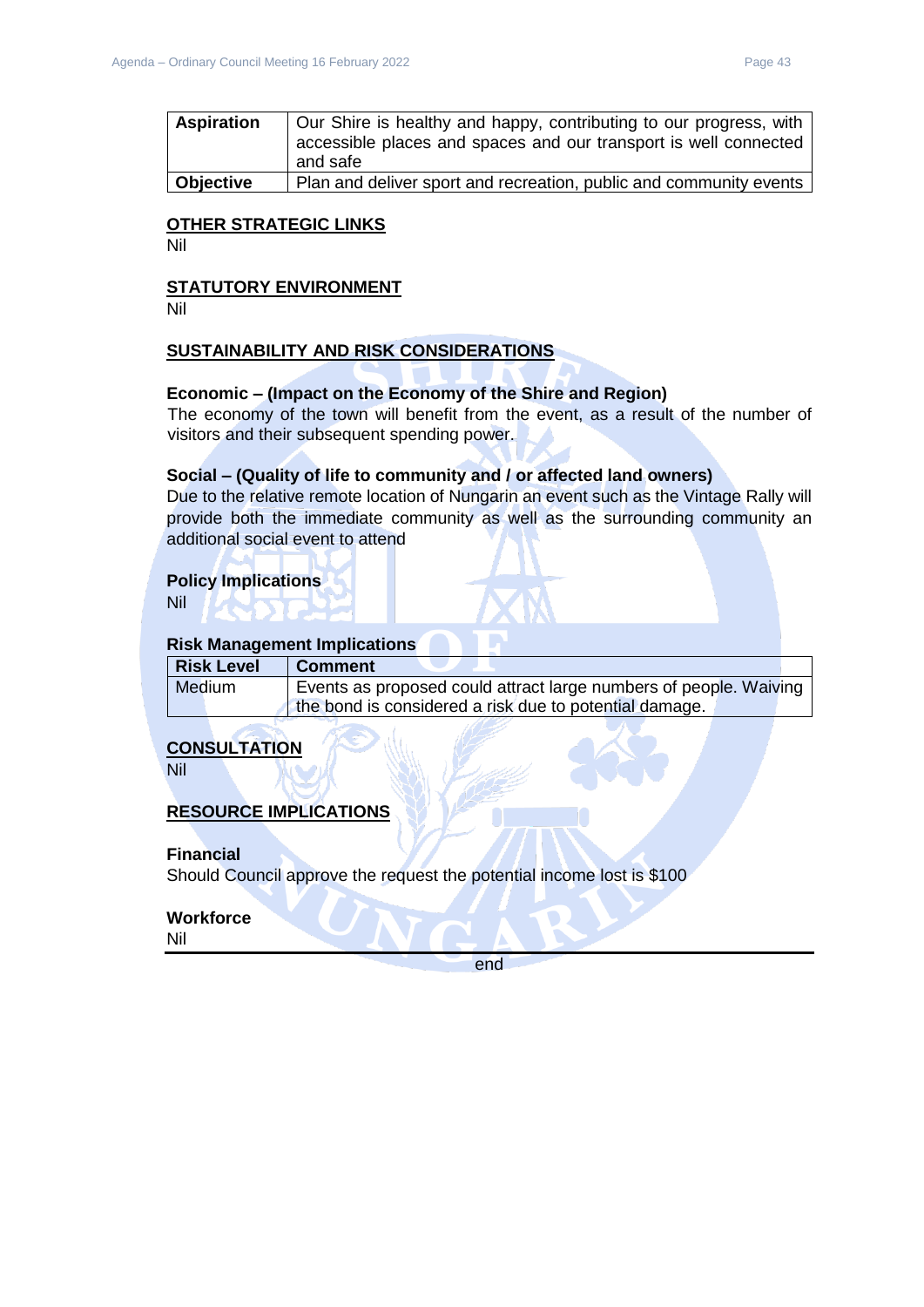<span id="page-43-0"></span>

| 8.10<br><b>ENDORSEMENT OF DISABILITY ACCESS AND INCLUSION PLAN 2022</b>   |                                       |  |
|---------------------------------------------------------------------------|---------------------------------------|--|
| $-2027$                                                                   |                                       |  |
| File Ref:                                                                 | 3.4.1                                 |  |
| <b>Previous Item Ref:</b>                                                 | Nil                                   |  |
| <b>Applicant:</b>                                                         | Nil                                   |  |
| <b>Author and Title:</b>                                                  | Leonard Long, Chief Executive Officer |  |
| <b>Declaration of Interest:</b>                                           | Nil                                   |  |
| <b>Voting Requirements</b>                                                | Simple Majority                       |  |
| <b>Attachment Number:</b><br>8.10A - Disability Access and Inclusion Plan |                                       |  |

# **OFFICER RECOMMENDATION**

**That Council Resolves to:** 

- **1. Endorse the Disability Access and Inclusion Plan attached as attachment 8.10A, for community consultation, subject to:**
	- **a. No material comments being received during the community consultation period, the Disability Access and Inclusion Plan be considered adopted by Council. The date of the adoption shall be the date of the first Ordinary Council Meeting following the community consultation period.**
- **2. Request the Chief Executive Officer to forward the Disability Access and Inclusion Plan to the Department of Communities.**

**.......................... ... / ...** 

**Moved: .........................** Seconded: **.......................** 

# **IN BRIEF**

Council is requested to consider endorsing the updated Disability Access and Inclusion Plan (DAIP) 2022 -2027, attached as **attachment 8.10A**.

# **BACKGROUND**

It is a legislative requirement of the Disability Services Act 1993, that all local governments prepare and submit a Disability Access and Inclusion Plan to the relevant Government department.

Disability Access and Inclusion Plan are required to be prepared for a five-year period and is to be reported on annually to the Department of Communities as well as in the Annual Report.

The existing Disability Access and Inclusion Plan has expired and as such the draft plan has been prepared for endorsement / adoption.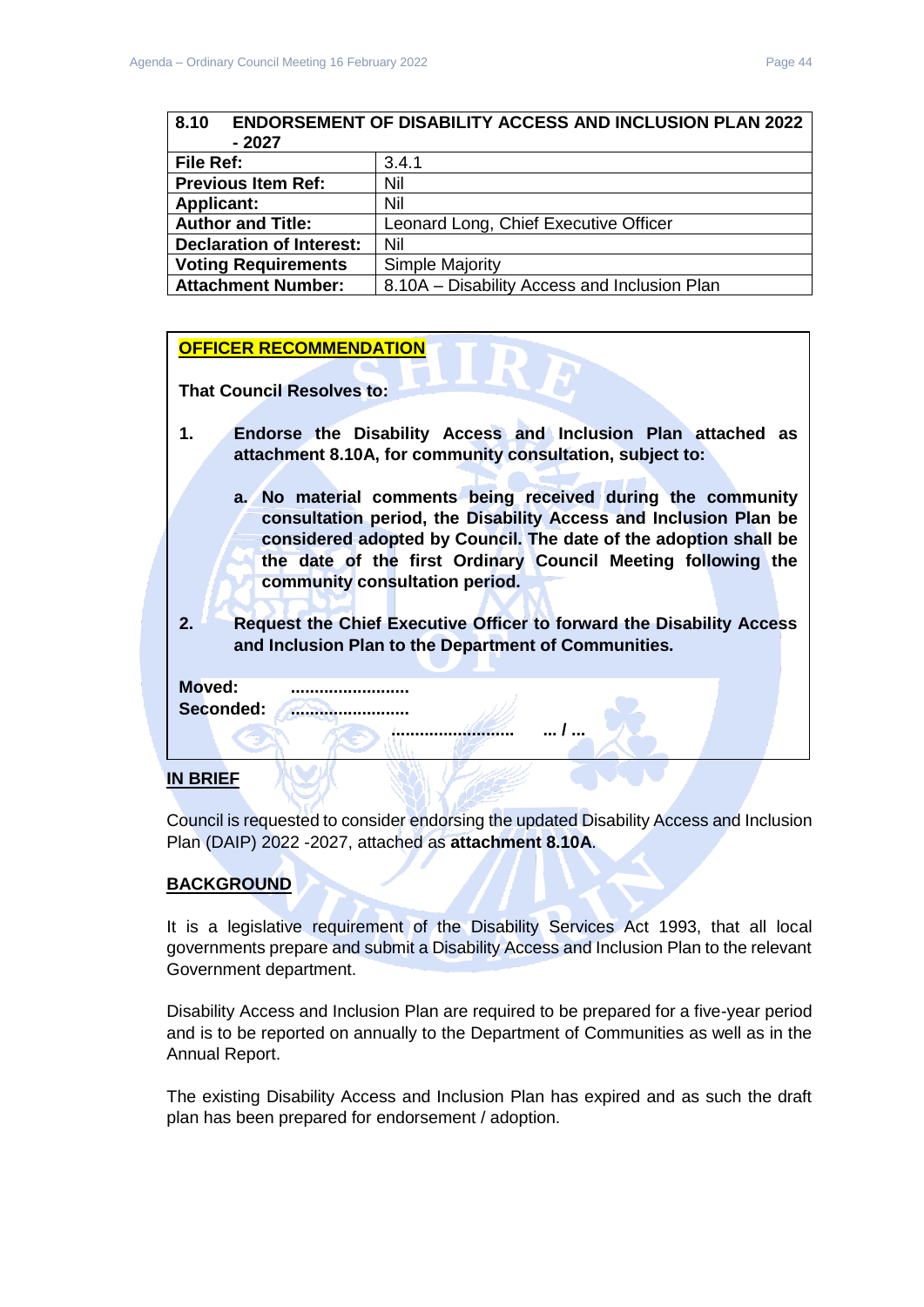#### **REPORT DETAIL**

The objective of the Disability Access and Inclusion Plan is to provide local governments with a five-year plan that identifies ways to improve not just access to Shire facilities but also community services. Works identified in the plan can be used to inform the annual budget.

#### **SHIRE OF NUNGARIN COMMUNITY STRATEGIC PLAN 2023**

| <b>Focus Area</b> | Social                                                             |  |
|-------------------|--------------------------------------------------------------------|--|
| <b>Aspiration</b> | Our Shire is healthy and happy, contributing to our progress, with |  |
|                   | accessible places and spaces and our transport is well connected   |  |
|                   | and safe                                                           |  |
| <b>Objective</b>  | Plan and deliver sport and recreation, public and community events |  |

#### **OTHER STRATEGIC LINKS**

Nil

# **STATUTORY ENVIRONMENT**

#### *Disability Services Act 1993*

Part 5 of the Act requires all local governments to have a Disability Access and Inclusion Plan in place and be reviewed every five years.

#### **SUSTAINABILITY AND RISK CONSIDERATIONS**

#### **Economic – (Impact on the Economy of the Shire and Region)**

Ensuring Shire facilities and services cater for those with a disability can have the potential to benefit the economy of the Shire and the region.

#### **Social – (Quality of life to community and / or affected land owners)** Nil

#### **Policy Implications**

Nil

### **Risk Management Implications**

| <b>Risk Level</b> | <b>Comment</b>                                                      |
|-------------------|---------------------------------------------------------------------|
| High              | Council is required by legislation to have a Disability Access and  |
|                   | Inclusion Plan, not complying with the Act will be reflected in the |
|                   | annual Compliance Audit Report.                                     |

#### **CONSULTATION**

Prior to the adoption of the Plan, the Plan will be advertised for community consultation for a period of 21 days, providing the community / stakeholders an opportunity to comment in the following manner.

- Copy of the Plan will be placed on the Shire website.
- Information with a link to the website will be placed on FaceBook.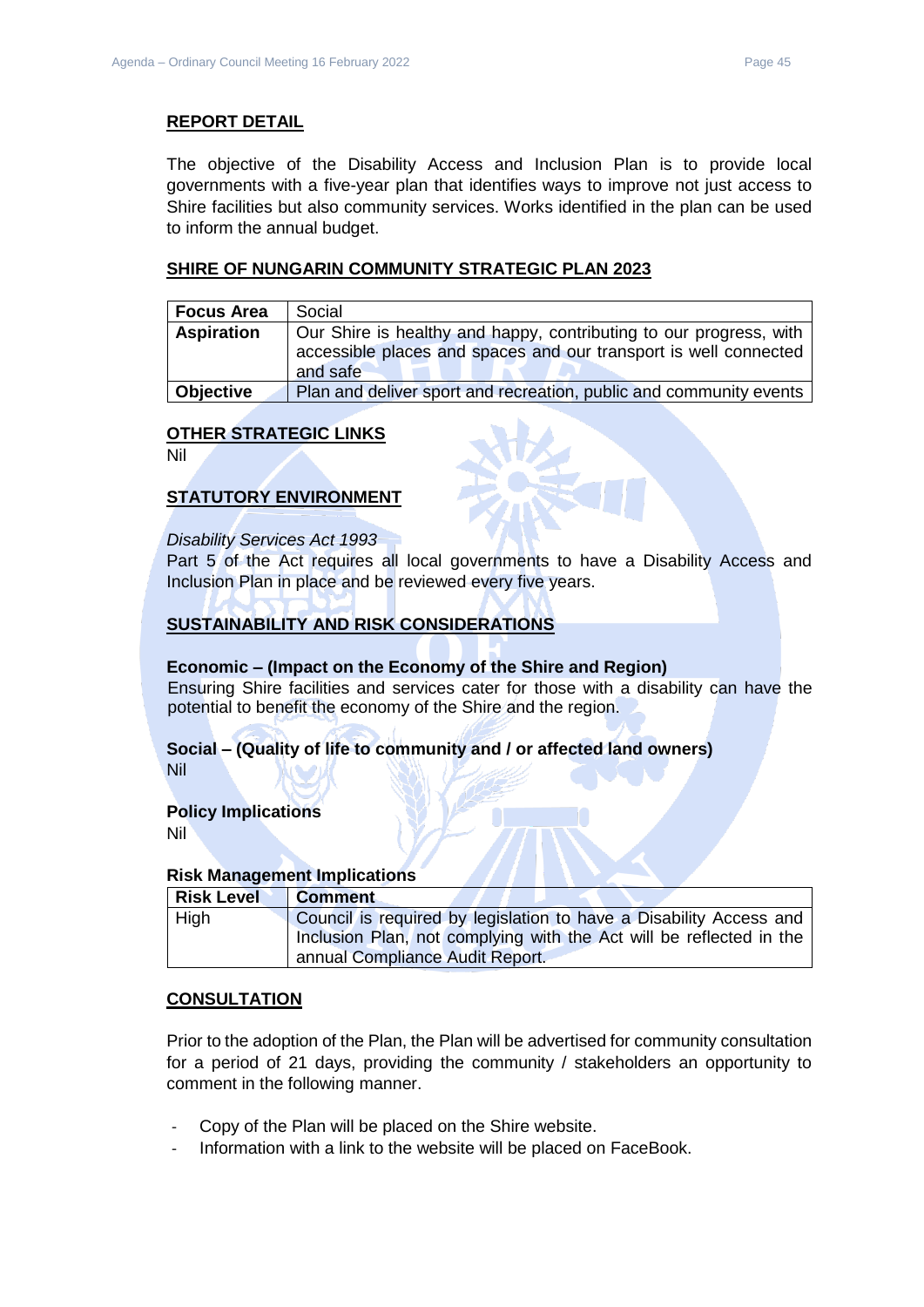- Information will be placed in the Nungarin Newslink directing anyone who would like a copy to contact the Administration Office.

If no material comments are received that substantially change the Plan it is recommended the Plan be endorsed.

#### **RESOURCE IMPLICATIONS**

#### **Financial**

Initiatives identified in the Disability Access and Inclusion Plan are not automatically included in the annual budget, but are considered during the preparation of the annual budget.

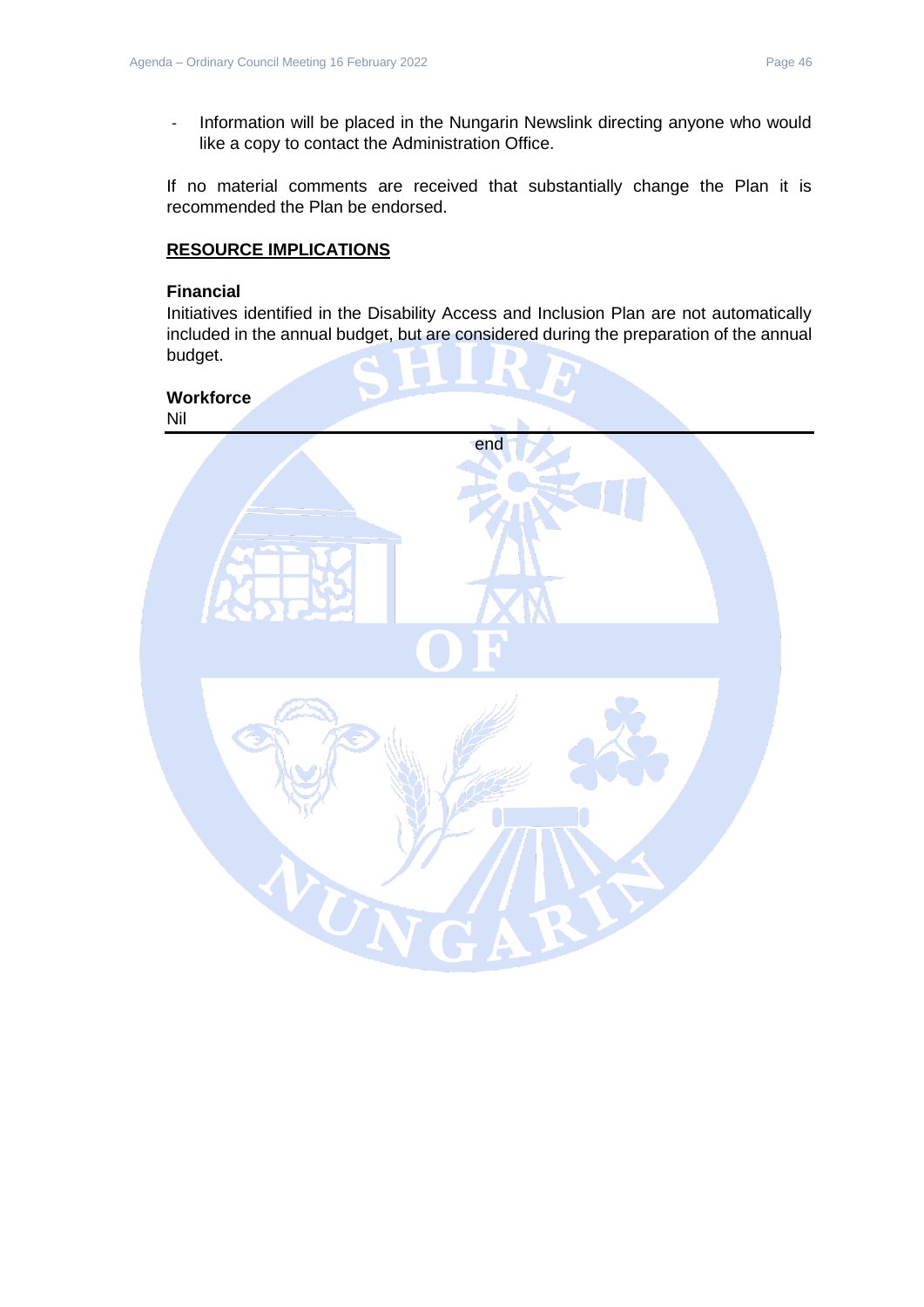<span id="page-46-0"></span>

| <b>APPROVAL OF CORPORATE CREDIT CARD</b><br>8.11 |                                                    |  |
|--------------------------------------------------|----------------------------------------------------|--|
| File Ref:<br>10 Financial Management             |                                                    |  |
| <b>Previous Item Ref:</b>                        | Nil                                                |  |
| <b>Applicant:</b>                                | Nil                                                |  |
| <b>Author and Title:</b>                         | Leonard Long, Chief Executive Officer              |  |
| <b>Declaration of Interest:</b>                  | Nil                                                |  |
| <b>Voting Requirements</b>                       | Simple Majority                                    |  |
| <b>Attachment Number:</b>                        | 8.11A - Draft Policy FM001 - Corporate Credit Card |  |

# **OFFICER RECOMMENDATION**

**That Council Resolves to:** 

**1. Adopt Policy FM001 – Corporate Credit Card attached as attachment 8.11A.**

**.......................... ... / ...** 

**Moved: ......................... Seconded: .........................**

#### **IN BRIEF**

Council is requested to consider adopting policy FM001 – Corporate Credit Card, attached as **attachment 8.11A**.

# **BACKGROUND**

The policy proposed has come about due to the growing number of vendors not accepting EFT payments or purchase orders. In these instances, staff are using their own personal credit cards which is not good practice and generally frowned upon by the auditors.

# **REPORT DETAIL**

Should Council approve the policy, only one credit card will be permitted, and will be issued to the Chief Executive Officer. The policy also outlines the conditions under which the credit card may be used.

The proposed credit card limited is reflective of the "Procurement Thresholds and Requirements" contained within Policy 1.22 Procurement Policy, which reads as follows:

| Range<br>(excluding GST) | <b>Requirements</b>                                                                                                                                                                                                                          |
|--------------------------|----------------------------------------------------------------------------------------------------------------------------------------------------------------------------------------------------------------------------------------------|
| $\vert$ \$0 - \$7,500    | Purchase directly from a supplier or at least one (1) oral or written<br>quotation must be obtained from a suitable supplier, either from:<br>• an existing panel of pre-qualified suppliers administered and<br>maintained by the Shire; or |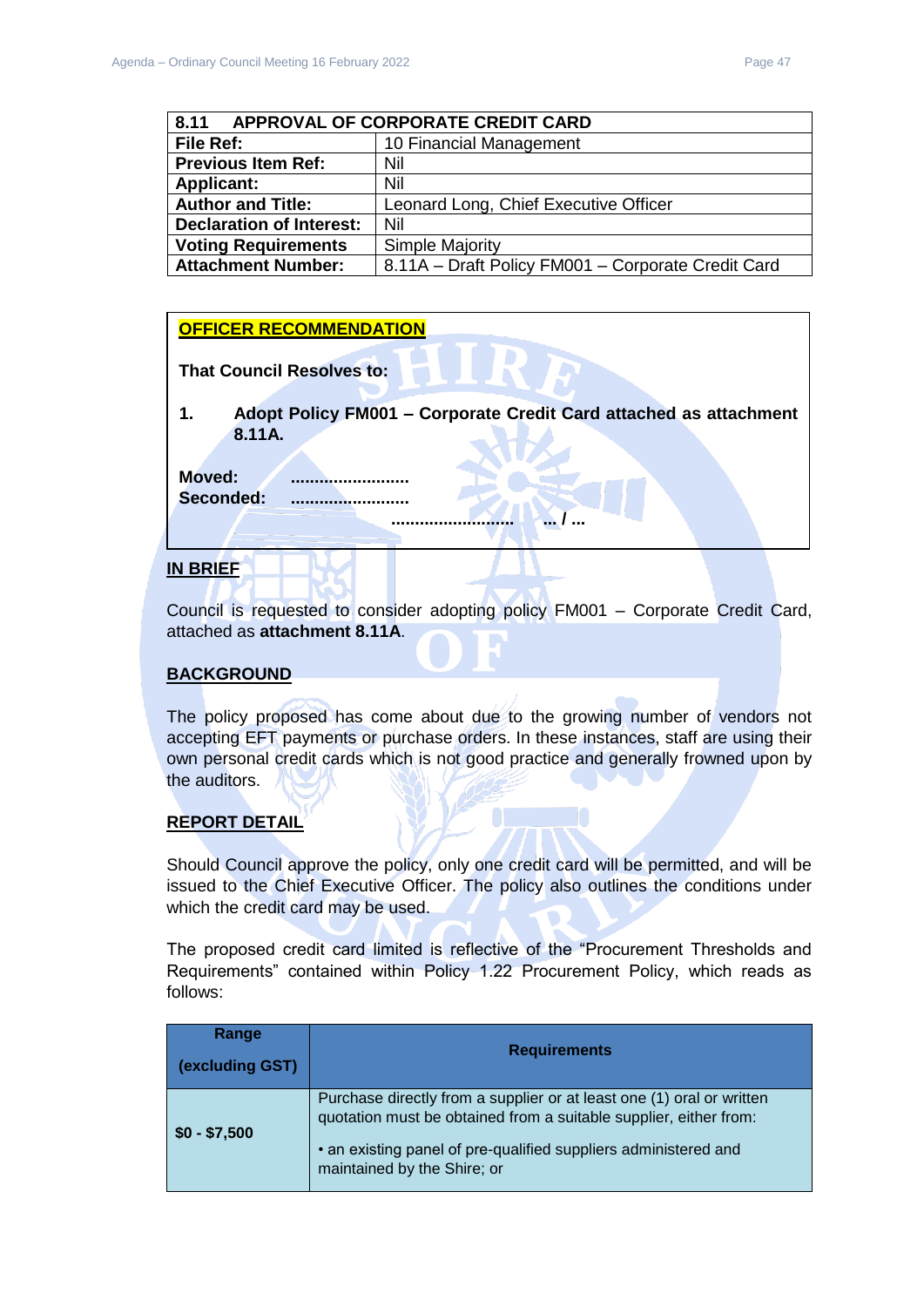| • a pre-qualified supplier on the WALGA Preferred Supply Program or<br>State Government Common Use Arrangement (CUA); or |
|--------------------------------------------------------------------------------------------------------------------------|
| • from the open market.                                                                                                  |

#### **SHIRE OF NUNGARIN COMMUNITY STRATEGIC PLAN 2023**

| Focus Area        | Civic Centre                                                    |  |
|-------------------|-----------------------------------------------------------------|--|
| <b>Aspiration</b> | A strong local democracy with an actively engaged community and |  |
|                   | effective partnership.                                          |  |
| Objective         | A shire that prospers through partnership and good governance.  |  |

# **OTHER STRATEGIC LINKS**

Nil

# **STATUTORY ENVIRONMENT**

*Local Government Act 1995*

*Local Government (Financial Management) Regulations 1996*

# **SUSTAINABILITY AND RISK CONSIDERATIONS**

**Economic – (Impact on the Economy of the Shire and Region)** Nil

**Social – (Quality of life to community and / or affected land owners)** Nil

#### **Policy Implications**

Nil

# **Risk Management Implications**

| <b>Risk Level</b> | <b>Comment</b>                                                      |
|-------------------|---------------------------------------------------------------------|
| Medium            | Significant auditing protocols are required to ensure compliant use |
|                   | of a corporate credit card with expenditures on the card to be      |
|                   | reflected on the monthly payment list provided to Council.          |

# **CONSULTATION**

Financial Consultant – Darren Long

# **RESOURCE IMPLICATIONS**

## **Financial**

Purchases made with the credit card will be required to have a corresponding budget approved by Council through the Annual Financial Budget.

#### **Workforce**

Nil